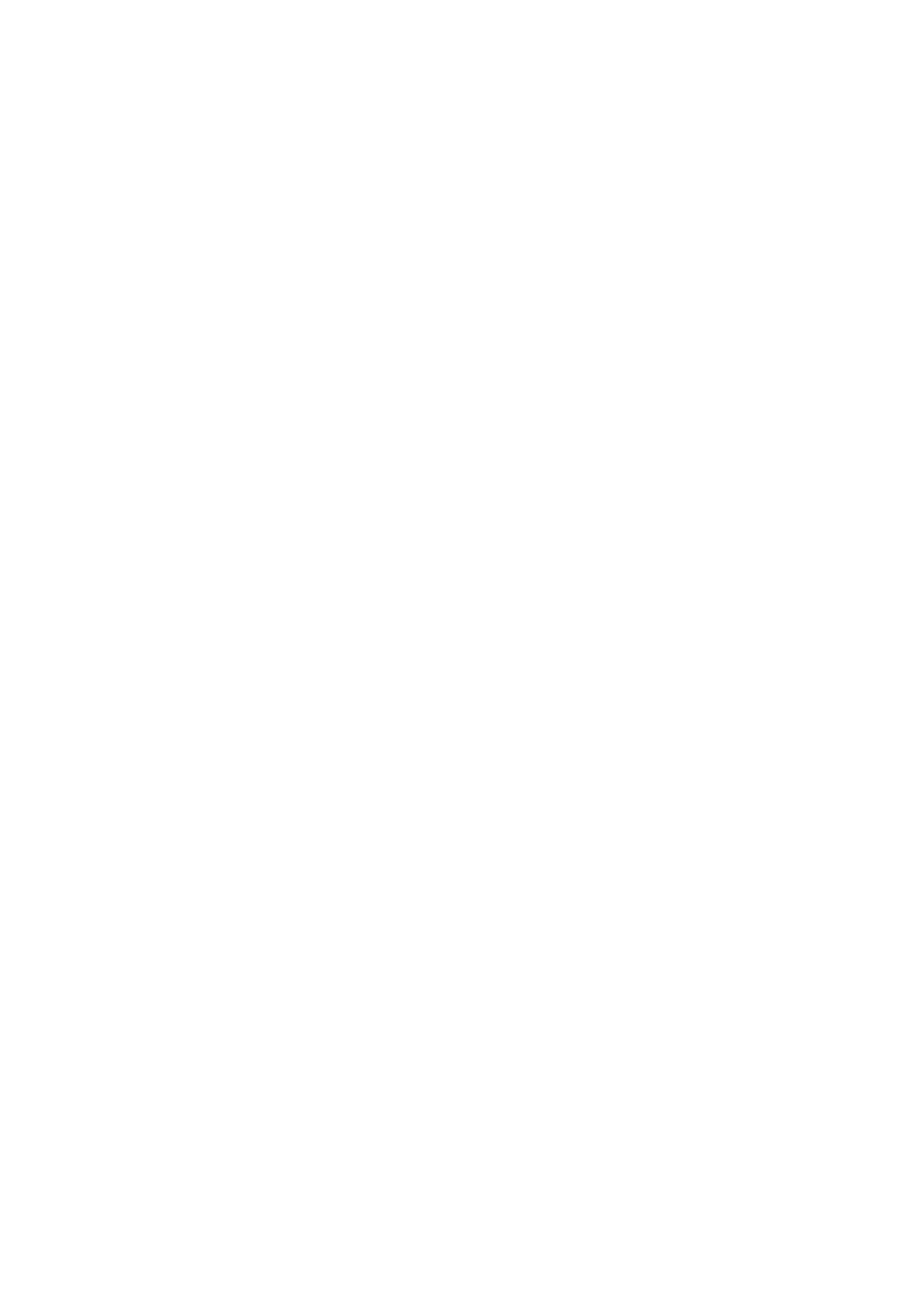# **Report C: Programme Wide Assessment**

**Yorkshire Forward: South Yorkshire Social Infrastructure Programme** 

> **Peter Wells Chris Dayson**

**Centre for Regional Economic and Social Research Sheffield Hallam University** 

SYSIP Evaluation Team

Contact: Peter Wells Centre for Regional Economic and Social Research Sheffield Hallam University Unit 10, Science Park Howard Street Sheffield, S1 1WB email: p.wells@shu.ac.uk tel: 0114 225 3073

November 2010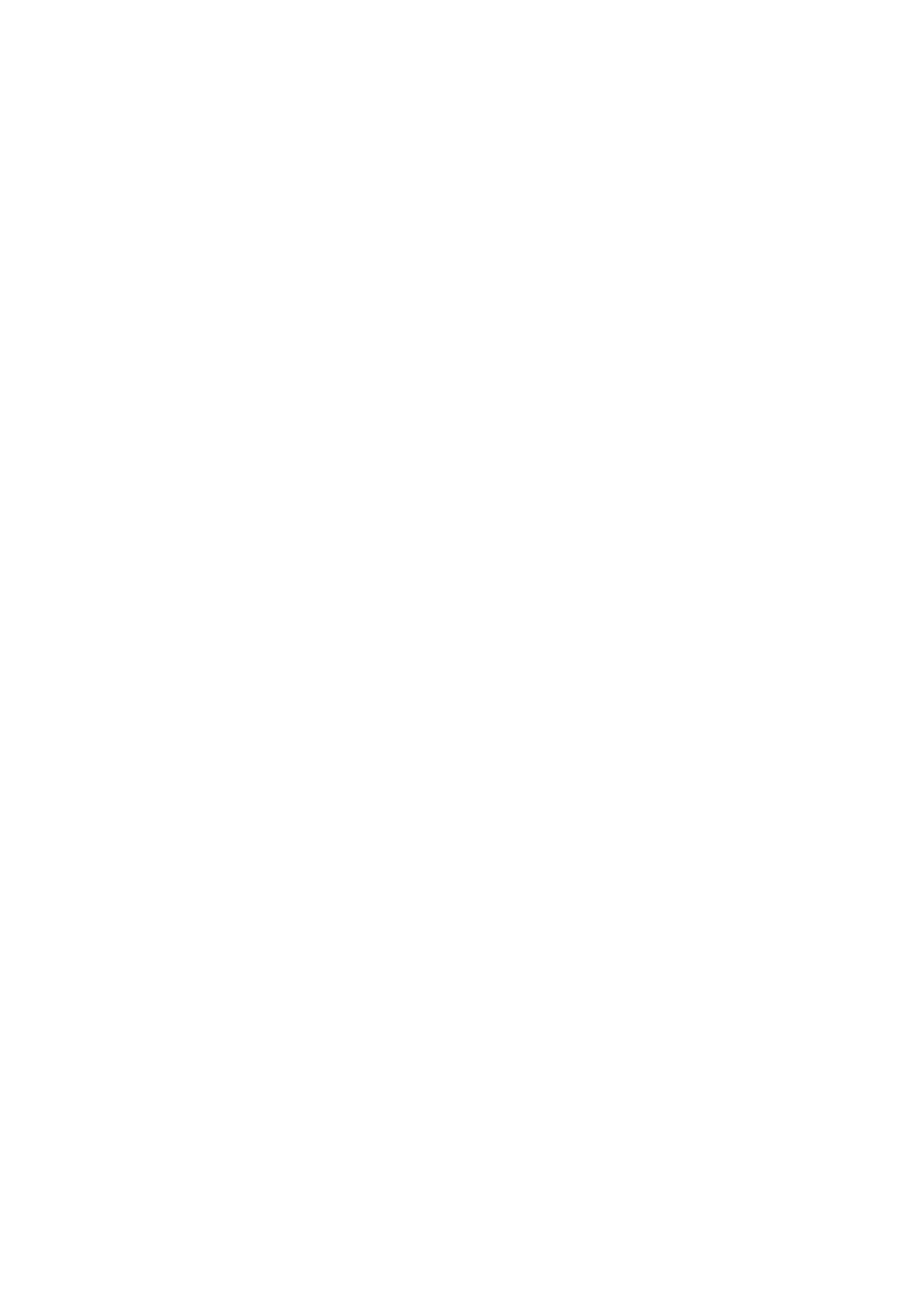# **Contents**

| 3. Achievements: analysis of financial and output monitoring data 9 |  |
|---------------------------------------------------------------------|--|
|                                                                     |  |
|                                                                     |  |
|                                                                     |  |
|                                                                     |  |
|                                                                     |  |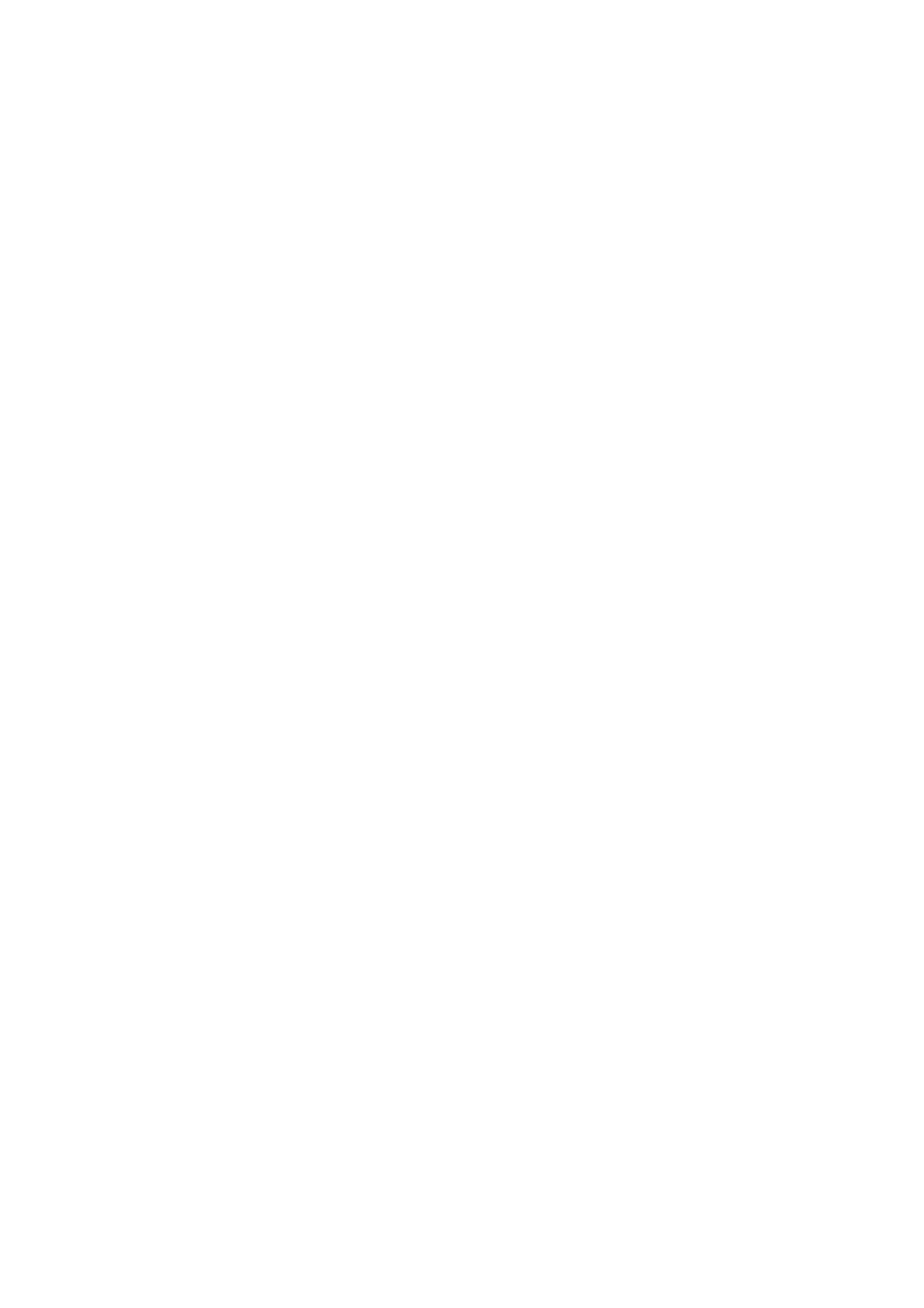

# **Executive Summary**

# **Introduction**

The aim of this report is to make a programme wide assessment of the performance of the South Yorkshire Social Infrastructure Programme (SYSIP).

The SYSIP Programme included the following projects:

- **Academy for Community Leadership**
- **Barnsley Community Infrastructure**
- Doncaster Social Infrastructure
- Rotherham Social Infrastructure
- **Sheffield Community Infrastructure**
- **Sheffield Community Action Plan Programme.**

The design of the SYSIP programme from 2004-2006 was against a policy context of regeneration funding being substantially reduced, something termed the funding 'cliff edge'. A strong emphasis of the funding was therefore placed, in design at least, in increasing the sustainability of the sector.

The two recurring themes of SYSIP were the search for sustainability and the added value it provided to the achievement of local policy agendas.

#### **It must be stressed that this report is based on research which was undertaken from 2007 to 2009: it does not consider the impact of a change in government or the prospect of significant cuts to public expenditure.**

#### **Achievements**

The following table provides an overview of output achievement for the Yorkshire Forward Single Pot resources of £21.4 million.

#### **Table: Summary of Main Output Target Performance (YF Single Pot)**

|                                                                               | Targets | <b>Actual</b> | % Achieved |
|-------------------------------------------------------------------------------|---------|---------------|------------|
| Jobs created/safeguarded                                                      | 209.5   | 224           | 107%       |
| Assisted to get a job<br>businesses<br>assisted<br>οf<br>No.<br>to<br>improve | 3884    | 4596          | 118%       |
| performance                                                                   | 1289    | 1950          | 151%       |
| No of new businesses created                                                  |         |               | 100%       |
| No of people assisted in their skills development                             | 5323    | 6961          | 131%       |

Source: Yorkshire Forward Artemis Database (May 2010)

We have not included the following targets in the above table: hectares of land reclaimed (3 ha in Barnsley) or additional private sector investment levered in. However, the programme as a whole supported 3,517 volunteers - something not captured in monitoring returns - but an area we find has contributed to very positive GVA returns.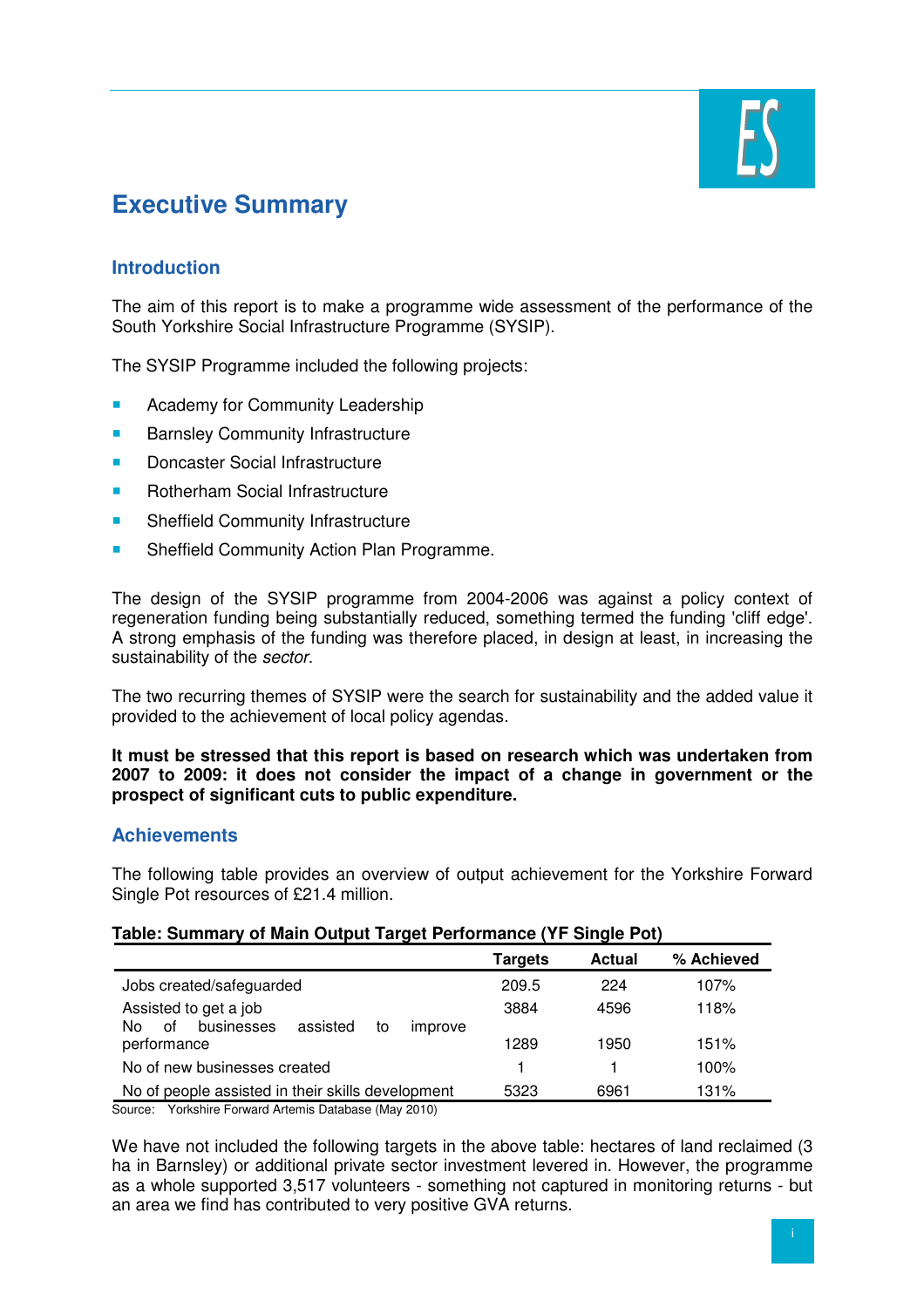# **Reach and Sustainability**

Using the financial accounts of the Charities supported by SYSIP it has been possible to analyse various characteristics of the organisations supported. The analysis points to what a 'typical' SYSIP beneficiary looked like:

- $\blacksquare$  they were operating at a community level
- **they provided a range of information advice, services and training, particularly to people** with disabilities and from minority ethnic groups
- their income was between £100,000 and £1 million although this may have decreased slightly during the preceding years
- their operating margin was tight with only small annual surpluses generated.

Our findings suggest that other factors operating on the sector (notably the end of major funding streams, recession and the prospect of public funding cuts) means that the organisations supported are now less sustainable and smaller than three years ago.

In terms of added value from SYSIP to local and regional policy agendas, the evaluation concludes that the Programme failed to anticipate changes which have driven the sector. It was therefore to some extent a missed opportunity.

Nonetheless, the evaluation did find very positive examples of how SYSIP has enabled some key developments. These include:

- volunteering the greater profile for volunteering through investments in three district volunteer centres
- **assets and place making: both neighbourhood (e.g. SOAR) and district (e.g. VAR and** VAB) investments have led to capital projects which have served to complement place making agendas. They have also provided physical infrastructure which has increased income streams to the sector and confirmed its role at neighbourhood and local levels
- **Core** infrastructure services: the support provided by the local infrastructure organisations (VAB, VAR, DCVS and VAS) show that support is most likely to reach organisations working at a community level and with disadvantaged groups.

# **Strategic Added Value**

Strategic Added Value was assessed as follows:

- **Strategic: Leadership and Catalyst: evidence of strategic leadership and acting as a** catalyst is modest. Substantial parts of SYSIP funding were continuation funding.
- Strategic: influence: evidence of this is largely through the stipulation that SYSIP funding is to enable organisations to change. However, its primary benefit has been as a funding source.
- Leverage: Where data exist on the additional funding secured against these projects, they suggest that £17.6 million has been leveraged as additional funding.
- Synergy: in most cases, it has been seen as a funding source rather than a strategy to drive changes.
- Engagement: the area where SYSIP has probably had greatest benefits is in its promotion of citizen engagement in economic development at a neighbourhood level and through voluntary and community sector organisations.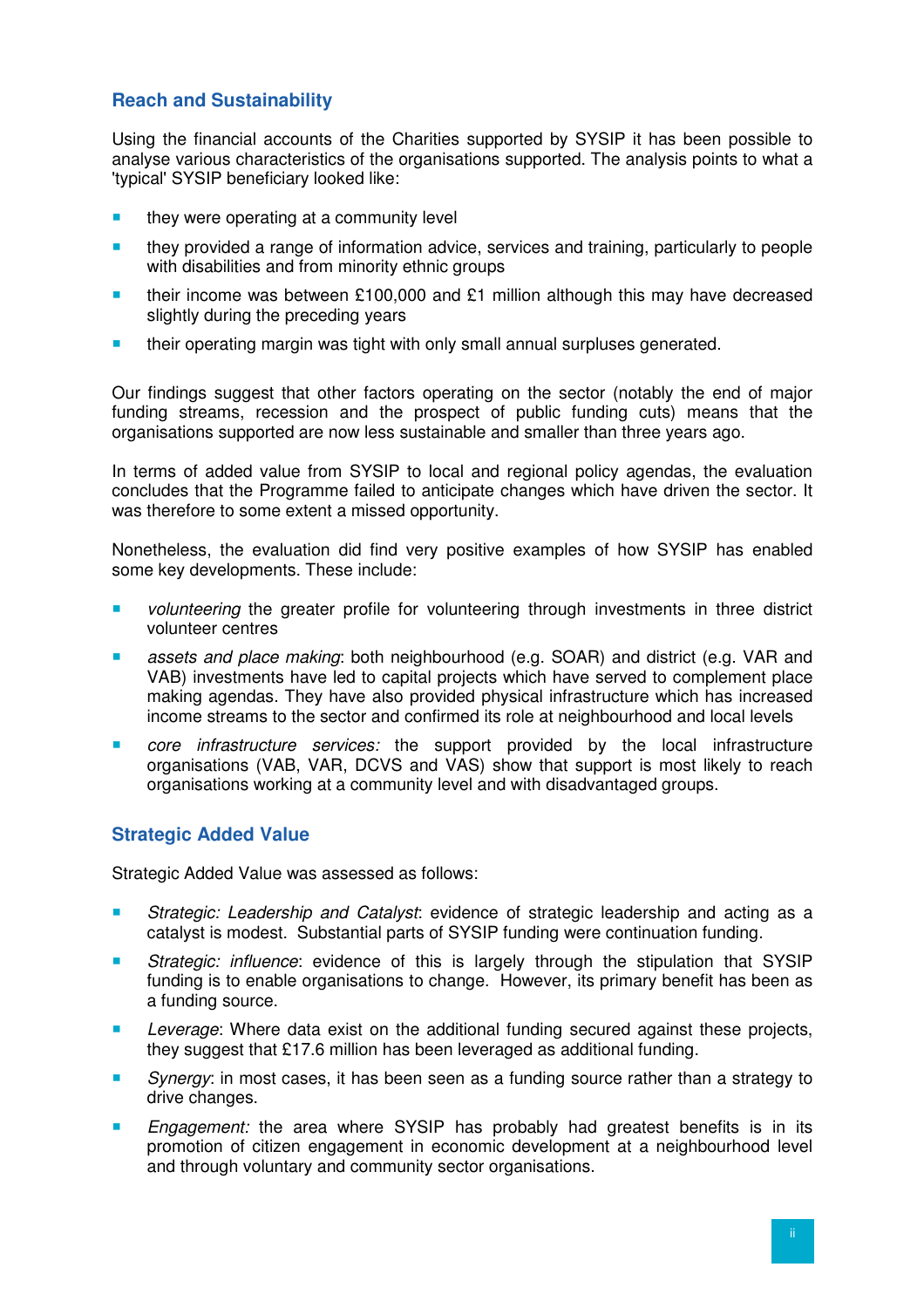Overall our findings suggest a critical assessment of Strategic Added Value, with opportunities missed and policy drivers not fully anticipated.

#### **District Reports**

In many respects this plurality of delivery models was a strength of the Programme. It recognised that the configuration of infrastructure varied across South Yorkshire, its objectives and roles varied, and it had different support needs. Nonetheless, the findings around Strategic Added Value suggest that some opportunities were missed.

#### **Counterfactual Arguments: what would have happended without SYSIP?**

The design of the programme through 2005-2006 and subsequent agendas, for instance the Sub-National Review in 2007, weakened the case for a strong regionally focused programme. SYSIP was therefore very much the product of an ongoing dialogue between local authorities, the third sector and Yorkshire Forward.

Nonetheless, the findings around the net additional impact of the programme are relatively positive. These programme-level findings will of course mask considerable within programme variation.

#### **Conclusion: economic impact or social equity?**

Our estimates suggest that SYSIP contributed to the South Yorkshire economy through job creation, through the development of VCS organisations, through skills development and through volunteering.

Summing lower and upper range estimates together, respectively, we estimate that the economic benefits derived from SYSIP was between £21.4 million and £33.7 million of GVA against an investment from Yorkshire Forward of £21.4 million (returns of between £1 and £1.60 for every £1 invested). These figures provide an order of magnitude of SYSIP's impacts.

It is worth noting however that the SCAP elements of the Programme, costed at £6.5 million, were widely spread and in no area would have been equivalent to more than £50 per resident per year of the Programme. By comparison, the New Deal for Communities Programme over a ten year period are valued at £550 per resident per year of the programme and public expenditure in deprived communities estimated at around £5,500 per resident.

This intensity and duration of aid highlights the relative insignificance of SYSIP in this regard in combating what are deep seated levels of deprivation in South Yorkshire.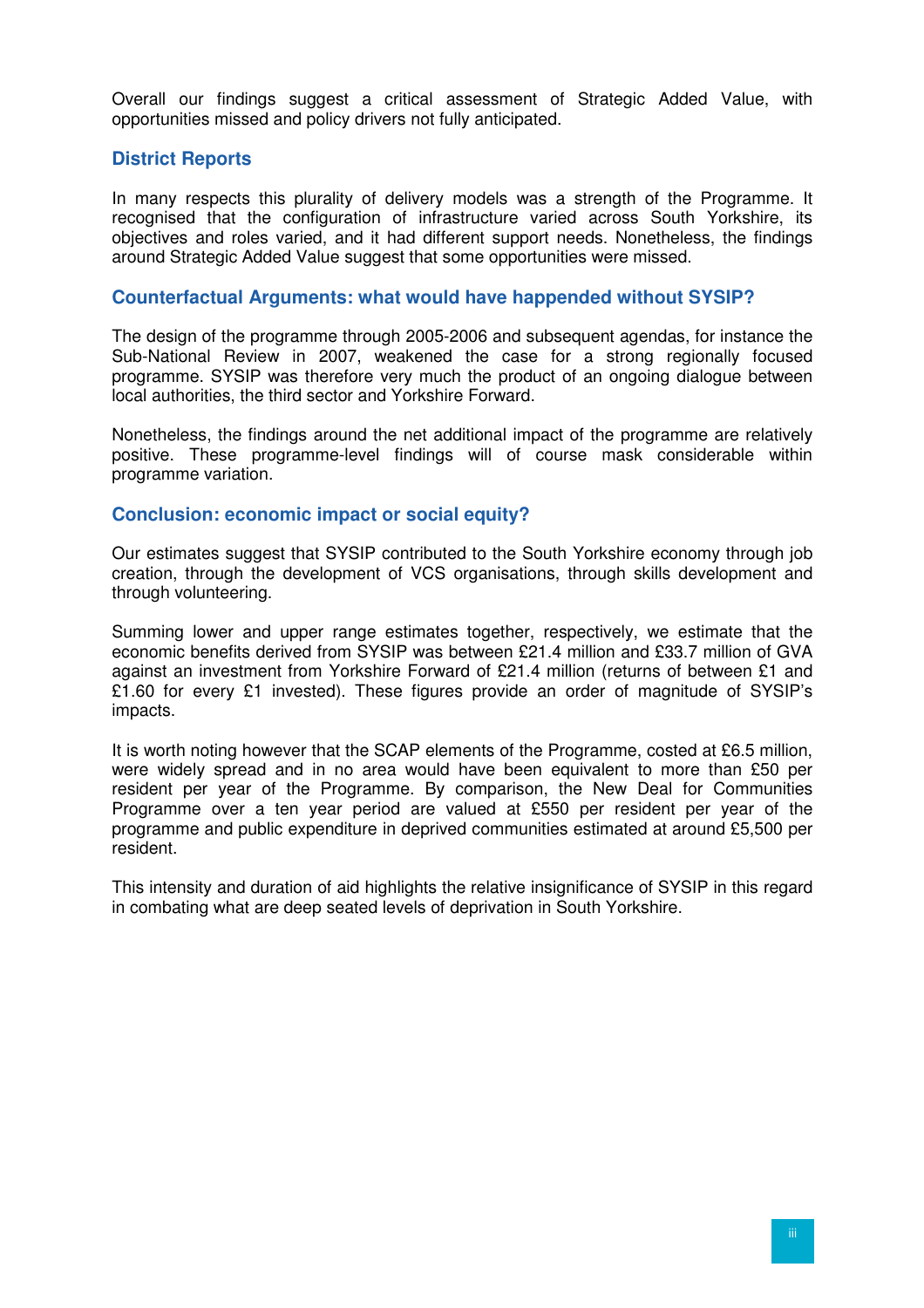

# **1. Introduction**

# **1.1. Background to SYSIP**

The South Yorkshire Social Infrastructure Programme (SYSIP) was supported by Yorkshire Forward, the South Yorkshire Objective 1 Programme and the South Yorkshire Learning and Skills Council which committed investment funds of around £35m to voluntary and community sector infrastructure in South Yorkshire between 2006 and 2009. This funding has now ended. A key aim of the programme was to increase the sustainability of the organisations supported.

This report presents a programme-wide assessment of the Programme. It analyses monitoring data, explores the reach of the Programme to different parts of the sector and considers its impact on issues of sustainability.

# **1.2. Scope of the Evaluation**

The scope of the evaluation was wide ranging reflecting the diversity of interventions under SYSIP. The evaluation considered activities under the following themes:

- investment in volunteering
- acquisition and utilisation of assets
- core infrastructure services
- $A<sub>f</sub>Cl$
- neighbourhood infrastructure
- partnership: voice, engagement and influence.

Consultation with stakeholders undertaken in 2007 highlighted that the Programme had two overarching objectives to increase the sustainability of the voluntary and community sector, and to support the sector in adding value to local policy agendas. This report focuses on addressing a series of **core questions**. These are outlined below.

- have projects met their contracted output and outcome targets?
- what impact has the project had on the development of VCS organisations?
- what is the net social and economic impact?
- what is the strategic added value of the project?
- how has the project met the needs of hard to reach groups?
- how sustainable are the activities supported?
- is there evidence of good practice?
- what recommendations for future programmes can be made?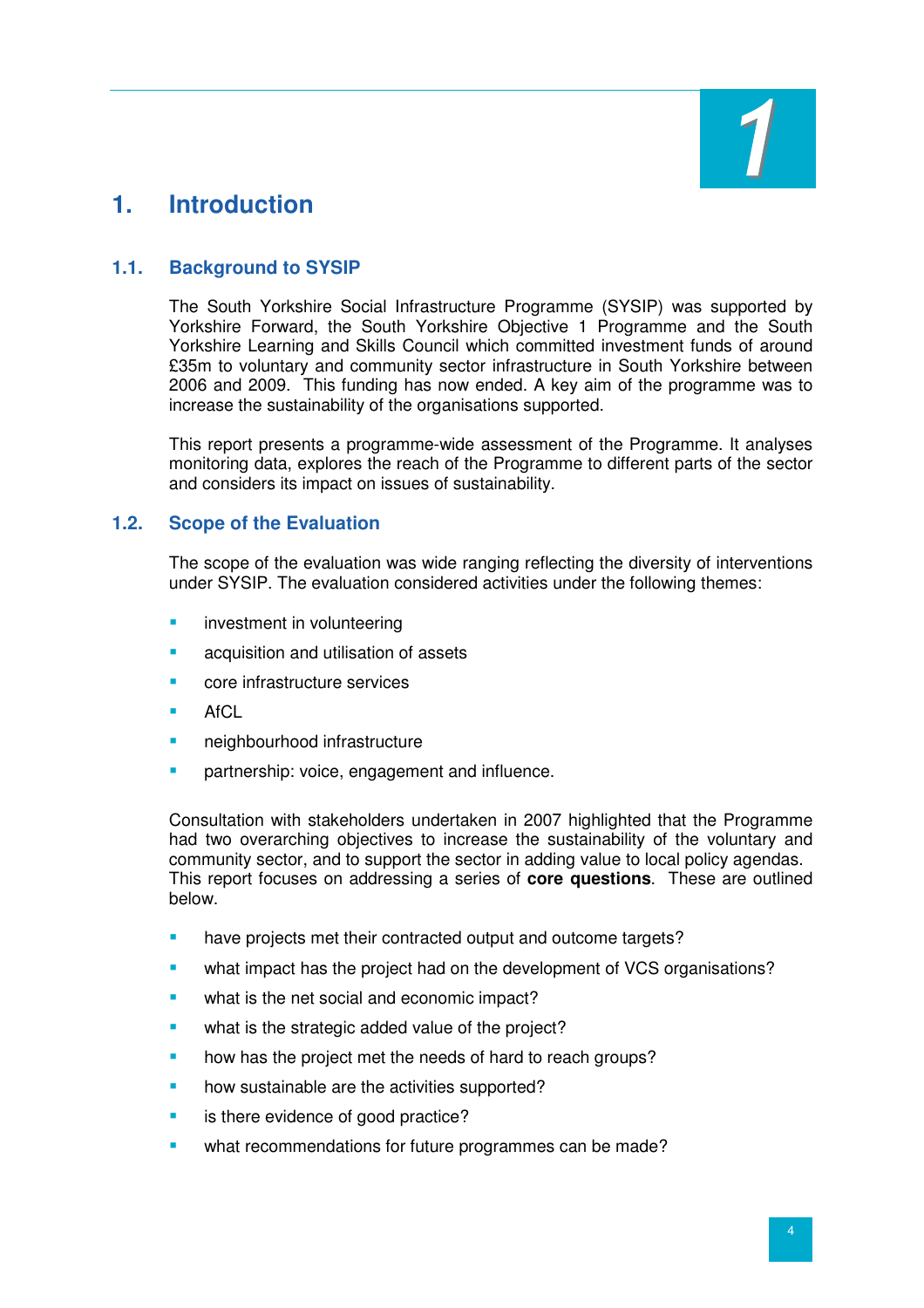# **1.3. Structure**

The report is structured around the following sections:

- **section 2: About SYSIP and its Evaluation**
- **section 3: Achievements: analysis of financial and output monitoring data**
- section 4: Programme Reach
- section 5: Sustainability
- **section 6: Strategic Added Value**
- **section 7: Conclusion: programme wide assessment.**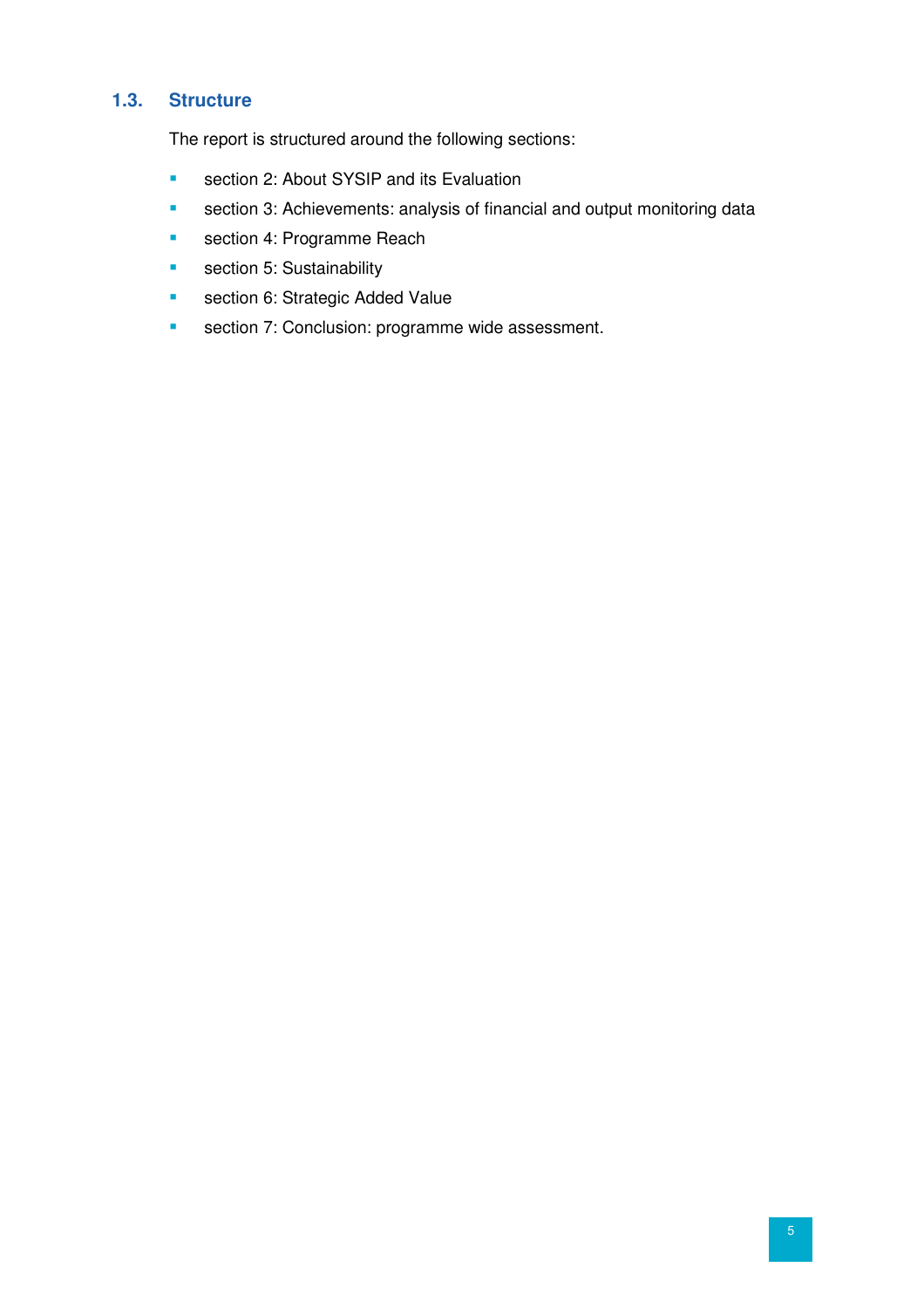

# **2. About SYSIP and the Evaluation**

# **2.1. Introduction**

The **aim of SYSIP** is to increase the sustainability of the voluntary and community sector (VCS) in South Yorkshire through support to infrastructure organisations. Through helping frontline VCS organisations become more effective, this is intended to bring wider economic and social impacts. The Programme consists of six elements, each with complementary aims:

- 1. Barnsley Community Infrastructure
- 2. Doncaster Social Infrastructure
- 3. Rotherham Social Infrastructure
- 4. Sheffield Community Infrastructure
- 5. Sheffield Community Action Plan Programme
- 6. Academy for Community Leadership.

The Programme was **evaluated** by researchers at Sheffield Hallam University, working in partnership with consultants mtl and COGS, in order to:

- estimate the impacts of the activities over time on VCS infrastructure and the economic regeneration of South Yorkshire
- help build monitoring and evaluation capacity in South Yorkshire
- capture learning and inform future action during the course of the Programme.

The evaluation ran in three phases from **March 2007 to June 2009** and involved:

- reviewing the context, development and delivery of the Programme
- assessing the impacts of the Programme on the development of VCS organisations in South Yorkshire
- considering whether the Programme is effectively meeting the needs of VCS organisations - particularly those from 'hard to reach' groups
- **EXEDENT** identifying good practice developed by the Programme and individual elements
- assessing the sustainability of activities developed by the Programme
- making recommendations for the future development of social and community infrastructure building programmes.

### **2.2. Rationale for SYSIP**

The core costs of the SYSIP projects were met by Yorkshire Forward, South Yorkshire Objective 1 Programme, and the Learning and Skills Council. The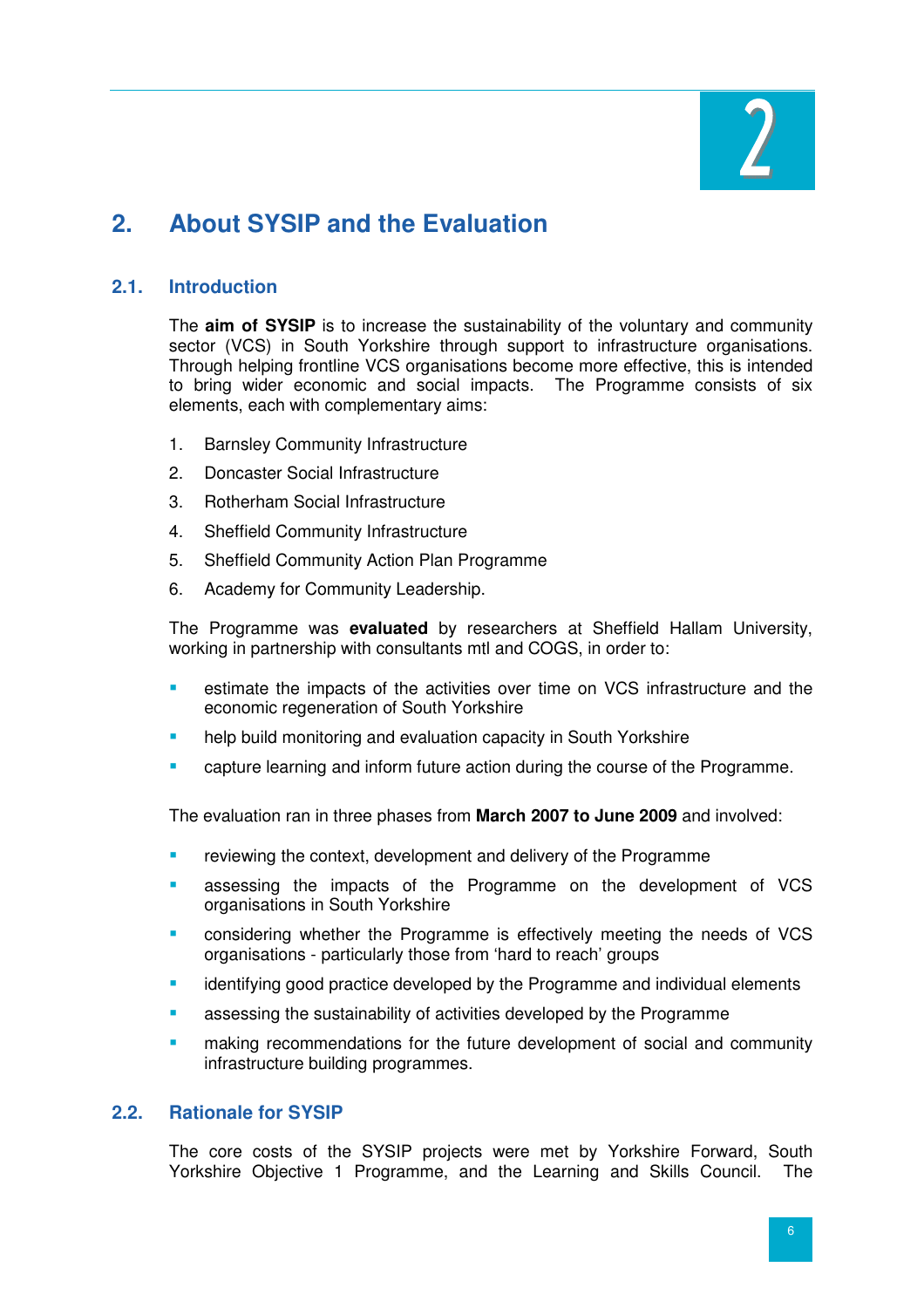investment in the SYSIP projects was made jointly by these organisations and funding from each (largely) runs concurrently.

The funding provided was in a range of voluntary and community sector 'infrastructure' activities and associated projects. Investment in VCS 'infrastructure' has been part of economic development programmes in the region since 1995 (as part of the EU Objective 2 programmes and linked SRB programmes of this period). Investment under the South Yorkshire Objective 1 programme extended investment, by seeking to invest funds more equitably in deprived neighbourhoods, through the support of communities of interest (e.g. organisations working with black and minority ethnic groups, and people with disabilities), as well as support to district and subregional level infrastructure organisations (e.g. local infrastructure organisations such as Councils for Voluntary Service - CVSs and to groups such as the AfCL and the South Yorkshire Open Forum).

Funding under SYSIP was made at a time when VCS organisations faced a reported 'funding cliff edge' with significant declines in UK and EU regional and regeneration funding going to VCS organisations. The **rationale** for SYSIP was therefore very much to provide support for a transitional period which allowed VCS infrastructure to be supported at an appropriate scale (for the funding available) and to seek sustainability without EU Structural Funds and SRB funding. Such sustainability it was suggested would be through VCS organisations attracting funding locally through new commissioning and procurement opportunities, through charging for services, and in some cases reconfiguring the scale/scope of organisations, through for example merger.

Under BERR (now BIS) appraisal guidance, RDAs may intervene for the following rationales: market failure (including provision of public goods, externalities, imperfect information and market power) and equity. The SYSIP projects can be seen to address these in different ways, as outlined in the following table: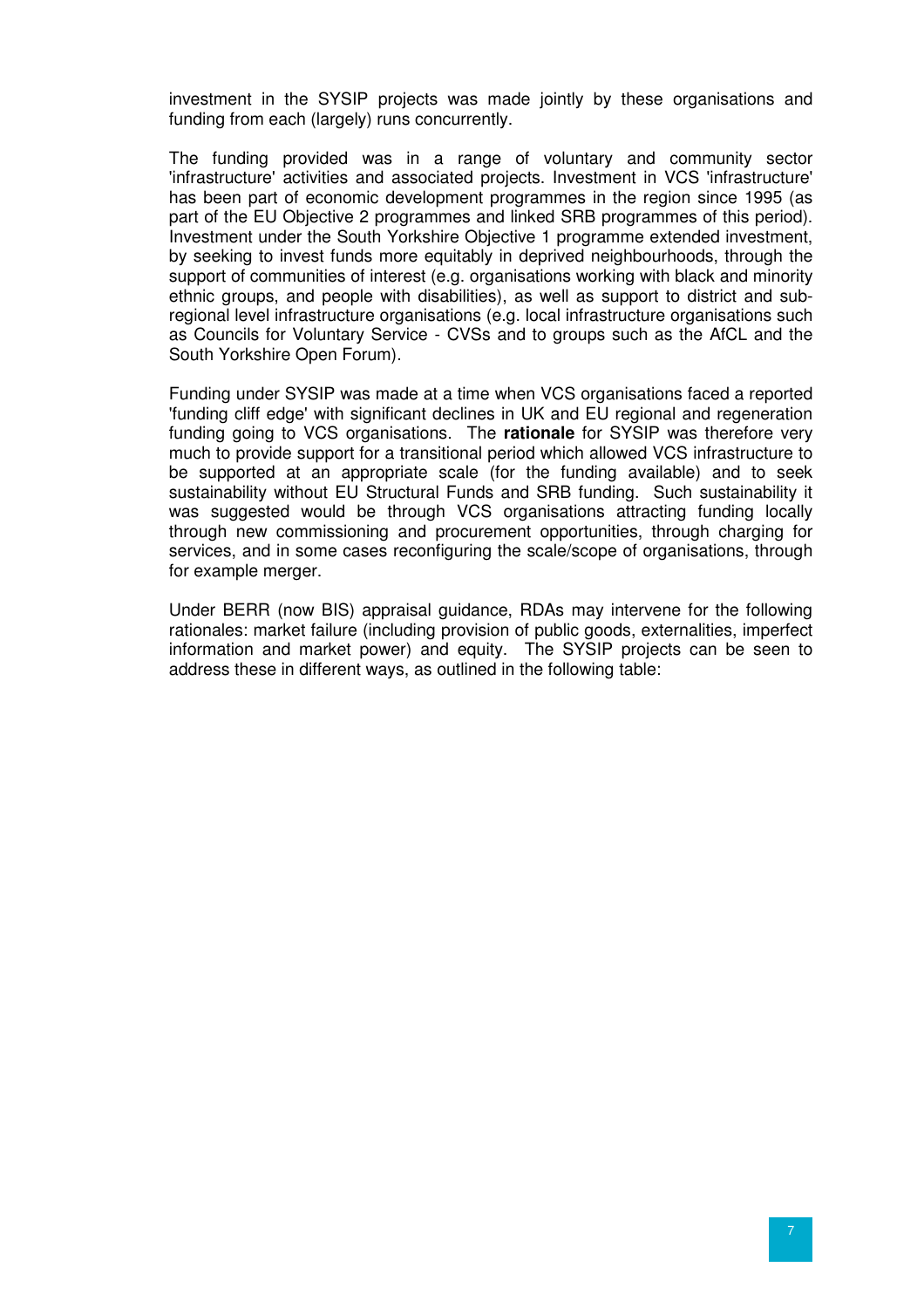| <b>Intervention</b>                                                                                                                                                        | <b>Equity</b><br>failure                                                                                              |                                                                                                                                                                                                                                                                                                                                                          |                      | <b>Market Failure</b> |                            |  |
|----------------------------------------------------------------------------------------------------------------------------------------------------------------------------|-----------------------------------------------------------------------------------------------------------------------|----------------------------------------------------------------------------------------------------------------------------------------------------------------------------------------------------------------------------------------------------------------------------------------------------------------------------------------------------------|----------------------|-----------------------|----------------------------|--|
|                                                                                                                                                                            | Main<br>rationale for<br>$SYSIP -$<br>helps to<br>reduce<br>disparities<br>between<br>areas or<br>different<br>groups | Investment in VCS organisations working in deprived areas and<br>with disadvantaged groups can be seen to be seeking to address<br>myriad market failures including public good elements (e.g.<br>advice and guidance available to all residents of a community),<br>externalities (e.g. neighbourhood effects prevent employment or<br>well being) etc. |                      |                       |                            |  |
|                                                                                                                                                                            | Equity                                                                                                                | Public<br>goods                                                                                                                                                                                                                                                                                                                                          | <b>Externalities</b> | <b>Market Power</b>   | Information<br>asymmetries |  |
| Investment in volunteer<br>centres (continuation of<br>these centres benefits<br>disadvantaged<br>communities or hard to<br>reach groups, including<br>those without work) |                                                                                                                       |                                                                                                                                                                                                                                                                                                                                                          |                      |                       |                            |  |
| Acquisition and utilisation<br>of assets. This covers<br>asset management and<br>purchase of buildings.                                                                    |                                                                                                                       |                                                                                                                                                                                                                                                                                                                                                          |                      |                       |                            |  |
| Core infrastructure<br>services                                                                                                                                            |                                                                                                                       |                                                                                                                                                                                                                                                                                                                                                          |                      |                       |                            |  |
| Neighbourhood<br>infrastructure                                                                                                                                            |                                                                                                                       |                                                                                                                                                                                                                                                                                                                                                          |                      |                       |                            |  |
| Partnership                                                                                                                                                                |                                                                                                                       |                                                                                                                                                                                                                                                                                                                                                          |                      |                       |                            |  |

These issues are considered further in the thematic sections and more extensively in the section on impact.

# **2.3. Undertaking the Evaluation**

The evaluation proceeded in three phases in 2007, 2008 and 2009 respectively. The research in 2007 focused on the development of an evaluation framework, interviewing stakeholders and an initial review of data. The research in 2008 undertook to complete the substantive research tasks around five separate themes and to run a programme of masterclasses. The research in 2009 focused on the primary fieldwork around core infrastructure services, an extensive round of stakeholder interviews, analysis of final monitoring data, and analysis of an array of other data sources (notably the NSTSO and financial account data). Judgements to inform the estimate of impact have also been made.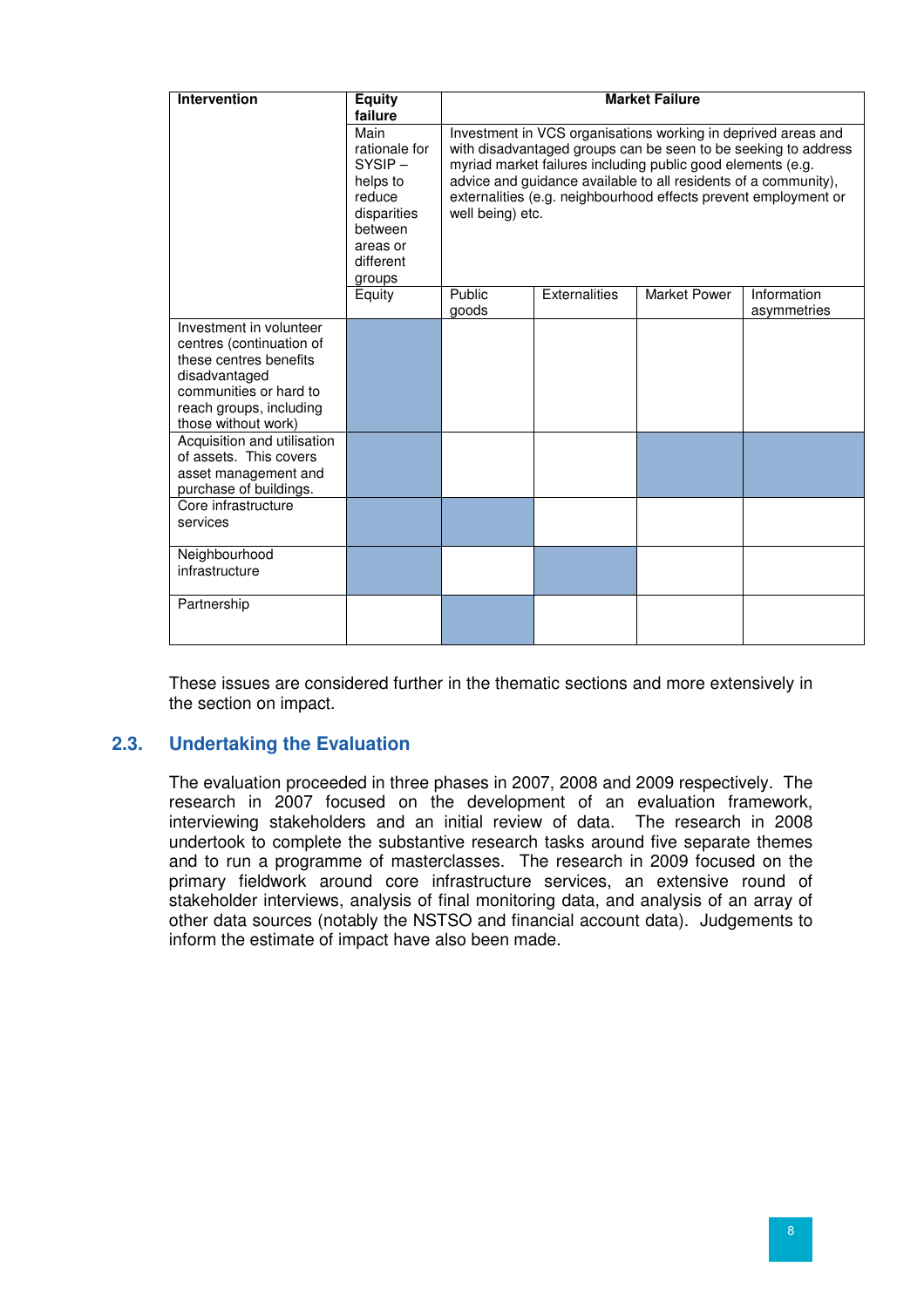

# **3. Achievements: analysis of financial and output monitoring data**

### **3.1. Introduction**

This section outlines the progress the projects have made in terms of expenditure and contracted output targets. The data have been gathered from two main sources: form Yorkshire Forward and the five accountable bodies. The end date for the output data has been taken as 31st March 2009 – the formal end date for expenditure and outputs by the Programme. Where possible we have attempted to reconcile data against original contracted targets contained in the evaluation Programme documentation, although in some cases there appear to have been subsequent contract variations agreed between the accountable bodies and Yorkshire Forward or the Objective 1 Programme Directorate. In our analysis we have sought to consider the outputs resultant from the total expenditure but also the outputs and impact which can be attributed to Yorkshire Forward's Single Pot funds.

The following table outlines the intended expenditure contained in the SYSIP evaluation project documentation. It provides the basis for subsequent work around estimating the contribution of Yorkshire Forward to project outputs.

|                        | Original<br><b>Budget</b> | Yorkshire<br><b>Forward</b> | <b>Objective 1</b> | <b>LSC</b> | Yorkshire<br><b>Forward</b><br>(%) |
|------------------------|---------------------------|-----------------------------|--------------------|------------|------------------------------------|
|                        |                           |                             |                    |            |                                    |
| $AtcL$ <sup>1</sup>    | £4,000,000                | £1,000,000                  | £2,000,000         | £1,000,000 | 25.0%                              |
| Barnsley <sup>2</sup>  | £4,900,000                | £3,500,000                  | £1,400,000         | £0         | 71.4%                              |
| Doncaster <sup>3</sup> | £3,303,000                | £3,303,000                  | £0                 | £0         | 100.0%                             |
| Rotherham <sup>4</sup> | £5,740,000                | £5,300,000                  | £440,000           | £0         | 92.3%                              |
| <b>Sheffield CAPs</b>  | £12,770,000               | £6,420,000                  | £6,350,000         | £0         | 50.3%                              |
| Sheffield CI           | £6,100,000                | £4,600,000                  | £1,500,000         | £0         | 75.4%                              |
| <b>SYSIP Total</b>     | £36,813,000               | £24,123,000                 | £11,690,000        | £1,000,000 |                                    |

#### **Table 3.1: Summary of Intended SYSIP Expenditure**

Where accountable bodies have subcontracted elements of the projects we have attempted to collect data on the performance of these individual contracts. This, however, has not always been possible.

As noted above, and to meet BIS IEF requirements we have separated out the Yorkshire Forward funded elements of SYSIP and estimated the impact of this expenditure.

#### **3.2. Expenditure**

The following table sets out the performance of expenditure to the end of March 2009. The table shows the money and percentage variance against the profiled budget to the end of March 2008. The main findings are that expenditure by the AfCL and Barnsley Community Infrastructure were significantly below target - the latter primarily due to the BBEMI Multi Cultural Centre not proceeding. The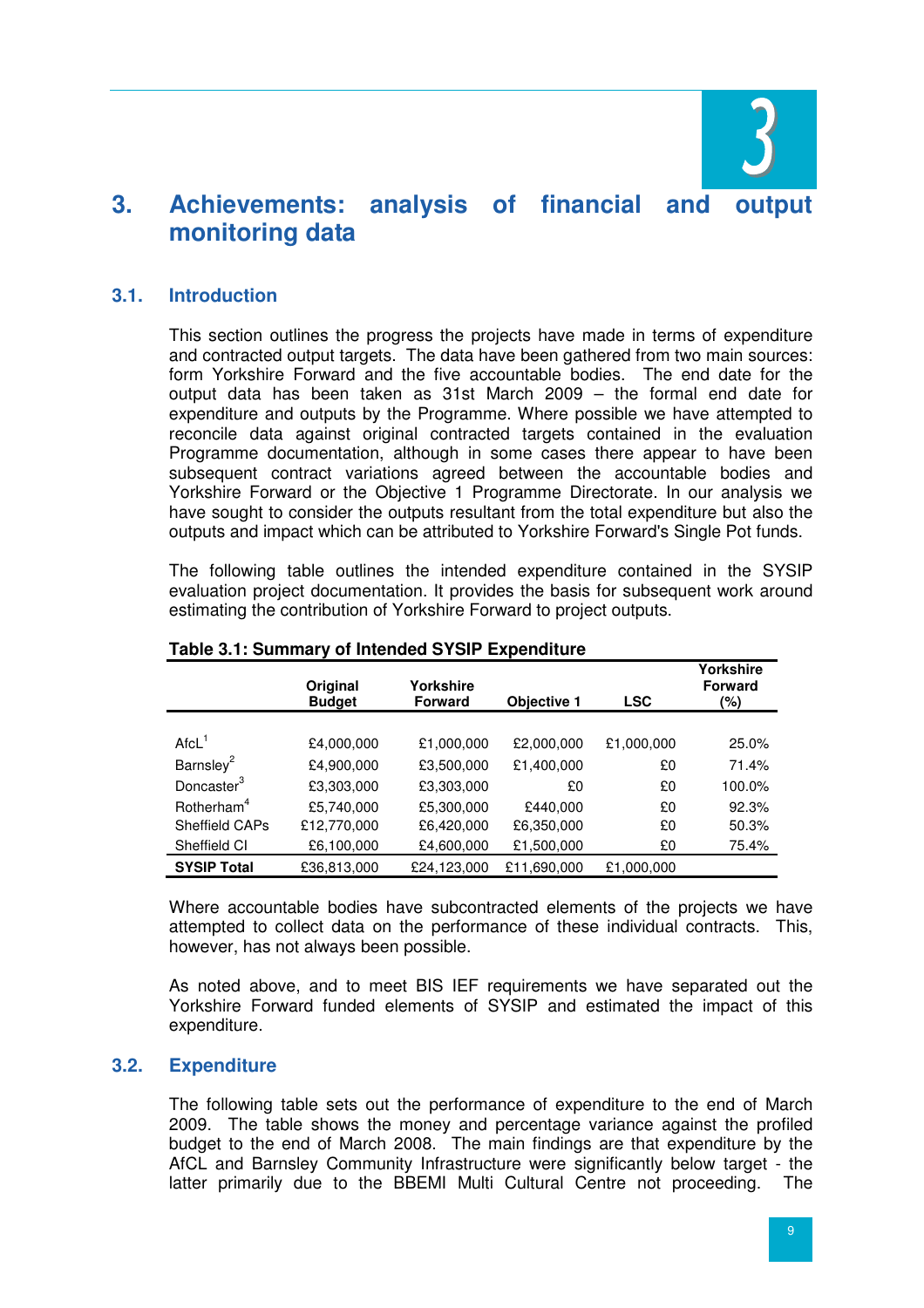subsequent sections explore this in more detail, although the main reasons are around agreed changes in the profile of expenditure.

|                            | Original<br>Total<br>Budget (£) | <b>Original YF</b><br><b>Budget</b><br><b>Elements</b> | <b>Re-Profile</b><br>(YF) (£) | <b>Actual</b><br>(YF) (£) | Variance<br>(YF) (£) | Variance<br>(YF) (%) |
|----------------------------|---------------------------------|--------------------------------------------------------|-------------------------------|---------------------------|----------------------|----------------------|
|                            |                                 |                                                        |                               |                           |                      |                      |
| Arcl <sup>1</sup>          | 4,000,000                       | 1,000,000                                              | 790,000                       | 790,129                   | $-129$               | $-1.6%$              |
| Barnsley <sup>2</sup>      | 4,900,000                       | 3,358,000                                              | 2,954,077                     | 3,173,000                 | $-218,923$           | $-7.4%$              |
| Doncaster <sup>3</sup>     | 3,303,000                       | 3,303,000                                              | 3,241,281                     | 3,295,000                 | $-53,719$            | $-1.7%$              |
| Rotherham <sup>4</sup>     | 4,195,000                       | 4,112,000                                              | 4,061,999                     | 4,061,999                 | 0                    | 0.0%                 |
| Sheffield CAP <sup>5</sup> | 12,770,000                      | 6,417,200                                              | 6,517,200                     | 6,517,200                 | 0                    | 0.0%                 |
| Sheffield SCI              | 6,100,000                       | 3,506,000                                              | 3,463,000                     | 3,491,000                 | $-28,000$            | $-0.8%$              |
| <b>SYSIP Total</b>         | 35,268,000                      | 21,696,200                                             | 21,027,557                    | 21,328,328                | $-300,771$           | $-1.4%0$             |

| Table 3.2 SYSIP Expenditure until end March 2009 Total Planned Expenditure |  |  |  |
|----------------------------------------------------------------------------|--|--|--|
| and Yorkshire Forward Elements                                             |  |  |  |

Notes:

1. The AfCL contract with the Northern College is comprised of £1m Single Pot, £1m LSC and £2m ESF. The data provided by AfCL appears only to relate to the Single Pot element of the funding which is only taken up until the end of March 2008 – further data requested.

2. The project budget is £4.9m comprised of £3.5m Single Pot and £1.4m ERDF. However, additional funding has been secured since the contract was awarded.

3. Total budget for Doncaster is £10.991m which includes DMBC and NRF funding (DMBC records). For the purposes of SYSIP, the project is assumed to relate solely to Yorkshire Forward funding.

4. Total budget for Rotherham comprised £4.112m from Yorkshire Forward and £0.083m from ERDF. This is a variation from the original project budget (outlined in Table 3.1)

5. Total budget for Sheffield is comprised of £6.1m for Sheffield Community infrastructure and £12.77m for Sheffield Community Action Plans – although these appear inconsistent with actual expenditure.

The subsequent sections on expenditure at a project level consider total eligible project funding (typically Yorkshire Forward Single Pot funding, Structural Funds and LSC).

# **Sheffield**

One of the requirements of SYSIP contracts is that sponsors secure additional funding to deliver their project activities (over and above Single Pot and Objective 1 funding). For the purposes of SYSIP this is termed leverage. The following tables explore the extent and where possible the source of leverage for the different projects. For Sheffield's two SYSIP projects, overall expenditure was three per cent below target at the end of March 2009.

#### **Table 3.3: Expenditure for Sheffield SYSIP Projects (end 2008/09)**

|             | <b>Fund Type</b>   | Profile (£) | Actual (E) | Variance (£) | $\%$<br>Variance |
|-------------|--------------------|-------------|------------|--------------|------------------|
| <b>SCAP</b> | Public (inc SYIP)  | 2,392,254   | 2,178,927  | $-213,327$   | $-9%$            |
|             | ERDF (O1)          | 1,668,830   | 1,649,892  | $-18,938$    | $-1\%$           |
|             | Private            | 16,568      | 30,079     | 13,511       | 82%              |
|             | Total              | 4,077,652   | 3,858,898  | $-218,754$   | $-5%$            |
| <b>SCIP</b> | Public (excl SYIP) | 5.499.687   | 5,338,235  | $-161,452$   | $-3%$            |
|             | <b>SYIP</b>        | 3,422,248   | 3,417,081  | $-5,167$     | $0\%$            |
|             | Private            | 670.879     | 614,170    | $-56.709$    | -8%              |
|             | Total              | 9,592,814   | 9,369,486  | $-223,328$   | $-2%$            |
| Total       |                    | 13,670,466  | 13,228,384 | $-442,082$   | $-3%$            |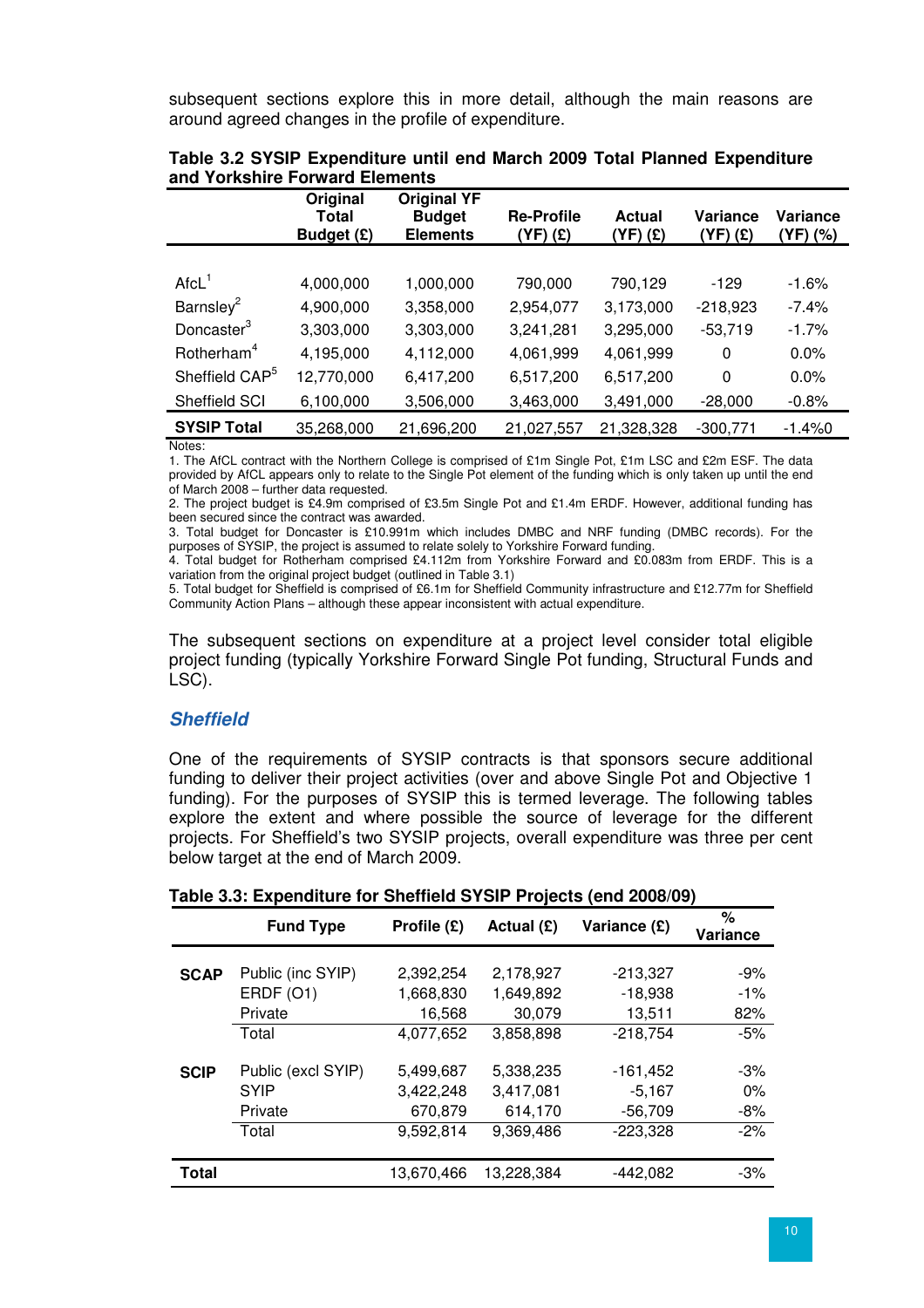### **Rotherham**

The following table shows overall expenditure in the delivery of VAR's projects. This is broken down between capital and revenue income streams to reflect the construction of VAR's new building. It shows that the projects delivered to budget, with a £34k capital overspend offset by an equivalent under spend on revenue.

| $UIII$ auuurvu        |             |            |              |            |
|-----------------------|-------------|------------|--------------|------------|
| <b>Fund</b><br>Type   | Profile (£) | Actual (£) | Variance (£) | % Variance |
|                       |             |            |              |            |
| Capital               | 1,985,000   | 2,019,000  | 34,000       | 2%         |
| Revenue               | 2,034,999   | 2,000,999  | $-34,000$    | $-2\%$     |
|                       |             |            |              |            |
| <b>SYSIP</b><br>Total | 4,091,999   | 4,019,999  | O            | $0\%$      |

**Table 3.4: Expenditure for the SYSIP Rotherham Social Infrastructure Project (end 2008/09)**

#### **Doncaster**

The following table shows overall expenditure in the delivery of the Doncaster projects. It is broken down between Single Pot capital and revenue income streams and match funding levered from other public and private sources. This shows that in Doncaster SYSIP funding accounted for only 23 per cent of total expenditure with 74 per cent from matched public sector funding and 3 per cent from matched private sector funding.

|                       | <b>Fund Type</b> | Profile (£) | Actual $(E)$ | Variance (£) | % Variance |
|-----------------------|------------------|-------------|--------------|--------------|------------|
| <b>Single</b><br>Pot  | Capital          | 100,000     | 99,973       | $-27$        | $0\%$      |
|                       | Revenue          | 3,203,000   | 3,141,308    | $-61,692$    | $-2%$      |
|                       | Total            | 3,303,000   | 3,241,281    | $-61,719$    | $-2%$      |
|                       |                  |             |              |              |            |
| <b>Match</b>          | Public           |             | 10,412,372   |              |            |
|                       | Private          |             | 412,682      |              |            |
|                       | Total            |             | 10,825,054   |              |            |
|                       |                  |             |              |              |            |
| <b>SYSIP</b><br>Total |                  |             | 13,966,362   |              |            |

**Table 3.5: Expenditure for Doncaster SYSIP Projects (end 2008/09)**

#### **Barnsley**

The following table shows overall expenditure in the delivery of the Barnsley SYSIP Programme. This shows that the Barnsley Programme was under spent in terms of capital expenditure. However, this is due to delays with major capital projects (e.g. VAB's new building) and £597k of capital was reprofiled to be spent in 09/10.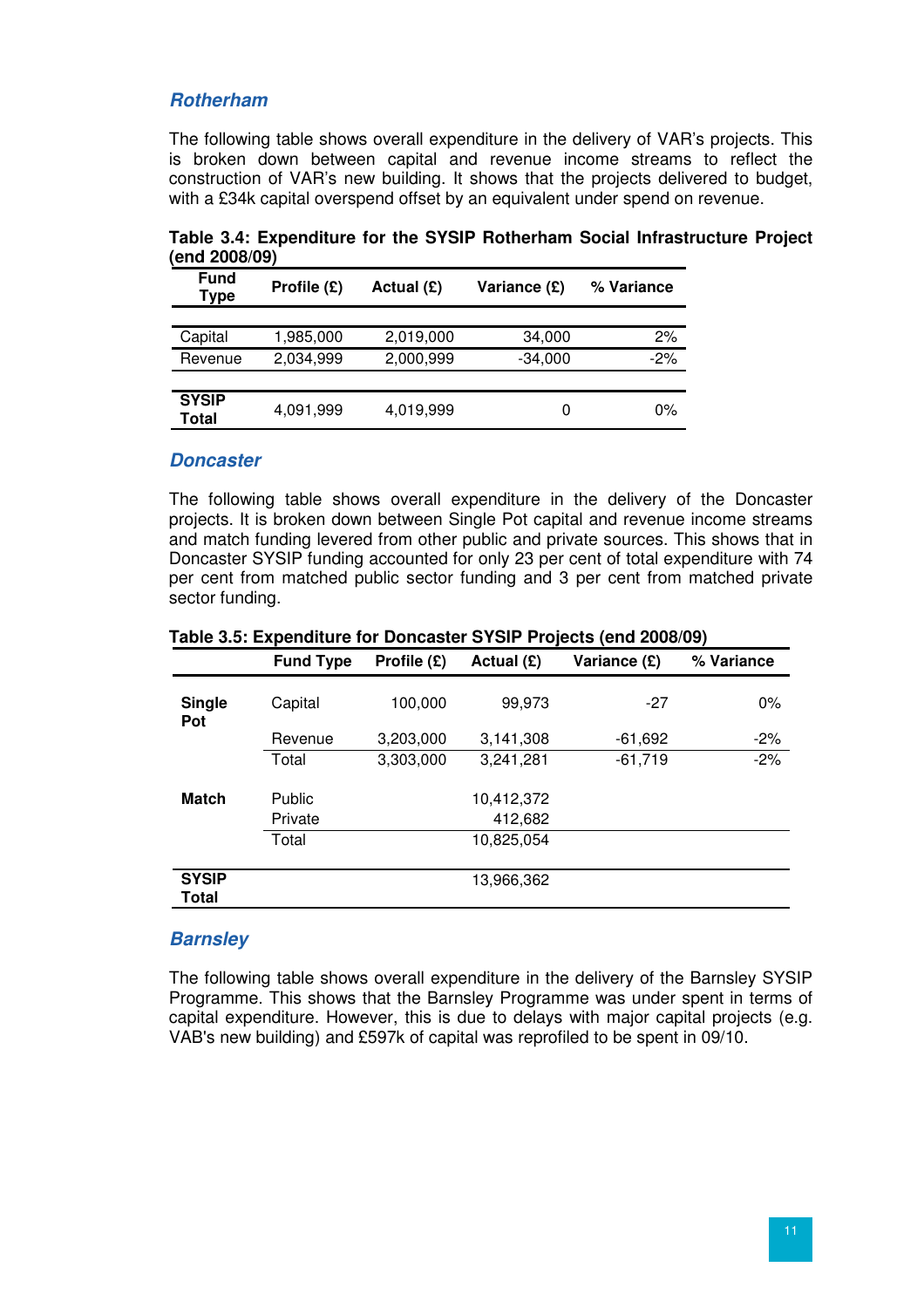| <b>Fund</b><br>Type   | Profile $(E)$          | Actual (£)             | Variance (£)         | % Variance   |
|-----------------------|------------------------|------------------------|----------------------|--------------|
| Capital*<br>Revenue   | 2,414,842<br>1.144.000 | 1,992,532<br>1,156,948 | $-422,310$<br>12.948 | $-17%$<br>1% |
| <b>SYSIP</b><br>Total | 3,558,842              | 3,149,480              | -409,362             | $-12%$       |

**Table 3.6: Expenditure for the SYSIP Barnsley SYSIP Projects (end 2008/09)**

\* An additional £597,475 SYSIP capital spend is forecast in 09/10

# **Academy for Community Leadership**

As reported above the financial data on the AfCL does not relate to its total funding, including LSC support. The following data relates to the period up until the end of financial year 2007/08. Some financial expenditure was reprofiled into the 2008/09 year. The reasons for this are explored in more detail in the separate report on the AfCL.

**Table 3.7: Expenditure (ESF & YF) for AfCL SYSIP Projects (end 2007/08)** 

|                                       | Profile $(E)$     | Actual $(E)$      | Variance (£)            | % Variance       |
|---------------------------------------|-------------------|-------------------|-------------------------|------------------|
| Main<br>Projects<br>Pilot<br>Projects | 998,813<br>57,306 | 856,585<br>44,860 | $-142,228$<br>$-12,446$ | $-14%$<br>$-22%$ |
| <b>SYSIP</b><br>Total                 | 1056119           | 901445            | -154674                 | $-15%$           |

# **3.3. Outputs**

We have collected output data on the six projects although the level of detail in this data varies from project to project. This section also relates to total output claims - a later section extracts those outputs which are attributable to Yorkshire Forward.

# **Sheffield**

The following table shows the performance of the Sheffield CAP projects for each year of the SYSIP Programme (e.g. 2006/07 - 2008/09). What is striking is the wide array (25) of contracted targets used – largely reflecting the funding to Sheffield CAPs from three different ERDF Measures in the Objective 1 Programme. Of the 25 targets reported on:

- 17 were met or exceeded, although this includes some where the initial target appears to have been set inappropriately or misreported: for example, the target for 'number of volunteers' was 78 and the reported figure is 375. This suggests the target was set too low. This also includes significant over achievement against high volume targets set around education and skills
- 5 targets were missed although again there appears no pattern as to why this may have occurred
- Output achievement has been reported for three outputs for which there were no contractual targets.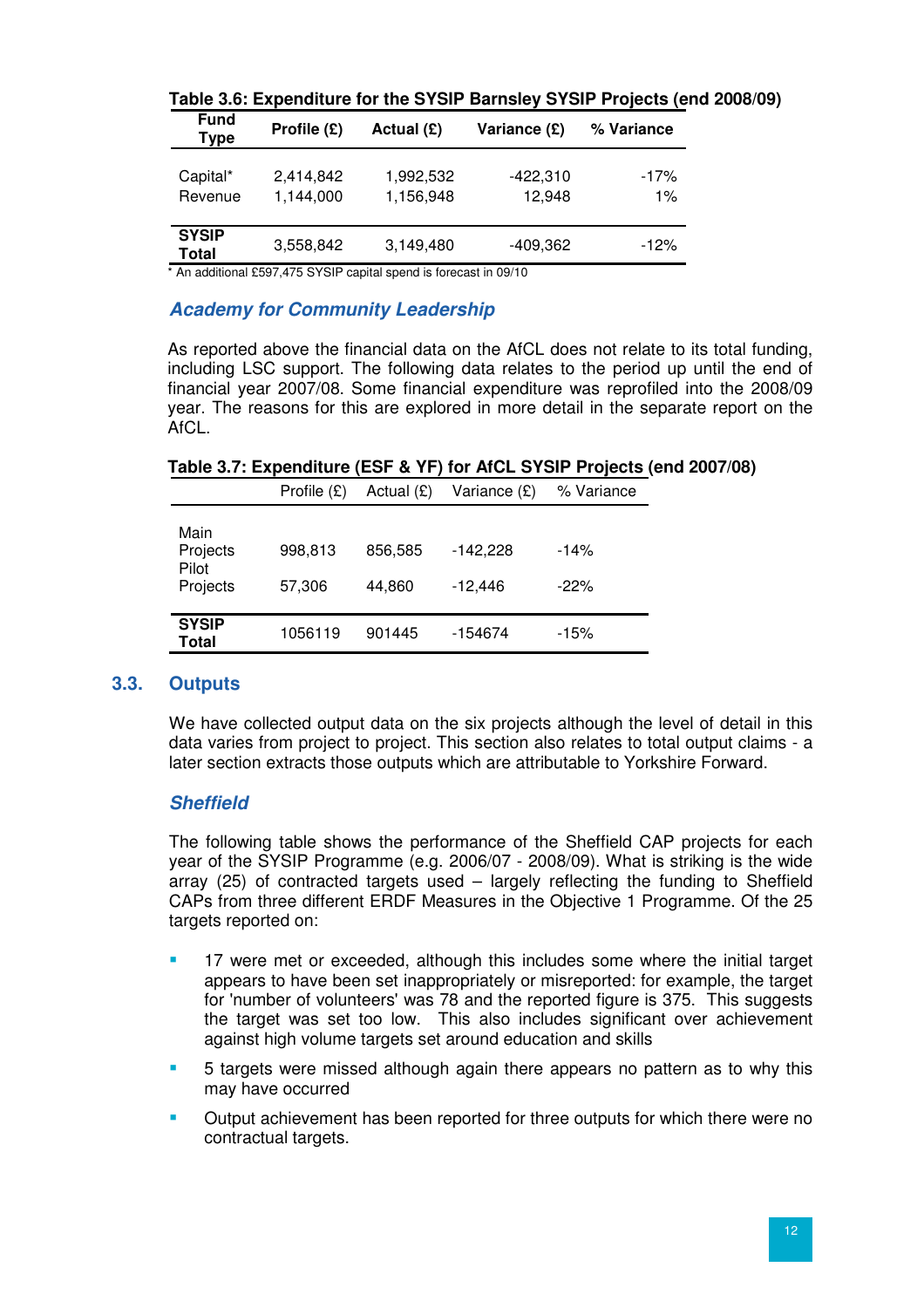| Output<br>Type  | Output                                                                |                   | 2006/07   | 2007/08        | 2008/09          | <b>Total</b>     | $\%$<br><b>Achieved</b> |
|-----------------|-----------------------------------------------------------------------|-------------------|-----------|----------------|------------------|------------------|-------------------------|
| <b>Business</b> | No of businesses assisted                                             | Profile           | 9         | $\overline{7}$ | $\overline{7}$   | 23               |                         |
| support         |                                                                       | Actual            | 13        | 8              | $\boldsymbol{2}$ | 23               |                         |
|                 |                                                                       | Difference        | 4         | 1              | $-5$             | $\boldsymbol{0}$ | 100%                    |
| Capacity        | No of organisations participating in                                  | Profile           | 19        | 8              | 9                | 36               |                         |
| building        | CED capacity building                                                 | Actual            | 25        | $\overline{7}$ | 7                | 39               |                         |
|                 |                                                                       | Difference        | 6         | -1             | $-2$             | 3                | 108%                    |
|                 | No of plans being implemented                                         | Profile           | 7         | 2              | 0                | 9                |                         |
|                 |                                                                       | Actual            | 4         | 7              | 1                | 12               |                         |
|                 |                                                                       | <b>Difference</b> | -3        | 5              | 1                | 3                |                         |
|                 | No of capacity building projects                                      | Profile           | 9         | 4              | 2                | 15               | 133%                    |
|                 |                                                                       | Actual            | 10        | 11             | 4                | 25               |                         |
|                 |                                                                       | Difference        | 1         | 7              | 2                | 10               |                         |
|                 | No of research/feasibility projects                                   | Profile           | 3         | 4              | 1                | 8                | 167%                    |
|                 |                                                                       | Actual            | 3         | 2              | 1                | 6                |                         |
|                 |                                                                       | Difference        | 0         | -2             | 0                | -2               |                         |
|                 | No<br>of<br>community<br>based<br>new                                 | Profile           | 8         | 2              | 1                | 11               | 75%                     |
|                 | services                                                              | Actual            | 8         | 6              | 0                | 14               |                         |
|                 |                                                                       | Difference        | 0         | 4              | -1               | 3                |                         |
| Childcare       | No of childcare places created                                        | Profile           | 20        | 0              | 0                | 20               | 127%                    |
|                 |                                                                       | Actual            | 0         | 0              | 0                | $\mathbf 0$      |                         |
|                 |                                                                       | Difference        | $-20$     | 0              | 0                | $-20$            |                         |
| Education       | No of employed people helped                                          | Profile           |           |                |                  |                  | $0\%$                   |
| and skills      |                                                                       | Actual            | 5         | 0              | 0                | 5                |                         |
|                 |                                                                       | <b>Difference</b> | 0         | 0              | 0                | 0                |                         |
|                 | No of people aged 5-13 taking part<br>in leisure/education activities | Profile           | $-5$      | 0              | 0                | $-5$             | 0%                      |
|                 |                                                                       | Actual            | 355       | 75             | 85               | 515              |                         |
|                 |                                                                       | Difference        | 385       | 571            | 378              | 1334             |                         |
|                 | No of people assisted in their skills                                 | Profile           | 30        | 496            | 293              | 819              | 259%                    |
|                 | development                                                           | Actual            | 42        | 123            | 138              | 303              |                         |
|                 |                                                                       | Difference        | 102       | 140            | 135              | 377              |                         |
|                 |                                                                       | Profile           | 60        | 17             | -3               | 74               | 124%                    |
|                 | No of people receiving advice and<br>information                      | Actual            | 588       | 441            | 589              | 1618             |                         |
|                 |                                                                       | Difference        | 766       | 1089           | 514              | 2369             |                         |
|                 |                                                                       |                   | 178       | 648            | $-75$            | 751              | 146%                    |
|                 | No of people receiving informal<br>training                           | Profile<br>Actual | 265       | 375            | 161              | 801              |                         |
|                 |                                                                       |                   | 256       | 407            | 149              | 812              |                         |
|                 |                                                                       | Difference        | -9        | 32             | $-12$            | 11               | 101%                    |
|                 | No of people progressing from<br>training to employment               | Profile           | 0         | 5              | 5                | 10               |                         |
|                 |                                                                       | Actual            | 1         | 2              | 1                | 4                |                         |
|                 |                                                                       | Difference        | 1         | $-3$           | -4               | -6               | 40%                     |
|                 | No of adults gaining basic skills                                     | Profile           | 0         | 12             | 8                | 20               |                         |
|                 |                                                                       | Actual            | 6         | 16             | 2                | 24               |                         |
|                 |                                                                       | Difference        | 6         | 4              | -6               | $\overline{4}$   | 120%                    |
|                 | No of adults without a full L2<br>qualification that gain one         | Profile           | 0         | 8              | 5                | 13               |                         |
|                 |                                                                       | Actual            | 0         | 6              | $\boldsymbol{2}$ | 8                |                         |
|                 |                                                                       | Difference        | 0         | $-2$           | -3               | $-5$             | 62%                     |
| Employment      | No of people supported to get a job                                   | Profile           | 34        | 132            | 128              | 294              |                         |
|                 |                                                                       | Actual            | 102       | 318            | 70               | 490              |                         |
|                 |                                                                       | Difference        | 68        | 186            | $-58$            | 196              | 167%                    |
|                 | No of jobs created                                                    | Profile           | 0         | 0              | $\pmb{0}$        | $\mathbf 0$      |                         |
|                 |                                                                       | Actual            | 42.5      | 3              | $\overline{7}$   | 52.5             |                         |
|                 |                                                                       | Difference        | 42.5      | 3              | 7                | 52.5             | N/A                     |
|                 | No of jobs safeguarded                                                | Profile           | $\pmb{0}$ | 0              | 0                | $\pmb{0}$        |                         |
|                 |                                                                       | Actual            | 0.5       | 5              | 0                | 5.5              |                         |
|                 |                                                                       | Difference        | 0.5       | 5              | 0                | $5.5\,$          | N/A                     |

### **Table 3.8: Outputs for Sheffield SCAP Projects (2006/08 - 2007/08)**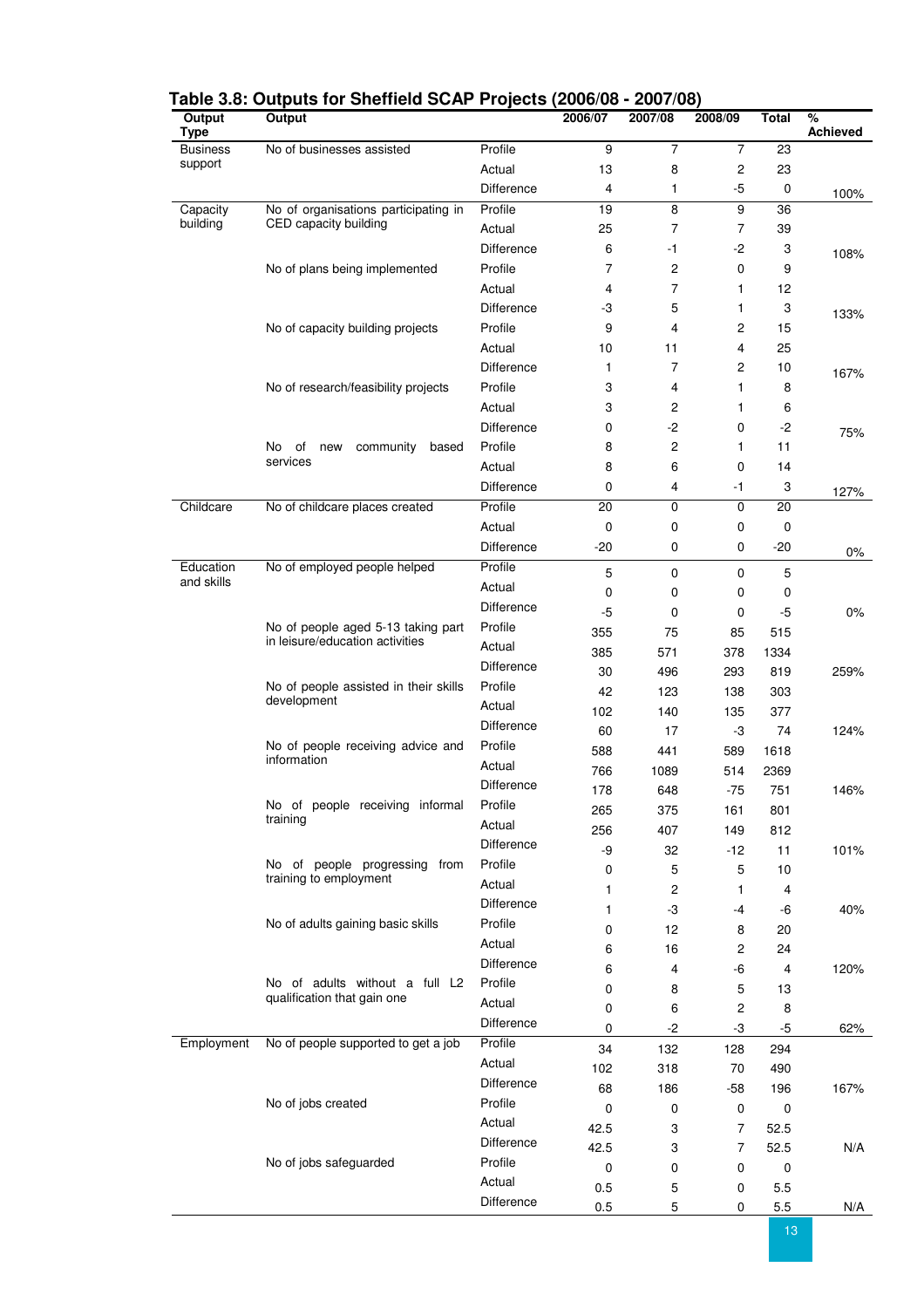|            | Table 3.8: Outputs for Sheffield SCAP Projects (2006/08 - 2007/08) <i>(contd)</i> |                   |          |          |          |                |      |
|------------|-----------------------------------------------------------------------------------|-------------------|----------|----------|----------|----------------|------|
| <b>ICT</b> | helped<br>No<br>to<br>access<br>$e-$                                              | Profile           | 81       | 184      | 172      | 437            |      |
|            | learning/internet                                                                 | Actual            | 91       | 284      | 107      | 482            |      |
|            |                                                                                   | <b>Difference</b> | 10       | 100      | $-65$    | 45             | 110% |
|            | No of ICT capacity building projects                                              | Profile           |          | 0        | 0        |                |      |
|            |                                                                                   | Actual            | $\Omega$ |          | 0        |                |      |
|            |                                                                                   | <b>Difference</b> | $-1$     |          | 0        | 0              | 100% |
|            | No of new ICT learning centres                                                    | Profile           | 0        | 0        | 0        | 0              |      |
|            |                                                                                   | Actual            |          | 0        | $\Omega$ |                |      |
|            |                                                                                   | <b>Difference</b> |          | 0        | 0        |                | N/A  |
|            | <b>No</b><br><b>ICT</b><br>community<br>0f<br>based                               | Profile           | 2        | 0        | 0        | 2              |      |
|            | projects                                                                          | Actual            | 2        | $\Omega$ | 0        | $\overline{c}$ |      |
|            |                                                                                   | <b>Difference</b> | 0        | 0        | 0        | 0              | 100% |
|            | No achieving minimum NVQ L2 ICT                                                   | Profile           | 0        |          | 9        | 10             |      |
|            |                                                                                   | Actual            | 0        | 6        | 7        | 13             |      |
|            |                                                                                   | <b>Difference</b> | 0        | 5        | $-2$     | 3              | 130% |
| Transport  | No of community transport projects                                                | Profile           |          | $\Omega$ | $\Omega$ |                |      |
|            |                                                                                   | Actual            |          | 0        | 0        |                |      |
|            |                                                                                   | Difference        | $\Omega$ | 0        | 0        | 0              | 100% |
| Volunteers | No of volunteers                                                                  | Profile           | 23       | 24       | 31       | 78             |      |
|            |                                                                                   | Actual            | 112      | 152      | 111      | 375            |      |
|            |                                                                                   | <b>Difference</b> | 89       | 128      | 80       | 297            | 481% |

The following table for Sheffield Community Infrastructure (SCI) shows that five out of six output targets were met or exceeded. Only the 'jobs safeguarded' target was missed and only slightly.

| Output          | Output                       |                   |                   |         |         |         |        | %               |
|-----------------|------------------------------|-------------------|-------------------|---------|---------|---------|--------|-----------------|
| Type            |                              |                   |                   | 2006/07 | 2007/08 | 2008/09 | Total  | <b>Achieved</b> |
| Employment      | of<br>No                     | jobs              | Profile           | 31      | 2.7     | 0       | 33.7   |                 |
|                 | safeguarded                  |                   | Actual            | 29.1    | 2       | 0       | 31.1   |                 |
|                 |                              |                   | <b>Difference</b> | $-1.9$  | $-0.7$  | 0       | $-2.6$ | 92%             |
| <b>Business</b> | <b>Business Support</b>      |                   | Profile           | 380     | 355     | 205     | 940    |                 |
|                 |                              |                   | Actual            | 413     | 329     | 480     | 1222   |                 |
|                 |                              |                   | Difference        | 33      | $-26$   | 275     | 282    | 130%            |
| Education       | Skills Development           |                   | Profile           | 160     | 250     | 400     | 810    |                 |
| and Skills      |                              |                   | Actual            | 200     | 281     | 511     | 992    |                 |
|                 |                              |                   | <b>Difference</b> | 40      | 31      | 111     | 182    | 122%            |
|                 | Personal                     |                   | Profile           | 150     | 205     | 203     | 558    |                 |
|                 | Development                  |                   | Actual            | 191     | 314     | 233     | 738    |                 |
|                 | Opportunities                |                   | <b>Difference</b> | 41      | 109     | 30      | 180    | 132%            |
| Capacity        | Community                    |                   | Profile           | 178     | 181     | 179     | 538    |                 |
| <b>Building</b> | Organisations                |                   | Actual            | 247     | 214     | 125     | 586    |                 |
|                 | Supported                    | <b>Difference</b> | 69                | 33      | -54     | 48      | 109%   |                 |
| Volunteering    | <b>Additional Volunteers</b> |                   | Profile           | 50      | 50      | 50      | 150    |                 |
|                 |                              |                   | Actual            | 75      | 63      | 58      | 196    |                 |
|                 |                              |                   | Difference        | 25      | 13      | 8       | 46     | 131%            |

**Table 3.9: Outputs for Sheffield Community Infrastructure Projects (2006/08 - 2007/08)** 

# **Rotherham**

The first table on the following page shows the performance of the Rotherham SYSIP projects throughout the Programme. Of its total target figures, the Rotherham Social Infrastructure project met or exceeded profile for five of nine targets and below for four targets. Significantly it has exceeded the targets for businesses assisted,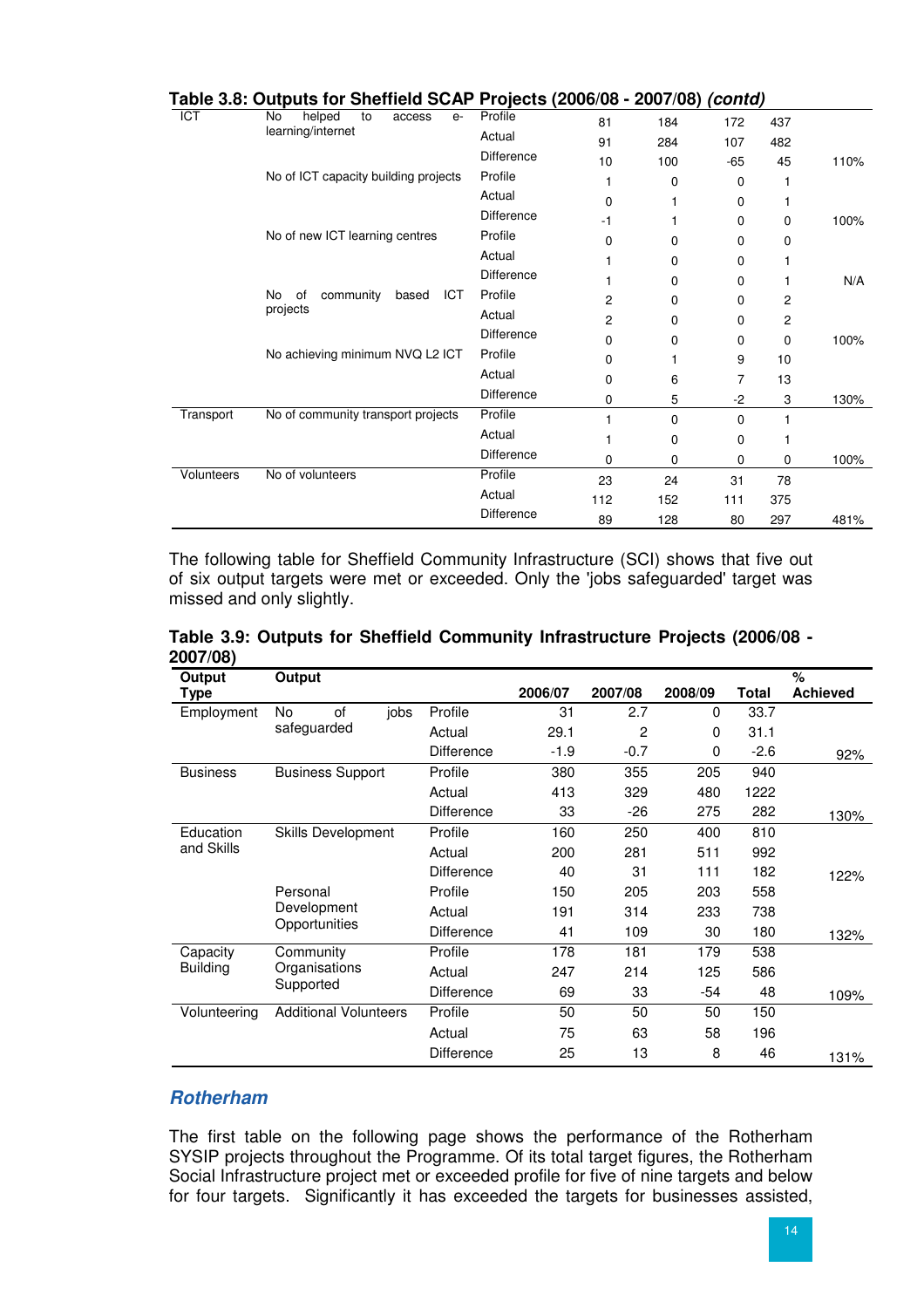skills development and volunteers; however, it is beneath target for additional funding secured and voluntary organisations supported with capacity building. For the outputs identified 69% of output achievement is attributed to the Yorkshire Forward investment.

# **Doncaster**

In contrast to Rotherham, Doncaster had five core output targets and met or exceeded all of them. Again, performance was strong on volunteering (common to all projects) as well as employment support and business assistance.

|          | Table 3.10: Outputs for the Rotherham Social Infrastructure Project (2006/07 - |  |  |  |
|----------|--------------------------------------------------------------------------------|--|--|--|
| 2007/08) |                                                                                |  |  |  |

| <b>Output Type</b> | Output                       |                   |         |            |             |                | %               |
|--------------------|------------------------------|-------------------|---------|------------|-------------|----------------|-----------------|
|                    |                              |                   | 2006/07 | 2007/08    | 2008/09     | <b>Total</b>   | <b>Achieved</b> |
| Employment         | No of Jobs                   | Profile           | 15      | 36         | 35          | 86             |                 |
|                    | created or<br>safeguard      | Actual            |         | 22         | 39          | 61             |                 |
|                    | $ed*$                        | Difference        | $-15$   | $-14$      | 4           | $-25$          | 71%             |
|                    | No<br>οf                     | Profile           | 100     | 200        | 200         | 500            |                 |
|                    | people<br>assisted to        | Actual            | 70      | 244        | 200         | 514            |                 |
|                    | get a job*                   | Difference        | $-30$   | 44         | 0           | 14             | 103%            |
|                    | Public/Priv                  | Profile           | 10      | 20         | 20          | 50             |                 |
|                    | ate Sector<br>$(10\%)^*$     | Actual            | 0       | 14         |             | 14             |                 |
|                    |                              | Difference        | $-10$   | -6         | $-20$       | $-36$          | 28%             |
| <b>Business</b>    | No of new                    | Profile           | 0       | 1          | 1           | $\overline{c}$ |                 |
|                    | businesse<br>s created*      | Actual            | 0       | 1          | 1           | $\overline{c}$ |                 |
|                    |                              | <b>Difference</b> | 0       | 0          | $\mathbf 0$ | $\mathbf 0$    | 100%            |
|                    | No<br>of<br>businesse        | Profile           | 10      | 25         | 25          | 60             |                 |
|                    | s assisted                   | Actual            | 49      | 40         | 24          | 113            |                 |
|                    | to improve                   | Difference        |         |            |             |                |                 |
|                    | performan<br>$ce^*$          |                   | 39      | 15         | $-1$        | 53             | 188%            |
| Finance            | Regenerat                    | Profile           | 638,000 | 637,000    | 642,000     | 1,917,000      |                 |
|                    | ion<br>Public/priv           | Actual            | 699,120 | 519,932    | 490,252     | 1,709,304      |                 |
|                    | ate                          | Difference        |         |            |             |                |                 |
|                    | regenerati                   |                   |         |            |             |                |                 |
|                    | on<br>investment             |                   |         |            |             |                |                 |
|                    | levered                      |                   |         |            |             |                |                 |
|                    | $Em/\%$<br>private)*         |                   | 61,120  | $-117,068$ | $-151,748$  | $-207,696$     | 89%             |
| Education and      | No<br>οf                     | Profile           | 12      | 34         | 34          | 80             |                 |
| skills             | people                       | Actual            | 17      | 57         | 9           | 83             |                 |
|                    | assisted in<br>their skills  | Difference        |         |            |             |                |                 |
|                    | developm                     |                   |         |            |             |                |                 |
| Volunteering       | ent <sup>*</sup><br>of<br>No | Profile           | 5       | 23         | $-25$       | 3              | 104%            |
|                    | voluntary                    | Actual            | n/a     | n/a        | n/a         | 200            |                 |
|                    | organisati                   | Difference        | 50      | 37         | 52          | 139            |                 |
|                    | ons<br>supported             |                   |         |            |             |                |                 |
|                    | re                           |                   |         |            |             |                |                 |
|                    | volunteer<br>managem         |                   |         |            |             |                |                 |
|                    | ent                          |                   | n/a     | n/a        | n/a         | $-61$          | 70%             |
|                    | No<br>of                     | Profile           | n/a     | n/a        | n/a         | 500            |                 |
|                    | volunteer<br>placement       | Actual            | 108     | 391        | 699         | 1198           |                 |
|                    | s                            | <b>Difference</b> | n/a     | n/a        | n/a         | 698            | 240%            |

\*69% of output achievement attributable to YF investment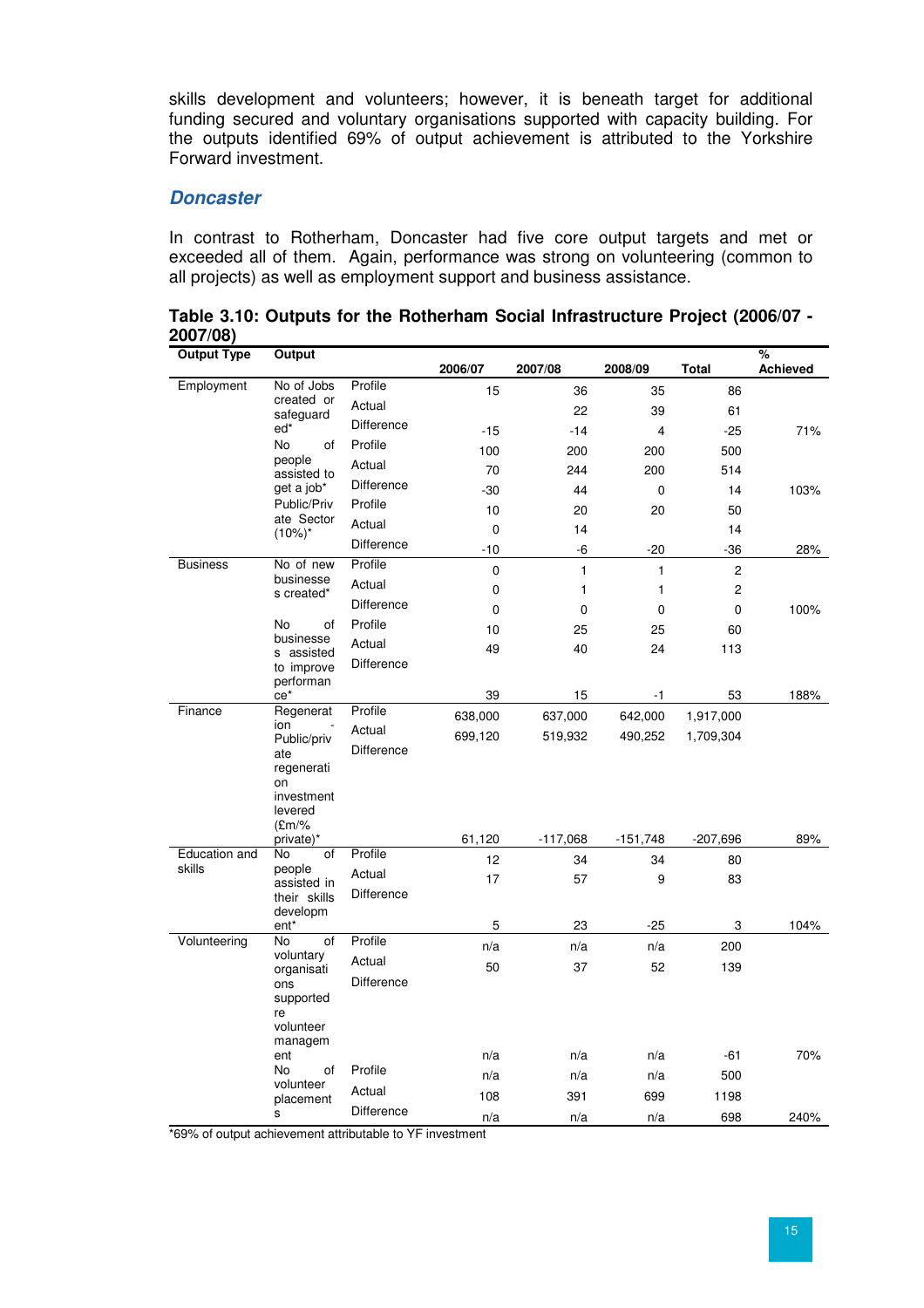| <b>Output Type</b>       | Output                    |                   | 2006/07 | 2007/08        | 2008/09     | <b>Total</b> | %<br><b>Achieved</b> |
|--------------------------|---------------------------|-------------------|---------|----------------|-------------|--------------|----------------------|
| Employment               | No of jobs                | Profile           | 6       | $\overline{2}$ | $\mathbf 0$ | 8            |                      |
|                          | safeguarded               | Actual            | 6       | $\overline{c}$ | 0           | 8            |                      |
|                          |                           | <b>Difference</b> | 0       | 0              | 0           | 0            | 100%                 |
|                          | No of people              | Profile           | 20      | 20             | 10          | 50           |                      |
| assisted to<br>get a job | Actual                    | 0                 | 86      | 275            | 361         |              |                      |
|                          |                           | <b>Difference</b> | $-20$   | 66             | 265         | 311          | 722%                 |
| <b>Business</b>          | No of                     | Profile           | 30      | 20             | 30          | 80           |                      |
|                          | businesses<br>assisted to | Actual            | 66      | 239            | 226         | 531          |                      |
|                          | improve<br>performance    | <b>Difference</b> | 36      | 219            | 196         | 451          | 664%                 |
| Education                | No of people              | Profile           | 100     | 100            | 100         | 300          |                      |
| and skills               | assisted in<br>skills     | Actual            | 172     | 297            | 530         | 999          |                      |
|                          | development               | <b>Difference</b> | 72      | 197            | 430         | 699          | 333%                 |
| Volunteering             | Volunteers                | Profile           | n/a     | n/a            | n/a         | 493          |                      |
|                          | supported                 | Actual            | 488     | 502            | 758         | 1748         |                      |
|                          |                           | <b>Difference</b> | n/a     | n/a            | n/a         | 1255         | 355%                 |

### **Table 3.11: Outputs for the Doncaster Social Infrastructure Project (2006/07 - 2007/08)**

### **Barnsley**

The following table shows the performance of the Barnsley Social Infrastructure project. The project met or exceeded four of seven output targets. Performance on the 'jobs created' a 'businesses created' targets was particularly low, with no outputs achieved for either. Unlike the other projects there is no reported figure for volunteering, despite funding allocated to the volunteer centre.

**Table 3.12: Outputs for the Barnsley Social Infrastructure Project (2006/07 - 2008/09)** 

| <b>Output Type</b> | Output                    |                   |             |                |                |              | %               |
|--------------------|---------------------------|-------------------|-------------|----------------|----------------|--------------|-----------------|
|                    |                           |                   | 2006/07     | 2007/08        | 2008/09        | <b>Total</b> | <b>Achieved</b> |
| Employment         | No of jobs                | Profile           | 4           | 13             | 13             | 30           |                 |
|                    | created                   | Actual            | $\mathbf 0$ | 0              | $\mathbf 0$    | $\mathbf 0$  |                 |
|                    |                           | <b>Difference</b> | $-4$        | $-13$          | $-13$          | $-30$        | 0%              |
|                    | No of jobs                | Profile           | 4           | 4              | 4              | 12           |                 |
|                    | safeguarded               | Actual            | 9           | $\overline{4}$ | $\mathbf 0$    | 13           |                 |
|                    |                           | <b>Difference</b> | 5           | 0              | $-4$           | 1            | 108%            |
|                    | No of people              | Profile           | 168         | 166            | 166            | 500          |                 |
|                    | assisted to get a<br>job  | Actual            | 116         | 166            | 166            | 448          |                 |
|                    | <b>Difference</b>         | $-52$             | $\mathbf 0$ | 0              | $-52$          | 90%          |                 |
| <b>Business</b>    | No of new                 | Profile           | 5           | 5              | $\overline{7}$ | 17           |                 |
| businesses         | created                   | Actual            | 0           | 0              | $\mathbf 0$    | 0            |                 |
|                    |                           | <b>Difference</b> | $-5$        | -5             | $-7$           | $-17$        | 0%              |
|                    | No of                     | Profile           | 5           | 5              | 5              | 15           |                 |
|                    | businesses<br>assisted to | Actual            | 26          | 37             | 56             | 119          |                 |
|                    | improve<br>performance    | Difference        | 21          | 32             | 51             | 104          | 793%            |
| Finance            | Public sector             | Profile           | 833,334     | 833,333        | 833,333        | 2,500,000    |                 |
|                    | funding levered           | Actual            | $\Omega$    | 0              | 2,555,000      | 2,555,000    |                 |
|                    |                           | <b>Difference</b> | $-833,334$  | $-833,333$     | 1,721,667      | 55,000       | 102%            |
|                    | Private sector            | Profile           | 833,334     | 833,333        | 833,333        | 2,500,000    |                 |
|                    | funding levered           | Actual            |             |                | 2,500,000      | 2,500,000    |                 |
|                    |                           | Difference        | $-833,334$  | $-833,333$     | 1,666,667      | 0            | 100%            |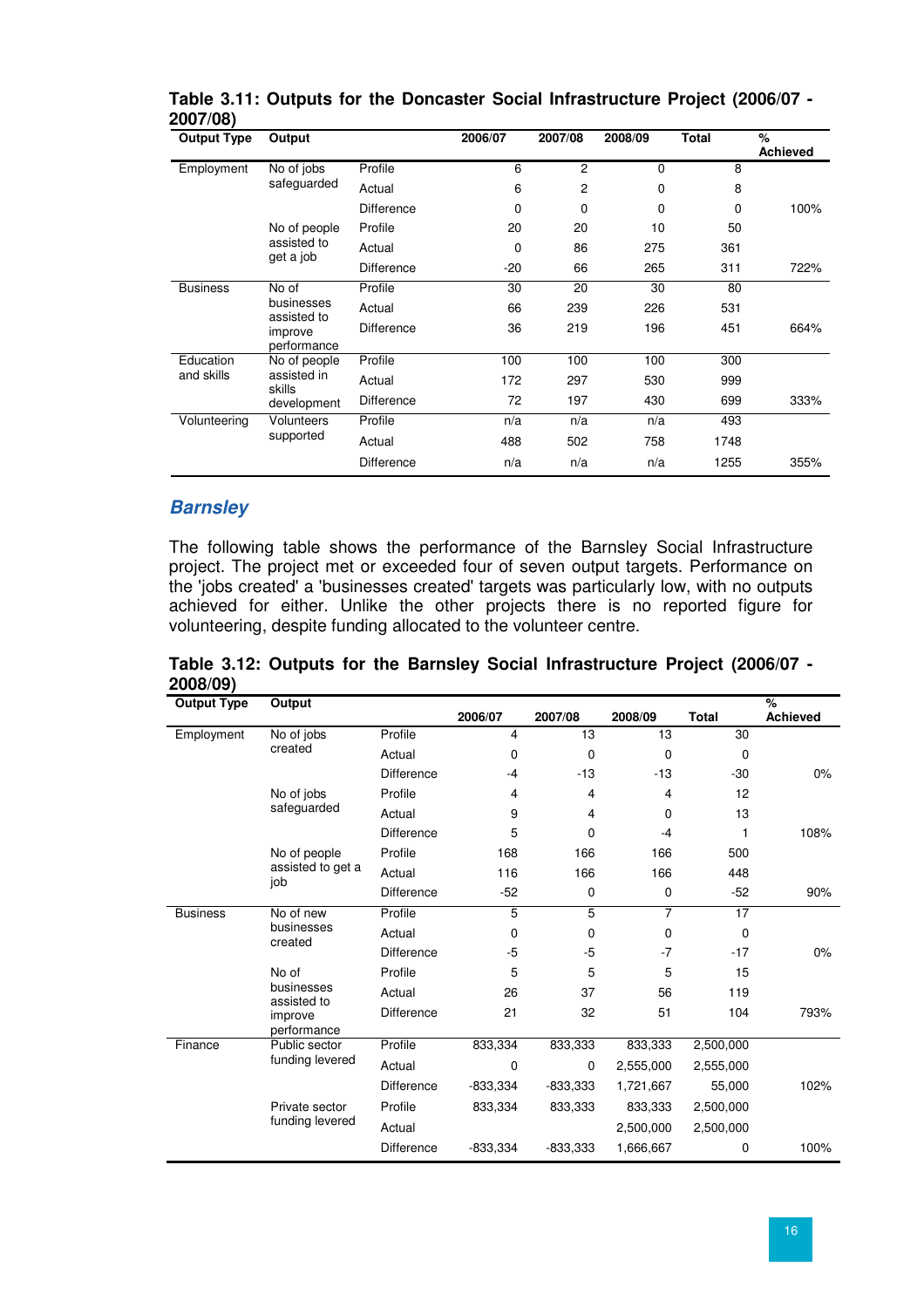# **Academy for Community Leadership**

A more detailed assessment appears in Report H which focuses on the AfCL. The data presented here relate to the period up until the end of 2007/08, when the project was substantially concluded.

| $1.4910$ of 191 might issued than 196 by this motion. The police form model |             |            |                |                  |
|-----------------------------------------------------------------------------|-------------|------------|----------------|------------------|
|                                                                             | Profile*    | Actual     | Variance       | % Variance       |
| Main Projects<br><b>Pilot Projects</b>                                      | 2868<br>114 | 1860<br>47 | $-1008$<br>-67 | $-35%$<br>$-59%$ |
| <b>SYSIP Total</b>                                                          | 2982        | 1907       | $-1075$        | $-36%$           |

# **Table 3.13: Individuals Trained by AfCL SYSIP Projects (end 2007/08)**

\* profiled to end of project

### **3.4. Conclusion: programme-wide output achievement**

The following table provides a simple snapshot of output performance at the end of the SYSIP Programme. Overall, the table indicates that most targets (69 per cent) were met or exceeded, but a substantial number were missed (25 per cent). This is at a Programme (SYSIP level) and aggregates all the bottom-up data collected from Accountable Bodies.

#### **Table 3.14: Summary Performance of Output Targets**

|                   |            |               | <b>Target</b><br>not set |              |
|-------------------|------------|---------------|--------------------------|--------------|
|                   | <b>Met</b> | <b>Missed</b> | at start                 | <b>Total</b> |
| S-CAPs            | 17         | 5             | 3                        | 25           |
| S-CIP             | 5          |               |                          | 6            |
| Rotherham         | 5          | 4             |                          | 9            |
| Doncaster         | 5          | O             |                          | 5            |
| Barnsley          | 4          | 3             |                          |              |
| AfCL <sup>1</sup> |            |               |                          |              |
| <b>Total</b>      | 36         | 13            | З                        |              |

Note: 1. Final Output achievements not available for the AfCL.

The following table provides a summary of overall achievement for the main outputs associated with the SYSIP Programme. This shows that overall, the only Programme wide target which was not met was businesses created, with only two (both in Rotherham) of a profiled 19 to be created.

#### **Table 3.15: Summary of Main Output Target Performance**

|                                             | <b>Profile</b> | <b>Actual</b> | % Achieved |
|---------------------------------------------|----------------|---------------|------------|
| No of jobs created or safeguarded           | 136            | 171.1         | 126%       |
| No of people assisted to get a job          | 1344           | 1813          | 135%       |
| No of businesses assisted to improve        |                |               |            |
| performance                                 | 178            | 786           | 442%       |
| No of new businesses created                | 19             | 2             | 11%        |
| No of people assisted in their<br>skills    |                |               |            |
| development                                 | 1493           | 2451          | 164%       |
| Public/private sector funding levered $(E)$ | nk             | 17,589,358    |            |
| Volunteers supported                        | nk             | 3,517         |            |

Interviews with local project managers revealed that some targets can be seen as core (e.g. businesses assisted, number of volunteers, training places and jobs created). However, project managers also commented that many targets (especially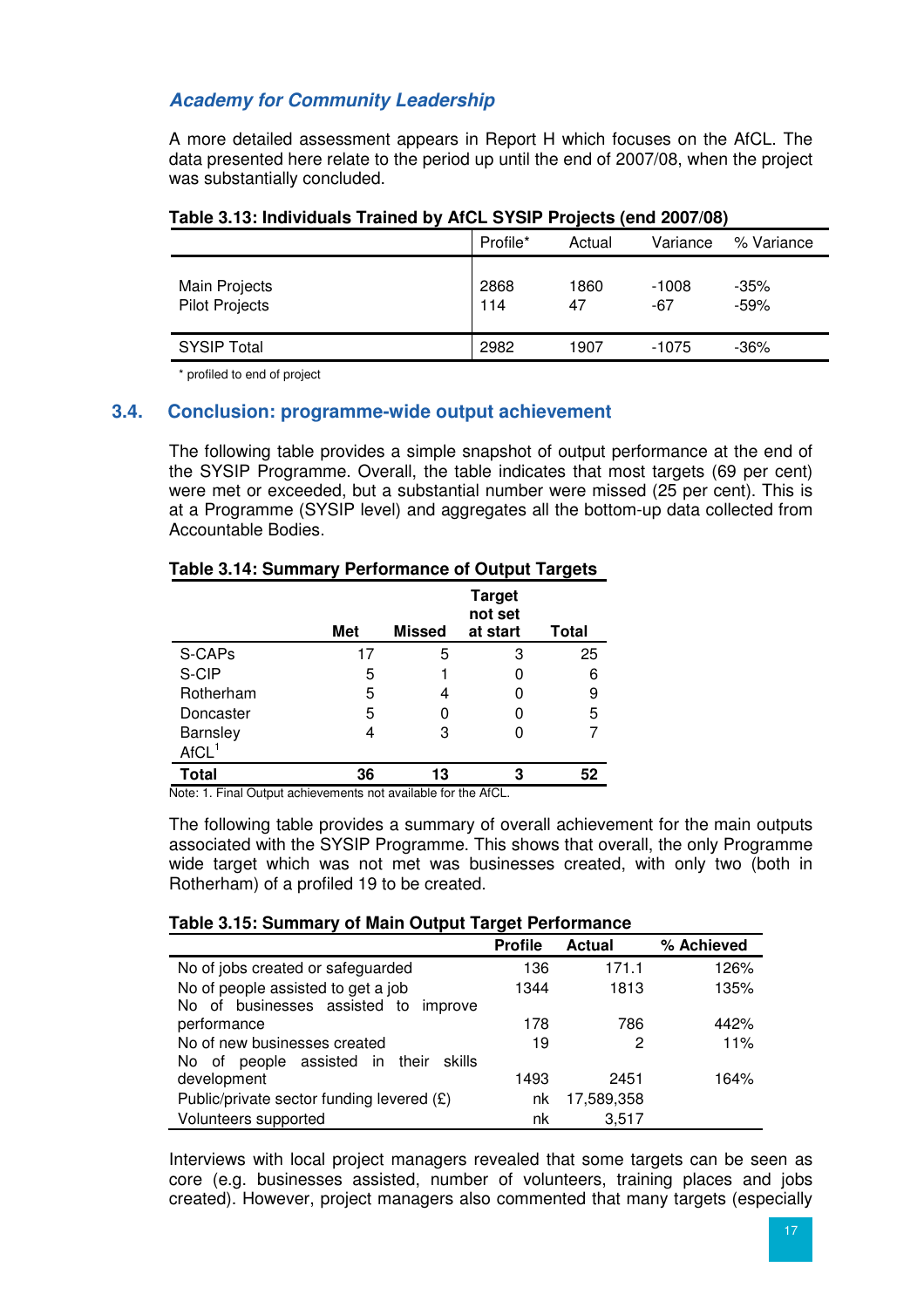core targets) were not always exacting and could be easily met. They reported that the target provided an important check on delivery, but did not mean output targets were not so high that service quality, innovation and possibly outcome achievement was lost.

A later section of this report draws together the thematic reports to consider the impact of SYSIP.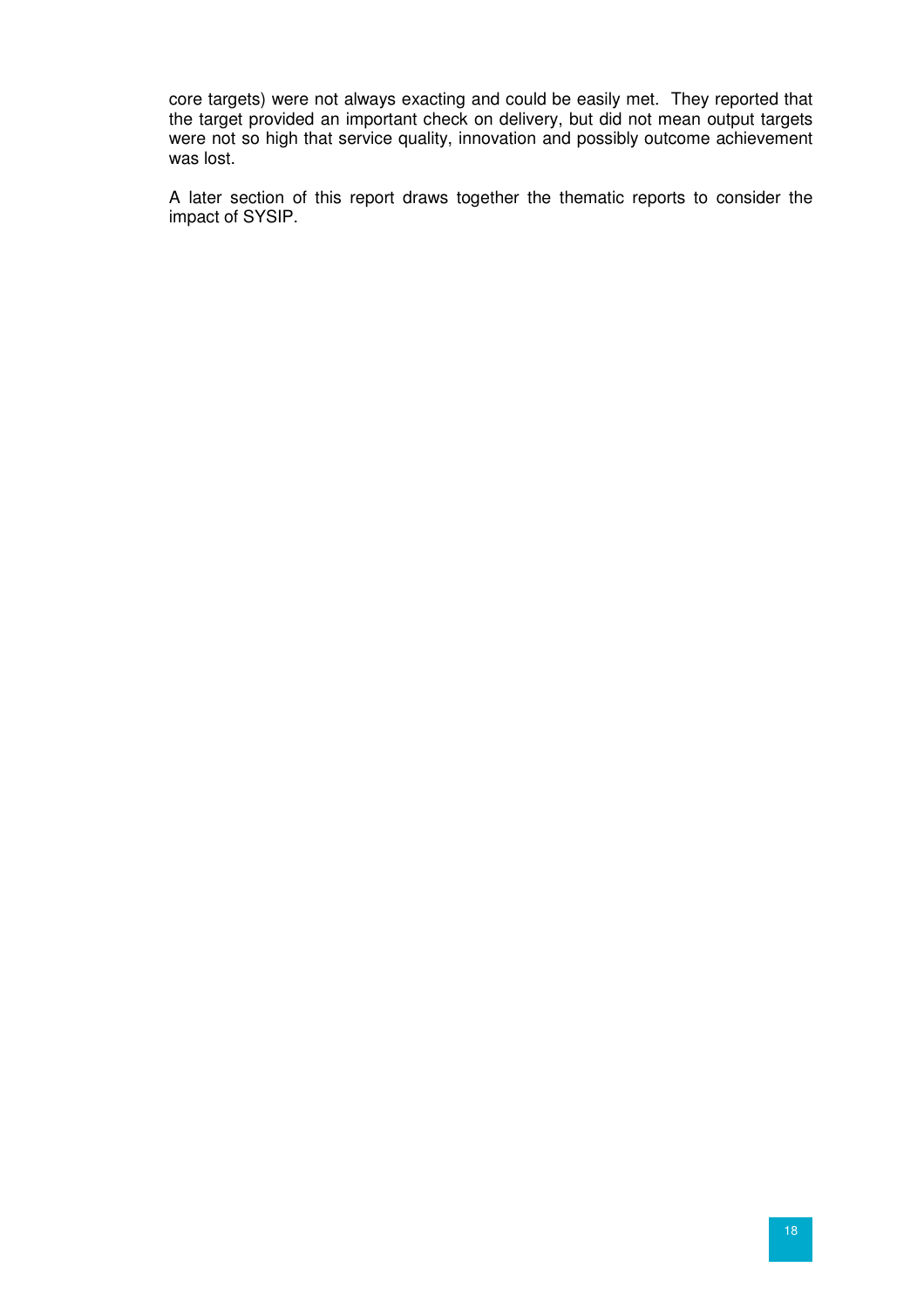

# **4 Programme Reach**

# **4.1. Introduction - An Analysis of Charity Commission Data**

This section provides analysis of data held by the Charity Commission on beneficiaries of the SYSIP Programme. It provides comparison between the organisational and financial characteristics of a sample of third sector organisations  $(TSOs)^1$  who benefited from SYSIP interventions between 2006/07 and 2008/09 (n=147) and a sample of third sector organisation based in South Yorkshire, drawn from the wider population of charities, that did not receive support through SYSIP (n=835).

The analysis is in two parts. Part one considers differences between the two samples across a range of categories based on each organisation's registration with the Charity Commission. Part two considers differences between the samples according their financial characteristics.

Tests of statistical association<sup>2</sup> are used to determine whether the differences identified are statistically significant (i.e. that they could not be attributed to random chance).

# **4.2. Analysis Part One: Organisational Characteristics**

When a charity registers with the Commission it classifies the nature of its work according to three categories:

- **purposes** what it does
- **beneficiaries** who it works with
- **method of operation** how it works.

This section considers each category in turn, comparing the percentage of SYSIP beneficiaries registered under a particular heading with the percentage of other South Yorkshire third sector organisations registered under the same heading.

Figures are provided for number and percentage of each sample registered under a particular heading, the percentage point difference between the two samples, and the chi-square and Cramer's V test statistics. Statistically significant findings are highlighted in bold.

# **a) Purposes**

The 'purposes' category provides a statement of what an organisation does in pursuit of its charitable objects and is an indication of the broad field in which it operates. Table 4.1 compares the sample of SYSIP beneficiary organisations with the sample

 $\overline{a}$ <sup>1</sup> The sample included all SYSIP beneficiaries that are registered charities. It does not include beneficiaries that are not registered with the charity commission - this includes so-called 'under the radar organisations' and other

non-charitable organisational forms.<br><sup>2</sup> A positive chi-square test (p=<0.05) provides evidence of a statistically significant difference between the two samples. The Cramer's V statistic provides a measure of the strength of statistical association - the closer the statistic is to +1 the stronger the association.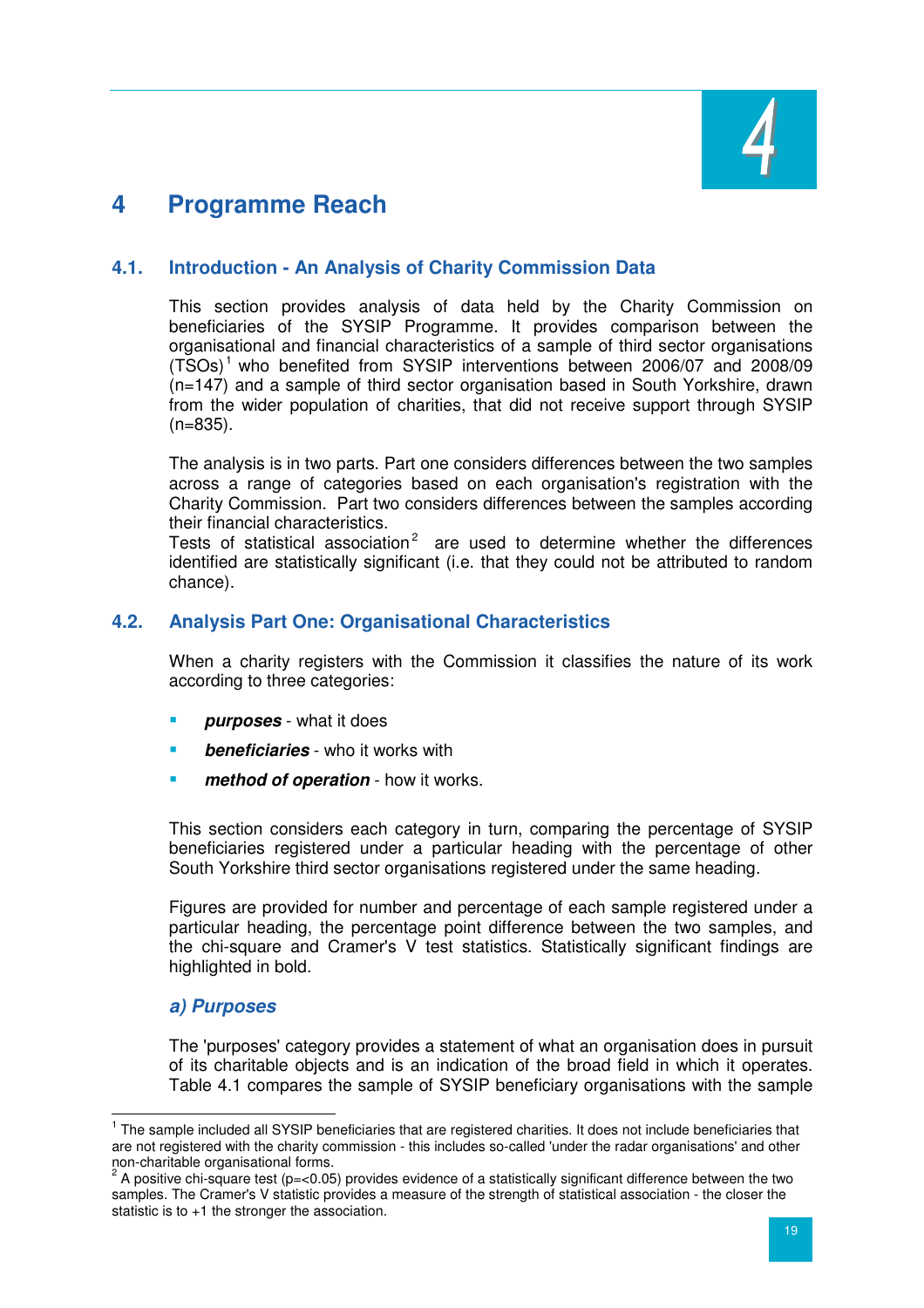of South Yorkshire based organisations from the wider population of charities according to their charitable purposes.

| <b>Purpose</b>              |    | <b>SYSIP</b><br><b>Beneficiaries</b> |     | <b>Other South</b><br>Yorkshire<br><b>TSOs</b> | % point<br>difference | Chi-<br>square | Cramer's<br>٧ |
|-----------------------------|----|--------------------------------------|-----|------------------------------------------------|-----------------------|----------------|---------------|
|                             | n  | %                                    | n   | %                                              |                       | р              |               |
| Education/Training          | 96 | 65.3                                 | 464 | 55.6                                           | 9.7                   | 0.028          | 0.070         |
| Medical/Health/Sic          | 31 | 21.1                                 | 161 | 19.3                                           | 1.8                   | 0.610          |               |
| kness                       |    |                                      |     |                                                |                       |                |               |
| <b>Disability</b>           | 29 | 19.7                                 | 127 | 15.2                                           | 4.5                   | 0.167          |               |
| <b>Relief of Poverty</b>    | 41 | 27.9                                 | 135 | 16.2                                           | 11.7                  | 0.001          | 0.109         |
| Accommodation/H             | 16 | 10.9                                 | 65  | 7.8                                            | 3.1                   | 0.208          |               |
| ousing                      |    |                                      |     |                                                |                       |                |               |
| <b>Religious Activities</b> | 11 | 7.5                                  | 128 | 15.3                                           | $-7.8$                | 0.012          | 0.080         |
| Arts/Culture                | 35 | 23.8                                 | 150 | 18.0                                           | 5.8                   | 0.095          |               |
| Sport/Recreation            | 36 | 24.5                                 | 197 | 23.6                                           | 0.9                   | 0.814          |               |
| Environment/Cons            | 21 | 14.3                                 | 104 | 12.5                                           | 1.8                   | 0.539          |               |
| ervation/ Heritage          |    |                                      |     |                                                |                       |                |               |
| Economic/Commu              | 67 | 45.6                                 | 172 | 20.6                                           | 25.0                  | 0.000          | 0.208         |
| nity Development/           |    |                                      |     |                                                |                       |                |               |
| Employment                  |    |                                      |     |                                                |                       |                |               |

**Table 4.1: Charitable purposes: comparison between the sample of SYSIP beneficiaries and the sample of South Yorkshire based organisations from the wider population of charities** 

Source: CRESR, Guidestar UK

This table shows that there were statistically significant differences ( $p = < 0.05$ ) between the two samples under four separate charitable purpose headings. Compared to the wider population of charities in South Yorkshire SYSIP beneficiaries were more likely to be working in the field of economic/community development/employment, education/training and the relief of poverty but less likely to be engaged in religious activities. By far the largest difference (25 percentage points) and strongest statistical association (Cramer's  $V = 0.208$ ) between the two samples was with organisations working in economic and community development or employment, indicating that organisation working in this field were most likely to have benefited from a SYSIP intervention.

#### **b) Beneficiaries**

The 'beneficiaries' category provides a statement of who receives the charitable benefits arising from an organisation's charitable activities. Table 4.2 compares the sample of SYSIP beneficiary organisations with the sample of South Yorkshire based organisations from the wider population of charities according to their charitable beneficiaries.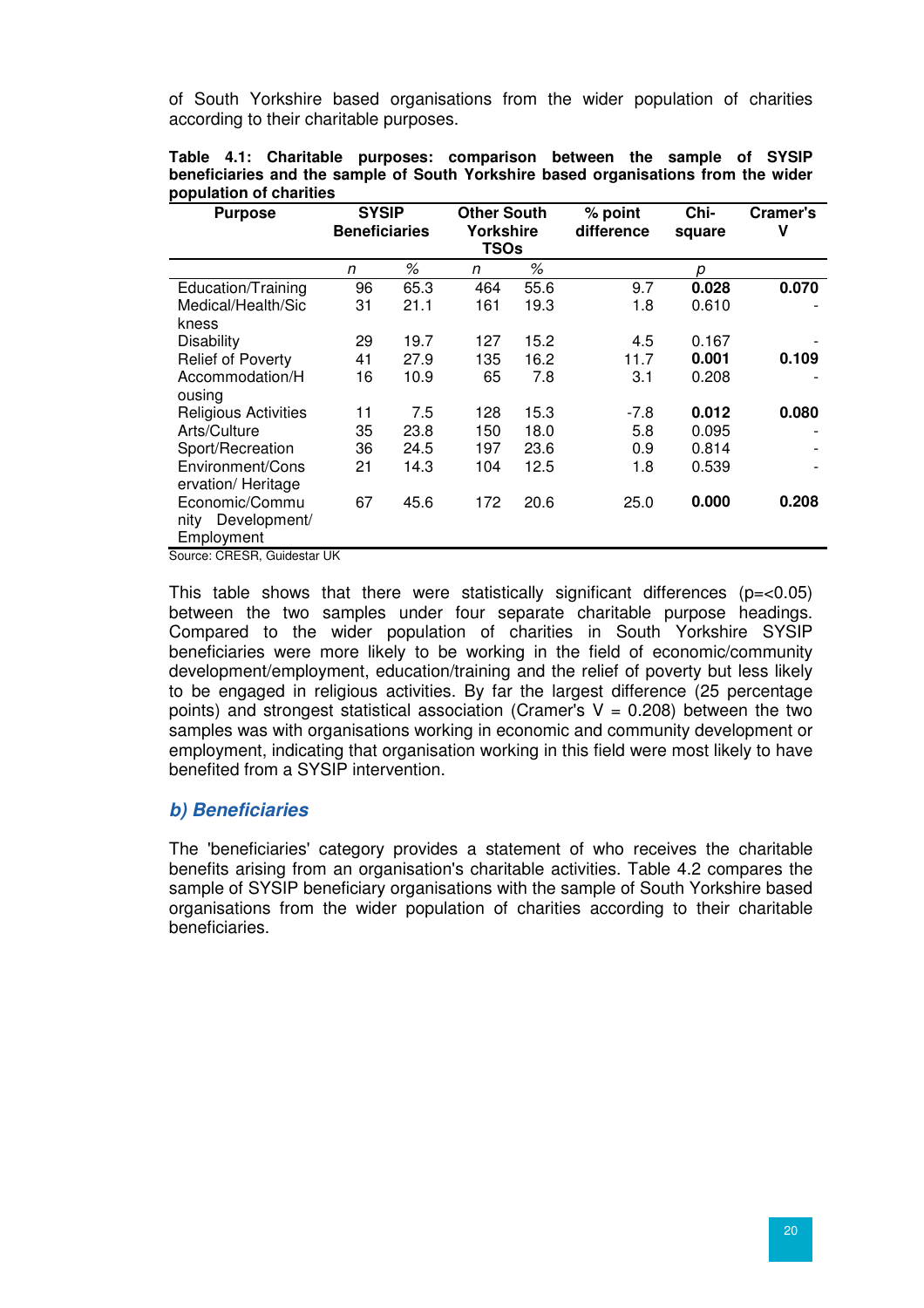| <b>Beneficiaries</b>                                          |    | <b>SYSIP</b><br><b>Other South</b><br><b>Beneficiaries</b><br>Yorkshire<br><b>TSOs</b> |     | % point<br>difference | Chi-<br>square |       |       |
|---------------------------------------------------------------|----|----------------------------------------------------------------------------------------|-----|-----------------------|----------------|-------|-------|
|                                                               | n  | %                                                                                      | n   | %                     |                | р     |       |
| Children/Young<br>People                                      | 83 | 56.5                                                                                   | 474 | 56.8                  | $-0.3$         | 0.945 |       |
| Elderly/Older<br>People                                       | 48 | 32.7                                                                                   | 284 | 34.0                  | $-1.3$         | 0.748 |       |
| People with a<br>Disability/ Special<br><b>Needs</b>          | 67 | 45.6                                                                                   | 276 | 33.1                  | 12.5           | 0.003 | 0.094 |
| People of a<br>particular ethnic<br>group or racial<br>origin | 32 | 21.8                                                                                   | 106 | 12.7                  | 9.1            | 0.004 | 0.093 |

**Table 4.2: Charitable beneficiaries: comparison between the sample of SYSIP beneficiaries and the sample of South Yorkshire based organisations from the wider population of charities** 

Source: CRESR, Guidestar UK

This shows that there were statistically significant differences ( $p = 0.05$ ) between the two samples under two separate charitable beneficiary headings. Compared to the wider population of charities in South Yorkshire SYSIP beneficiaries were more likely to work with people with a disability/special needs (12.5 percentage point difference) and people of a particular ethnic group or racial origin (9.1 percentage point difference. However, in both cases the strength of association was weak (Cramer's V  $=<0.10$ ).

#### **c) Methods of operation**

The 'method of operation category provides an indication of how an organisation operates to achieve its charitable objectives. Table 4.3 compares the sample of SYSIP beneficiary organisations with the sample of South Yorkshire based organisations from the wider population of charities according to their charitable methods of operation.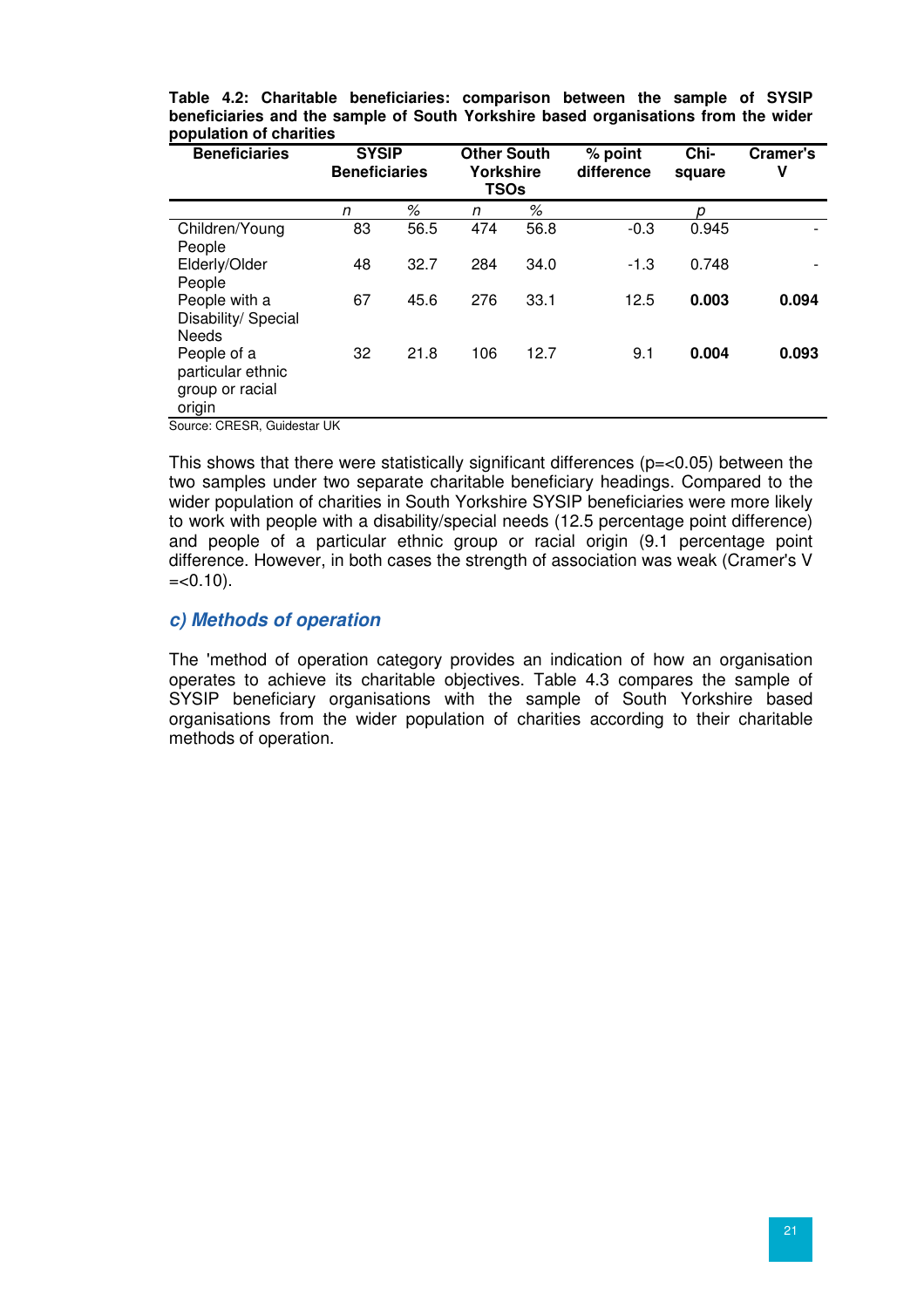| <b>Method of</b><br><b>Operation</b>                   | <b>SYSIP</b><br><b>Beneficiaries</b> |      | <b>Other South</b><br>Yorkshire<br><b>TSOs</b> |      | $%$ point<br>difference | Chi-<br>square | Cramer's<br>V |
|--------------------------------------------------------|--------------------------------------|------|------------------------------------------------|------|-------------------------|----------------|---------------|
|                                                        | n                                    | ℅    | n                                              | %    |                         | р              |               |
| Provides funding<br>to individuals                     | 6                                    | 4.1  | 101                                            | 12.1 | $-8.0$                  | 0.004          | 0.092         |
| Provides funding<br>to organisations                   | 15                                   | 10.2 | 157                                            | 18.8 | $-8.6$                  | 0.011          | 0.081         |
| Provides human<br>resources (e.g.<br>staff/volunteers) | 68                                   | 46.3 | 276                                            | 33.1 | 13.2                    | 0.002          | 0.099         |
| Provides<br>buildings/<br>facilities/open<br>spaces    | 65                                   | 44.2 | 321                                            | 38.4 | 5.8                     | 0.186          |               |
| Provides services<br>(e.g. care/<br>counselling)       | 101                                  | 68.7 | 353                                            | 46.2 | 22.5                    | 0.000          | 0.189         |
| Provides<br>advocacy/<br>advice/information            | 97                                   | 66.0 | 250                                            | 29.9 | 36.1                    | 0.000          | 0.269         |
| Sponsors or<br>undertakes<br>research                  | 26                                   | 17.7 | 76                                             | 9.1  | 8.6                     | 0.002          | 0.100         |
| Acts as an<br>umbrella or<br>resource body             | 42                                   | 28.6 | 105                                            | 12.6 | 16.0                    | 0.002          | 0.160         |

**Table 4.3: Charitable methods of operation: comparison between the sample of SYSIP beneficiaries and the sample of South Yorkshire based organisations from the wider population of charities**

Source: CRESR, Guidestar UK

This shows that there were statistically significant differences ( $p = < 0.05$ ) between the two samples under seven separate charitable methods of operating headings. Compared to the wider population of charities in South Yorkshire SYSIP beneficiaries were more likely to provide human resources, services, advocacy/advice/information, sponsor or undertake research and act as an umbrella or resources body. In comparison the sample of SYSIP beneficiaries were less likely to provide funding to either individuals or organisations.

The largest differences and strongest statistical associations between the two samples were with organisations providing advocacy/advice/information (36.1 percentage point difference; Cramer's  $V = 0.269$ ) and services such as care and counselling (22.5 percentage point difference: Cramer's  $V = 0.189$ ), indicating that organisations operating in these fields were most likely to have benefited from a SYSIP intervention.

# **4.3. Analysis Part 2: Financial Characteristics**

Charities registered with the Charity Commissioning are required to file annual accounts if their income for the financial year exceeds £10,000. The accounts provide an accurate statement of an organisation's income, its annual operating margin, and a summary of reserves, assets and liabilities. Through this data relatively simple measures of an organisations financial health can be calculated and compared.

The following section compares the financial characteristics of the sample of SYSIP beneficiaries with the sample of South Yorkshire TSOs drawn from the wider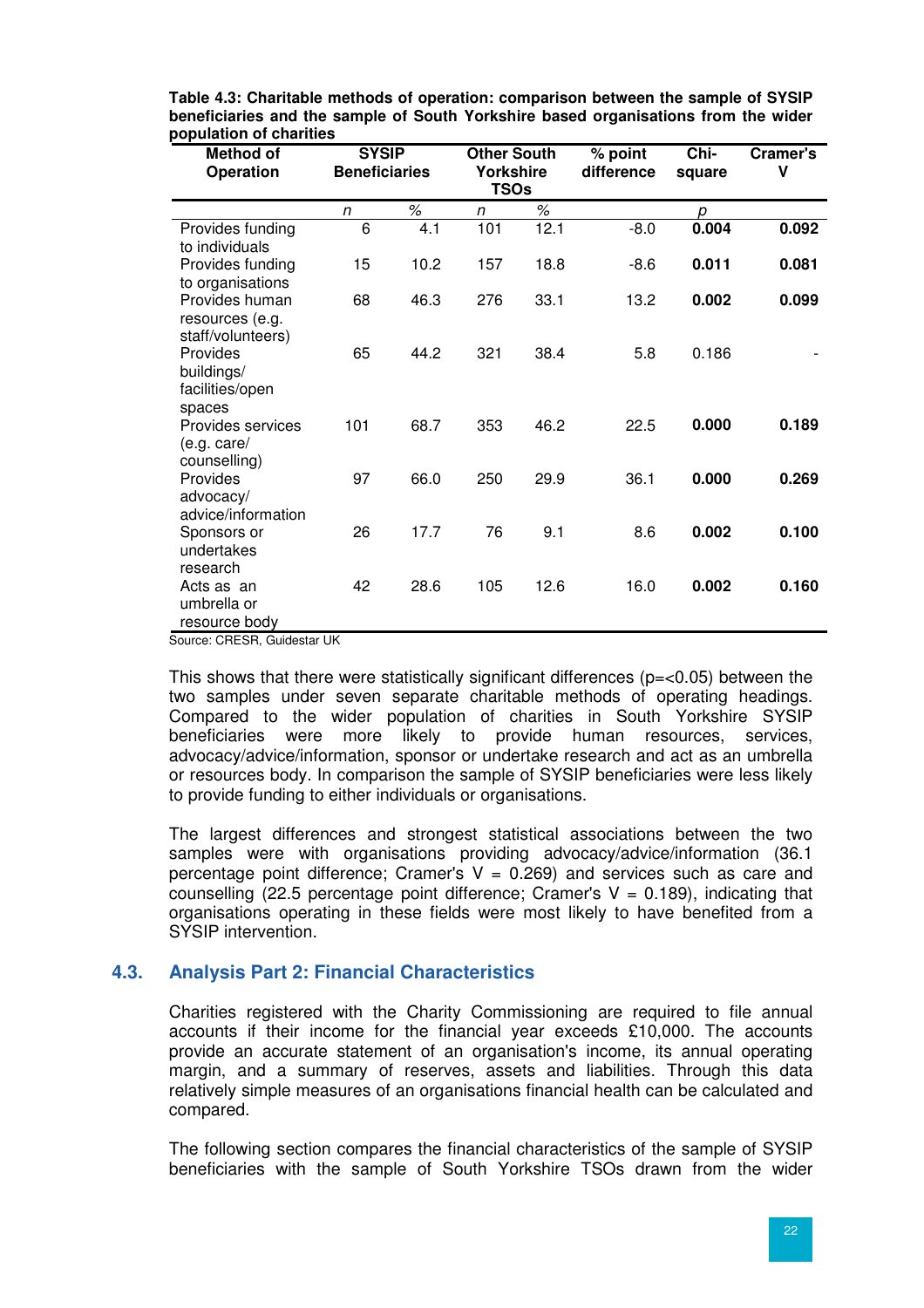population of charities for the financial year immediately prior to the inception of the  $SYSIP$  Programme (i.e. 2005/06)<sup>3</sup>. The following indicators were measured:

- **income size** Small (under £100K); Medium (£100k-£1 million); Large (more than £1 million)
- *change in income 2003/04-2005/06* Large increase (more than 25 per cent); Small increase (up to 25 per cent); Small decrease (up to 25 per cent); Large decrease (more than 25 per cent).
- **size of unrestricted funds (i.e. reserves)** - Small (under £100K); Medium (£100k-£1 million); Large (more than £1 million)
- **size of fixed assets** Small (under £100K); Medium (£100k-£1 million); Large (more than £1 million)
- **operating margin (i.e. surplus/deficit)** Deficit (negative margin); Small surplus (up to 10 per cent); Medium surplus (10 per cent - 25 per cent); Large surplus (more than 25 per cent).

Figures are provided for number and percentage of each sample registered in a particular category, the percentage point difference between the two samples, and the chi-square and Cramer's V test statistics. Statistically significant findings are highlighted in bold.

#### **a) Income**

Annual income or turnover provides an indication of the size and scale of an organisation. Drawing on the typology developed by the National Council of Voluntary Organisations (NCVO), a small organisation is defined has having an annual turnover of less than £100 thousand, a medium organisation turnover of £100 thousand to £1 million, and a large organisation turnover in excess of £1 million<sup>4</sup>.

Table 4.4 compares the sample of SYSIP beneficiary organisations with the sample of South Yorkshire based organisations from the wider population of charities according to the size of their annual income.

|  | Table 4.4: Organisation income size: comparison between the sample of SYSIP        |  |  |  |  |  |
|--|------------------------------------------------------------------------------------|--|--|--|--|--|
|  | beneficiaries and the sample of South Yorkshire based organisations from the wider |  |  |  |  |  |
|  | population of charities                                                            |  |  |  |  |  |

| <b>Income</b><br><b>Size</b>                                   | <b>SYSIP</b><br><b>Beneficiaries</b> |      | <b>Other South</b><br><b>Yorkshire</b><br><b>TSOs</b> |      | % point<br>difference | Chi-<br>square | Cramer's<br>٧ |
|----------------------------------------------------------------|--------------------------------------|------|-------------------------------------------------------|------|-----------------------|----------------|---------------|
|                                                                | n                                    | %    | n                                                     | %    |                       |                |               |
| Small<br>(under $£100K$ )                                      | 48                                   | 32.7 | 499                                                   | 63.3 | $-30.6$               | 0.000          | 0.227         |
| Medium<br>(£100k<br>£1<br>$\overline{\phantom{a}}$<br>million) | 83                                   | 56.5 | 237                                                   | 30.1 | 26.4                  | ۰              | ۰             |
| Large<br>£1<br>than<br>(more<br>million)                       | 16                                   | 10.9 | 52                                                    | 6.6  | 4.3                   | ٠              | ۰             |

Source: CRESR, Guidestar UK

and a mediative approach (e.g. comparing change during the SYSIP period 2006/07-2008/09) was not possible<br>An evaluative approach (e.g. comparing change during the SYSIP period 2006/07-2008/09) was not possible due to the length of time it takes account data to become available.<br><sup>4</sup> See e.g. Kane, D. et al (2000), *The UK Civil Society Almanee* 2000

See e.g. Kane, D, et al (2009). The UK Civil Society Almanac 2009. London: NVCO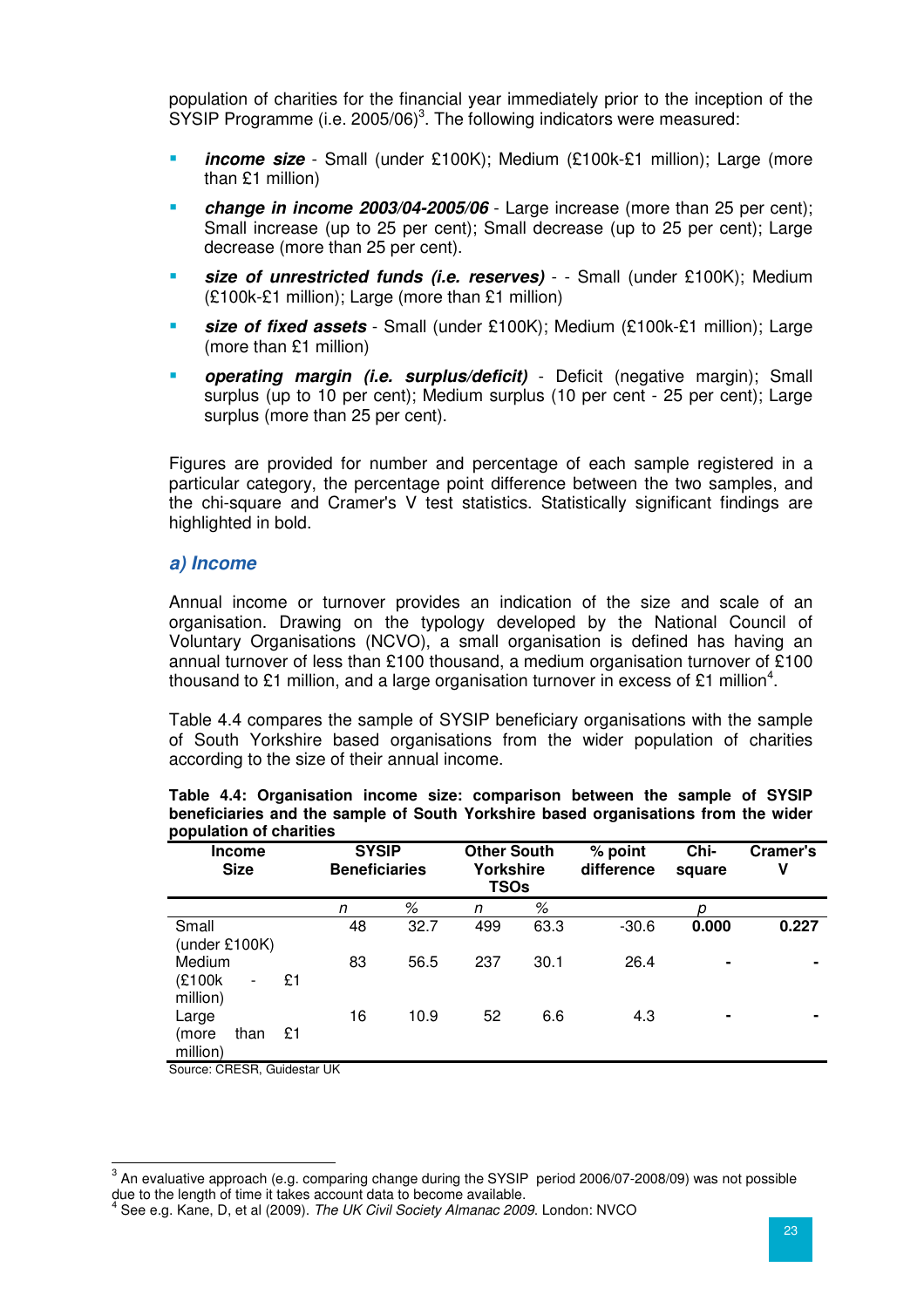This shows that there was a statistically significant difference between the two samples  $(p=<0.05)$  and that the strength of the association was comparably strong (Cramer's  $V = 0.227$ ).

Compared to the wider population of charities in South Yorkshire SYSIP beneficiaries were less likely to have small incomes but more likely to have medium and large incomes. The difference was particularly marked within the small and medium income bands. Only 32.7 per cent of SYSIP beneficiaries had small incomes compared to 63.3 per cent of organisations from the wider population - a percentage point difference of 30.6. In comparison 56.5 per cent of SYSIP beneficiaries had medium incomes compared to only 30.1 per cent of the wider population - a percentage point difference of 26.4.

This finding indicates that SYSIP infrastructure interventions were most likely to benefit organisations with medium sized incomes.

### **b) Change in Income 2003/04-2005/06**

The scale of change in an organisation's income in the three years prior to the inception of the SYSIP Programme provides an indication of its development prior to receiving an infrastructure intervention. Organisations which experienced a large growth in income of more than 25 per cent in this period could be said to have undergone rapid development in their operations while those which experienced equivalent decreases may have been through period of retrenchment or even crisis.

Table 4.5 compares the sample of SYSIP beneficiary organisations with the sample of South Yorkshire based organisations from the wider population of charities according to their income growth/reduction between 2003/04 and 2005/06.

| <b>Income</b><br>Change                    | <b>SYSIP</b><br><b>Beneficiaries</b> |      | <b>Other South</b><br><b>Yorkshire</b><br>TSOs |      | % point<br>difference | Chi-<br>square | Cramer's<br>٧ |
|--------------------------------------------|--------------------------------------|------|------------------------------------------------|------|-----------------------|----------------|---------------|
|                                            | n                                    | %    | n                                              | %    |                       | D              |               |
| Large increase<br>(over 25 per cent)       | 38                                   | 31.9 | 228                                            | 32.9 | $-1.0$                | 0.040          | 0.101         |
| Small increase<br>(up to 25 per<br>cent)   | 23                                   | 19.3 | 208                                            | 30.0 | $-10.7$               | $\blacksquare$ |               |
| Small decrease<br>(up to 25 per<br>cent)   | 37                                   | 31.1 | 150                                            | 21.6 | 9.5                   |                |               |
| Large decrease<br>(over to 25 per<br>cent) | 21                                   | 17.6 | 108                                            | 15.6 | 2.0                   |                |               |

**Table 4.5: Organisation income change (2003/04-2005/06): comparison between the sample of SYSIP beneficiaries and the sample of South Yorkshire based organisations from the wider population of charities** 

Source: CRESR, Guidestar UK

This shows that there was a statistically significant difference between the two samples  $(p=<0.05)$  but that the strength of the association was weaker than for income size (Cramer's  $V = 0.101$ ).

Compared to the wider population of charities in South Yorkshire SYSIP beneficiaries were less likely to have experienced a small increase income but more likely to have experienced a small decrease income. 19.3 per cent of SYSIP beneficiaries experienced a small increase compared to 30.0 per cent of organisations from the wider population - a difference of 10.7 percentage points. In comparison 31.1 per cent of SYSIP beneficiaries experienced a small decrease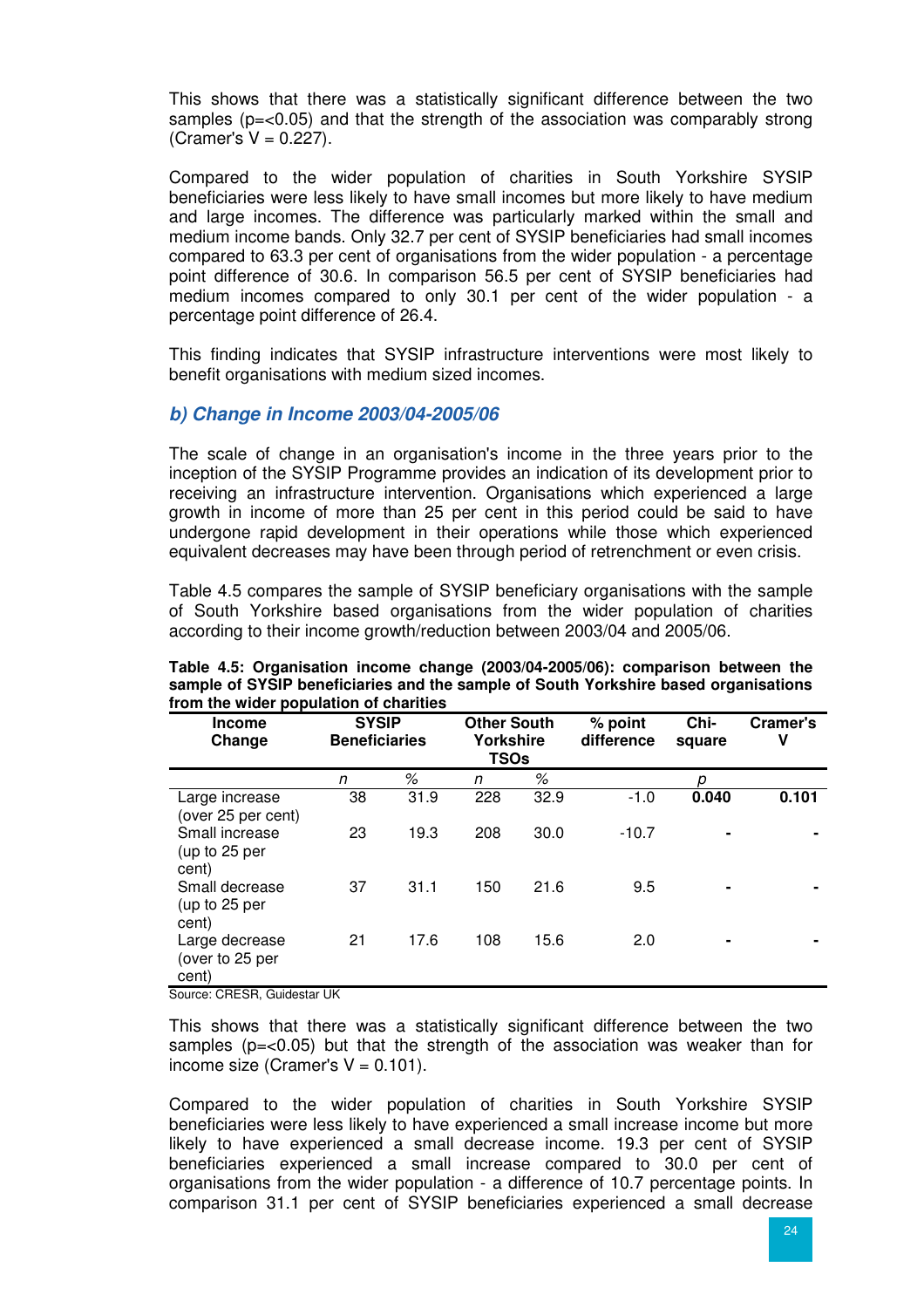compared to 21.6 per cent of the wider population - a difference of 9.5 percentage points.

However, the differences between the two samples were limited at the more extreme end of the scale (large increases/decreases). 31.9 per cent of SYSIP beneficiaries and 32.9 per cent of the wider population experienced a large increase while 17.6 per cent of SYSIP beneficiaries and 15.6 per cent of the wider population experienced a large decrease.

This suggests that, overall, SYSIP beneficiaries were more likely than organisations from the wider charity population to have experienced a decline in income between 2003/04 and 2005/06, and were perhaps more likely to be financially vulnerable at the point at which support was received.

### **c) Unrestricted Funds**

The value of an organisation's unrestricted funds is a headline measure of its financial health. It provides an indication of the level of free reserves it can draw on in the event of a financial crisis such as the sudden loss of a key funding stream. Using the same typology as income size, small unrestricted funds are defined as less than £100 thousand, a medium as £100 thousand to £1 million, and large as excess of £1 million.

Table 4.6 compares the sample of SYSIP beneficiary organisations with the sample of South Yorkshire based organisations from the wider population of charities according to the size of their unrestricted funds.

| <b>Unrestricted</b><br><b>Funds</b>                            | <b>SYSIP</b><br><b>Beneficiaries</b> |      | <b>Other South</b><br>Yorkshire<br>TSOs |      | % point<br>difference | Chi-<br>square | Cramer's<br>٧ |
|----------------------------------------------------------------|--------------------------------------|------|-----------------------------------------|------|-----------------------|----------------|---------------|
|                                                                | n                                    | %    | n                                       | %    |                       | p              |               |
| Small<br>(under £100K)                                         | 77                                   | 61.6 | 348                                     | 63.7 | $-2.1$                | 0.630          | -             |
| Medium<br>(£100k<br>£1<br>$\overline{\phantom{0}}$<br>million) | 37                                   | 29.6 | 163                                     | 29.9 | $-0.3$                |                |               |
| Large<br>£1<br>than<br>(more<br>million)                       | 11                                   | 8.8  | 35                                      | 6.4  | 2.4                   |                |               |

**Table 4.6: Organisations' level of unrestricted funds: comparison between the sample of SYSIP beneficiaries and the sample of South Yorkshire based organisations from the wider population of charities**

Source: CRESR, Guidestar UK

This shows that there were no statistically differences between the two samples  $(p = > 0.05)$ .

#### **d) Fixed Assets**

The value of an organisation's fixed assets (i.e. land and buildings) is a further measure of its financial health as it provides an indication of its ability to raise funds quickly in the event of a financial crisis (e.g. through a secured loan or mortgage)

Table 4.7 compares the sample of SYSIP beneficiary organisations with the sample of South Yorkshire based organisations from the wider population of charities according to the value of their fixed assets.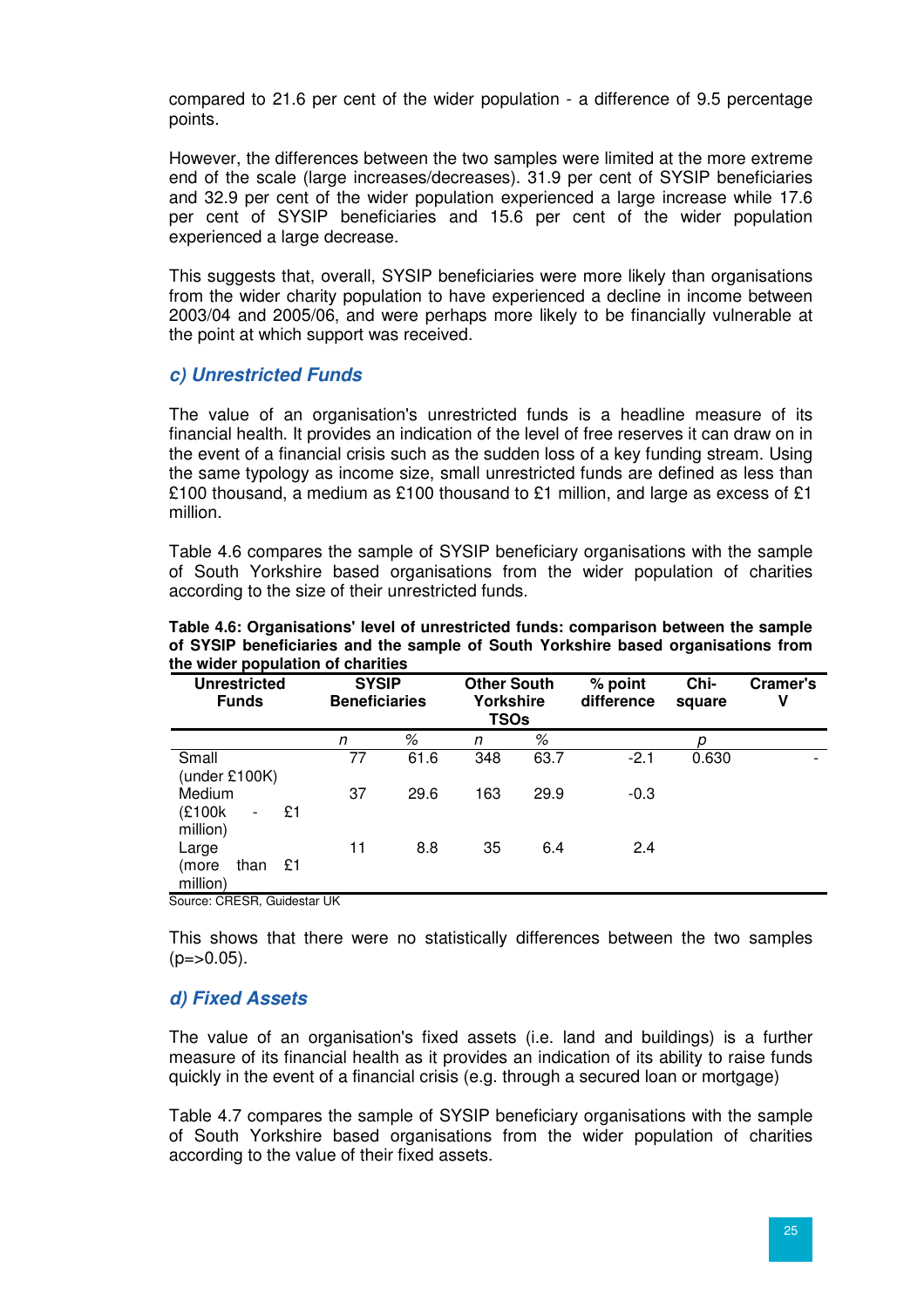| <b>Fixed</b><br><b>Assets</b>                                  | <b>SYSIP</b><br><b>Other South</b><br><b>Beneficiaries</b><br><b>Yorkshire</b><br><b>TSOs</b> |      | % point<br>difference | Chi-<br>square | Cramer's<br>٧ |       |  |
|----------------------------------------------------------------|-----------------------------------------------------------------------------------------------|------|-----------------------|----------------|---------------|-------|--|
|                                                                | n                                                                                             | %    | n                     | ℅              |               |       |  |
| Small<br>(under £100K)                                         | 55                                                                                            | 57.9 | 221                   | 52.6           | 5.3           | 0.632 |  |
| Medium<br>(£100k<br>£1<br>$\overline{\phantom{0}}$<br>million) | 27                                                                                            | 28.4 | 138                   | 32.9           | $-4.5$        |       |  |
| Large<br>£1<br>than<br>(more<br>million)                       | 13                                                                                            | 13.7 | 61                    | 14.5           | $-0.8$        |       |  |

**Table 4.7: Organisations' fixed assets: comparison between the sample of SYSIP beneficiaries and the sample of South Yorkshire based organisations from the wider population of charities**

Source: CRESR, Guidestar UK

This shows that there were no statistically differences between the two samples  $(p = > 0.05)$ .

#### **e) Operating Margin**

An organisation's operating margin (i.e. surplus/deficit) is the difference between its annual income and expenditure streams as a proportion of its total income. A larger operating surplus may be indicative of an organisation in good financial health while an operating deficit might be indicative of a financially vulnerable organisation. However, in some instances a low surplus or small deficit might be indicative of an organisation pursuing an aggressive growth strategy and forgoing short-term financial stability in return for rapid organisational development.

Table 4.8 compares the sample of SYSIP beneficiary organisations with the sample of South Yorkshire based organisations from the wider population of charities according to their operating margin.

| Operating<br><b>Margin</b>                       | <b>SYSIP</b><br><b>Beneficiaries</b> |      | <b>Other South</b><br>Yorkshire<br><b>TSOs</b> |      | % point<br>difference | Chi-<br>square | Cramer's<br>v |
|--------------------------------------------------|--------------------------------------|------|------------------------------------------------|------|-----------------------|----------------|---------------|
|                                                  | n                                    | %    | n                                              | $\%$ |                       | n              |               |
| Negative (deficit)                               | 64                                   | 43.5 | 345                                            | 43.8 | $-0.3$                | 0.030          | 0.098         |
| Small surplus<br>(up to 10 per<br>cent)          | 48                                   | 32.7 | 183                                            | 23.2 | 9.5                   |                |               |
| Medium surplus<br>$(10$ per cent-25<br>per cent) | 22                                   | 15.0 | 135                                            | 17.1 | $-2.1$                |                |               |
| Large surplus<br>(more than 25 per<br>cent)      | 13                                   | 8.8  | 125                                            | 15.9 | $-7.1$                |                |               |

| Table 4.8: Organisations' operating margin: comparison between the sample of SYSIP |  |
|------------------------------------------------------------------------------------|--|
| beneficiaries and the sample of South Yorkshire based organisations from the wider |  |
| population of charities                                                            |  |

Source: CRESR, Guidestar UK

This shows that there was a statistically difference between the two samples (p=<0.05) but that the strength of the association was comparatively weak (Cramer's  $V = 0.098$ ).

Although there was limited difference between the two samples in terms of negative operating margins (0.3 percentage points) compared to the wider population of charities in South Yorkshire SYSIP beneficiaries were more likely have a small operating surplus but less likely to have a large surplus. 32.7 per cent of SYSIP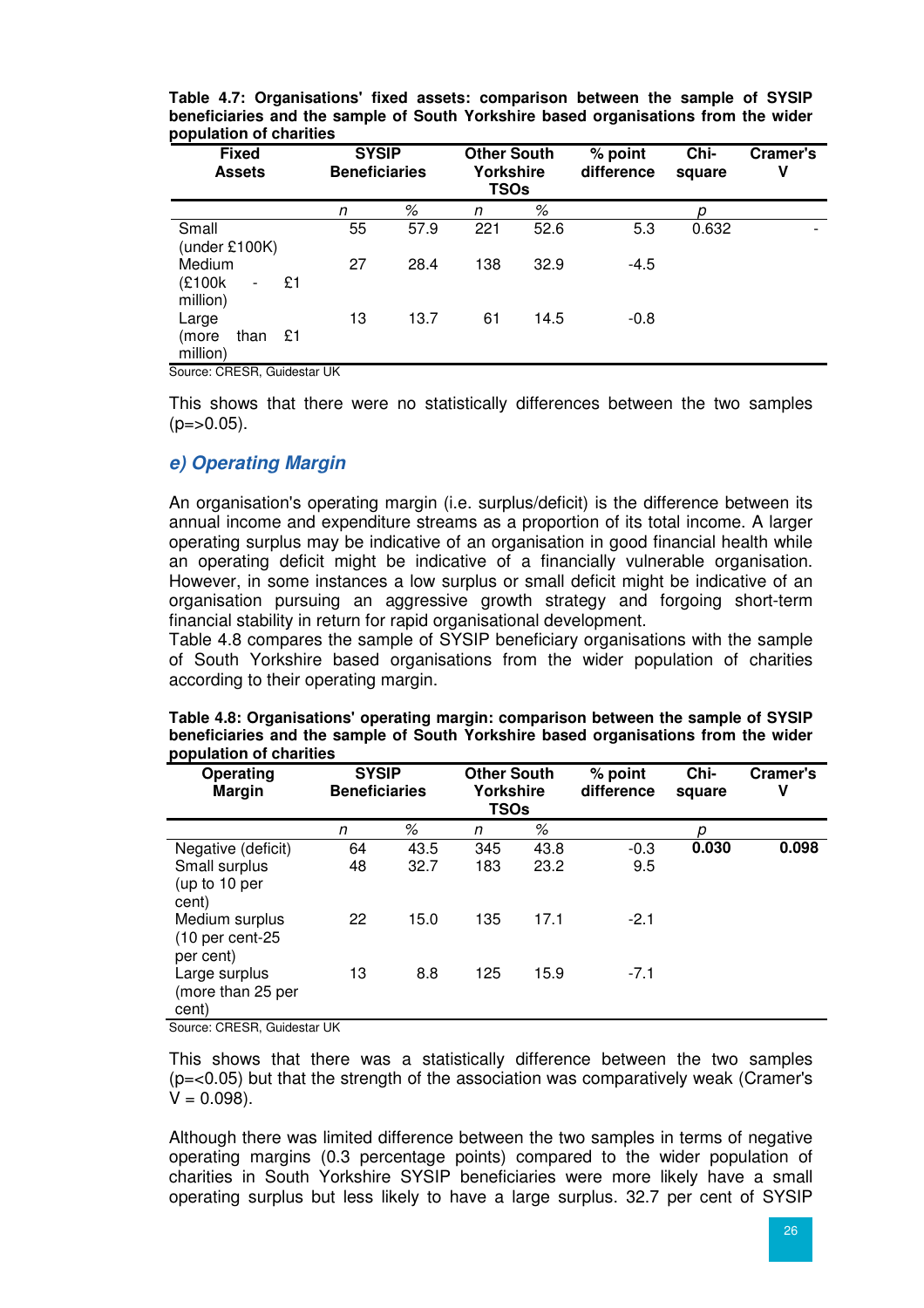beneficiaries had a small operating surplus compared to 23.2 per cent of organisations form the wider population of charities - a difference of 9.5 percentage points. In comparison 8.8 per cent of SYSIP beneficiaries had a large operating surplus compared to 15.9 per cent of the wider population - a difference of 7.1 percentage points.

This suggests that, in general, SYSIP beneficiaries were more likely to operate with tighter financial margins compared to organisations from the wider population of charities. This has implications for their long term financial resilience as their ability to generate significant reserves will be limited.

### **4.4. Conclusion**

The analysis presented above has identified a number of statistically significant differences between a sample of SYSIP beneficiaries that are registered charities and a sample of third sector organisations drawn from the wider population of charities in South Yorkshire. The findings provide an indication of the types of organisation, according to organisational and financial characteristics, that were most likely to have benefited from a SYSIP infrastructure intervention compared to organisations from the wider charity population:

- **purpose**  organisations working in economic and community development or employment were most likely to have benefited from a SYSIP intervention, followed by those working to relieve poverty and those working in education/training
- **beneficiaries** organisations working with people with a disability/special needs and people of a particular ethnic group or racial origin were most likely to have benefited from a SYSIP intervention
- **method of operation** organisations that provided *advocacy/advice/information* were most likely to have benefited from a SYSIP intervention, followed by those providing services (e.g. care/ counselling) and those acting as an umbrella or resource body
- **income size**  SYSIP beneficiary organisations were more likely to have medium sized incomes
- **income change**  SYSIP beneficiaries were more likely to have experienced a small decrease in income between 2003/04 and 2005/06
- **operating margin** SYSIP beneficiaries were more likely to have a small operating surplus.

Overall, these findings provide a portrait of what a 'typical' SYSIP beneficiary looked like:

- they were operating at community level, probably in an area of social disadvantage, in support of economic and community development and employment
- they provided a range of information advice, services and training, particularly to people with disabilities and from minority ethnic groups
- their income was between £100 thousand and £1 million and might have decreased slightly during the preceding years
- their operating margin was tight with only small annual surpluses generated.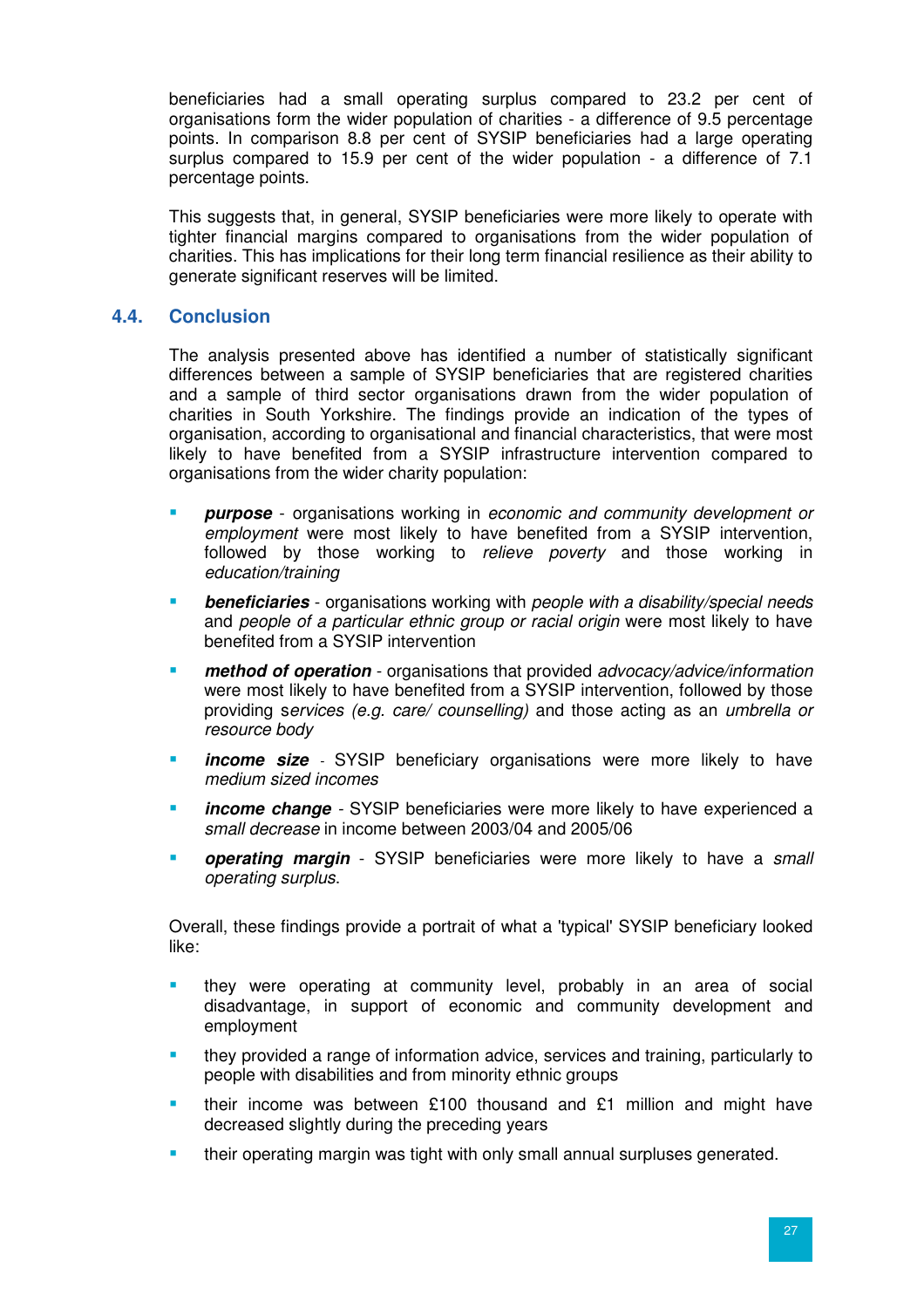The aim of the SYSIP Programme was to increase the sustainability of the third sector in South Yorkshire. This was through providing support to infrastructure organisations to expand and improve their help to frontline VCS organisations in order that they could become more effective in their efforts to bring about wider economic and social impacts. Although this analysis cannot provide an assessment of this overall aim, it does suggest that third sector organisations in greatest need of support were more likely to have benefited from the Programme.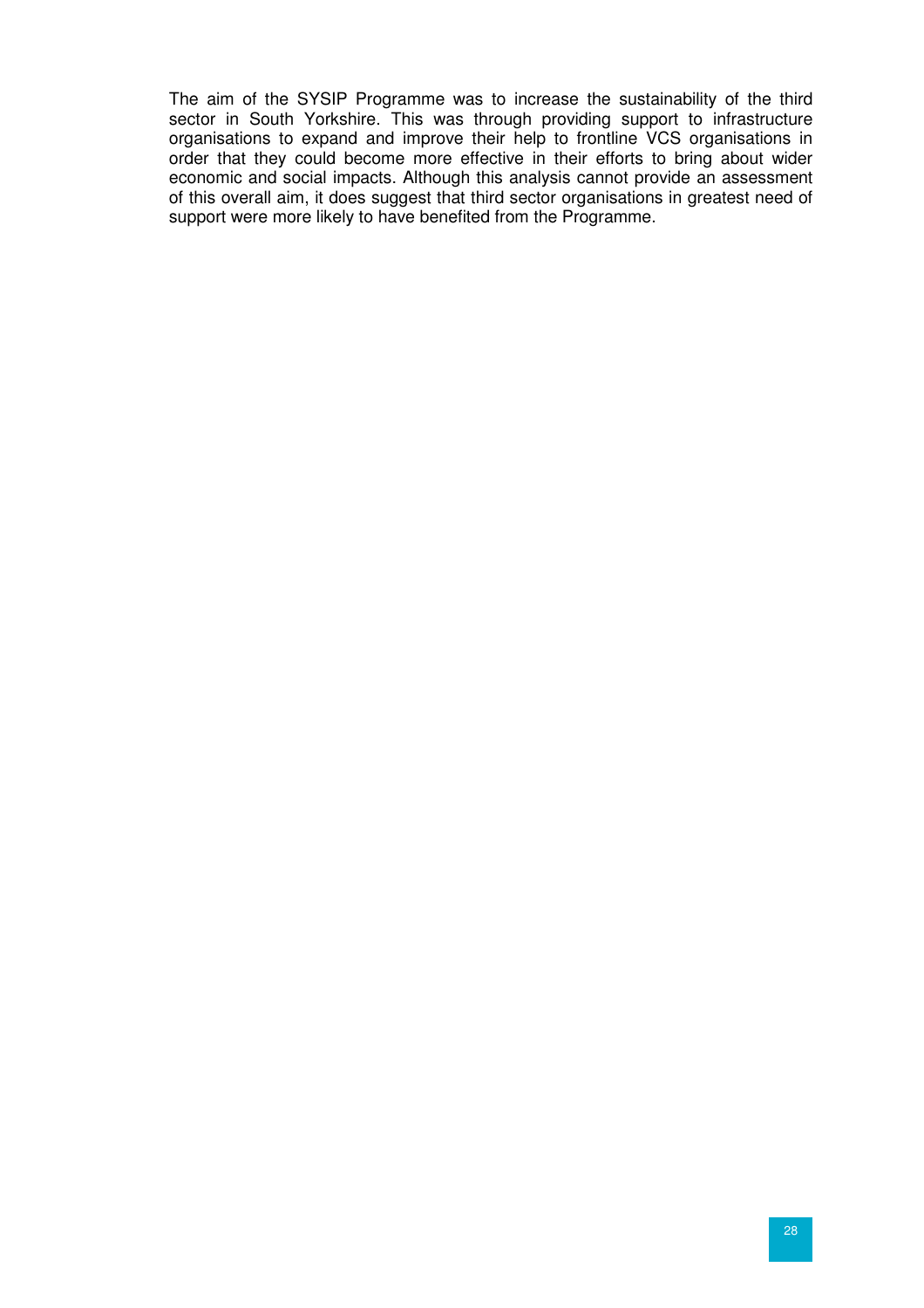

# **5. Sustainability**

# **5.1 Introduction**

The overarching objectives of the evaluation of SYSIP are:

- to assess the contribution of SYSIP to the sustainability of the VCS in South Yorkshire
- **to estimate the added value of SYSIP, to local and regional objectives.**
- this section considers each of these issues in turn.

The notion of sustainability obscures a sub-text relating to finance, value-laden terms like grant-dependency, exhortations to be enterprising so as, amongst other things, organisations earn income from delivering public services or services. In most of our fieldwork, the interpretations put on sustainability do not emphasise finance, preferring organisational resilience. Sector interviewees remarked that no VCS or private sector organisation is innately 'sustainable' in that it will last forever.

# **5.2 Policy Context**

The generic policy context covered in the Policy Review (see Report B) is not repeated here. Amongst the sources listed in this document, several are very practical and ought to be required reading for project sponsors and appraisers/funders undertaking building projects. In our general experience, borne out by fieldwork interviews on SYSIP, it is more productive to go round in circles several times from vision, purpose, organisational capability, need, feasibility (supply, financial, demand and technical), concept business plan, specification, draft design, full business plan, back to vision before repeating the process to final specification, costings and financing. Without this iteration, projects lose their way, trustees are not in a position to take informed decisions for the organisation, the executive has not got the management material to carry out the project and external funders cannot appraise the project.

Several of the sources are more related to policy and the potential from third sector owned assets. These too identify some practical and operational issues. The Quirk report exemplifies this set of sources. Interestingly, RMBC and YF are cited as contributing to the review. There is the risk of a tendency to regard buildings as a panacea, citing Quirk as part of a bandwagon effect but without paying full attention to the Review's contents.

The SYOF Route Map is a breath of fresh air for its realism, method and advice. It contains an interesting rehearsal of sustainability and some research into procurement. The asset based content mainly relates to work in Sheffield relating to LEGI and workspace.

The Route Map expressed sustainability in the down to earth manner of "a self-reliant process of scraping and adapting to get by one day, without compromising your ability to do the same the next day".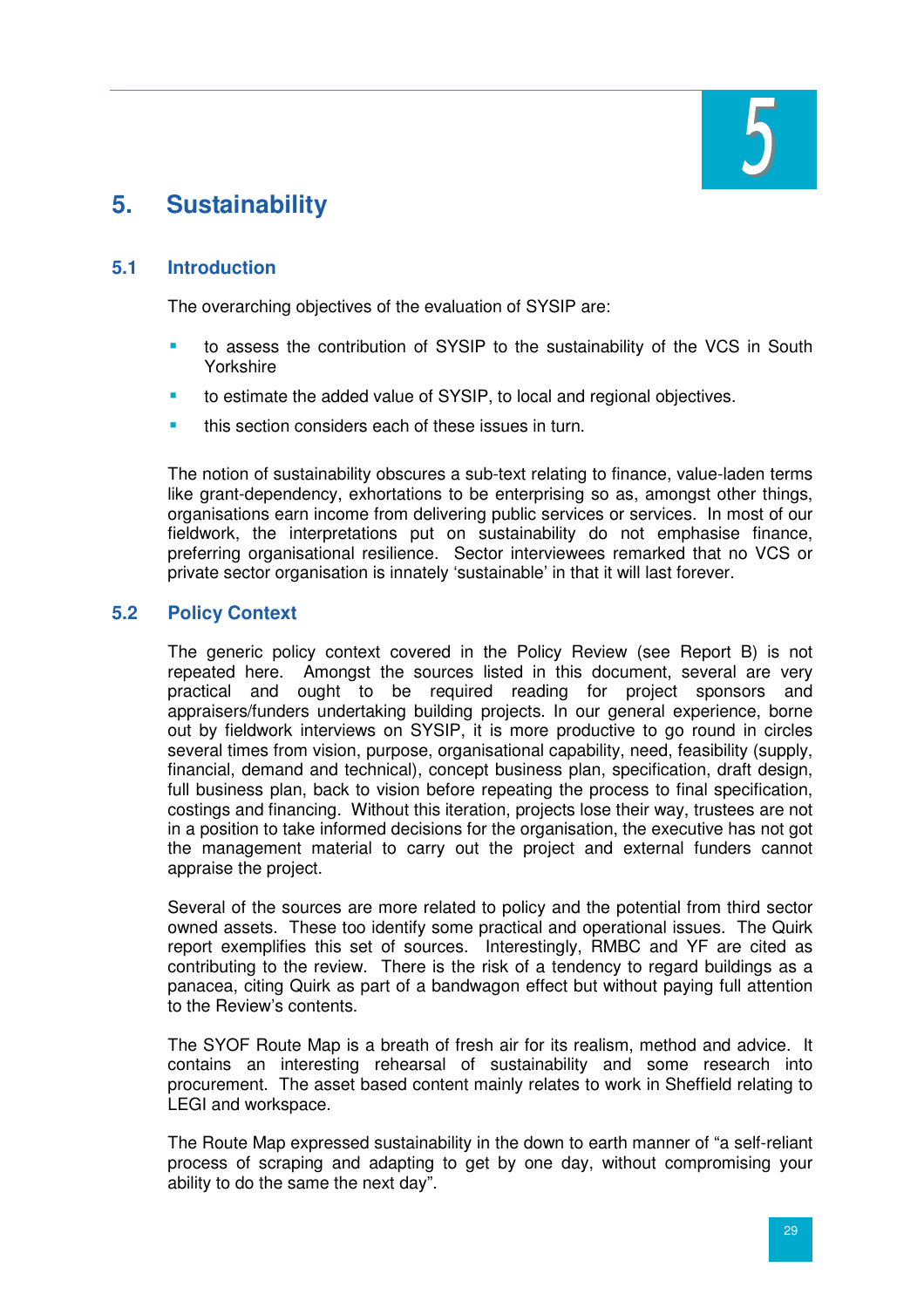On procurement, the Route Map observed a discrepancy between the rhetoric and the reality, contention over local authority figures and a mixed bag of opportunity relating to the NHS. It does not, however, refer to NHS CPC Trusts in South Yorkshire.

The Route Map invites organisations considering how to sustain their activities to establish if they have anything to sell, follows a thought process through to possibilities like procurement, enterprise, asset-based development, flagging these up as "not end goals or final destinations". Checklists of considerations for each possibility convey a realistic perspective on their potential, and these too ought to be required reading for sponsors and for appraisers/funders.

The research for this evaluation was undertaken between March 2007 and October 2009. In the separate report on policy agendas we discuss the vulnerability of parts of the sector to a 'funding shock' and highlight key policy trends. However, it should be stressed that primary work was not undertaken after October 2010 and therefore any reflections on the impact of the change in Government, the June 2010 Budget or the October 2010 Comprehensive Spending Review are speculative. The evidence collected through the evaluation suggests that significant parts of the sector will be at greater risk and therefore their sustainability jeopardised. This context must condition the findings presented below.

# **5.3 Findings**

The theme reports and the policy review highlighted the following set of issues with regard to sustainability:

- the discourse of 'grant dependency' which has underpinned the case for SYSIP and other programmes is to a large extent misleading. In practice, funders need to consider a mix of funding which may include grants, loans, service contracts as well as new forms of loan and equity funding (see Report B Changing Policy Agendas and Contexts)
- sustainability has different meanings: it ranges from organisational survival to organisational growth; it ranges from retaining a service for a beneficiary group to considerable service innovation
- the recession and in particular its consequences for public expenditure through this decade will have enormous implications for the voluntary and community sector (see B Changing Policy Agendas and Contexts)
- other terms such as 'resilience' may be more meaningful in terms of considering the long term development of the sector (see B Changing Policy Agendas and Contexts)
- the design of the Programme anticipated a fall in regeneration funding (mainly from Single Pot and EU sources) but largely assumed that public funding (especially in terms of service contracts) would grow. This latter assumption will be proved incorrect.

Given this context, the following sets out the main findings in terms of the sustainability of the Programme:

 key local partners (local authorities and infrastructure organisations) very much saw SYSIP as a Programme about sustainability and a reconfiguration of infrastructure support and the evaluation found examples of how SYSIP was supporting sustainability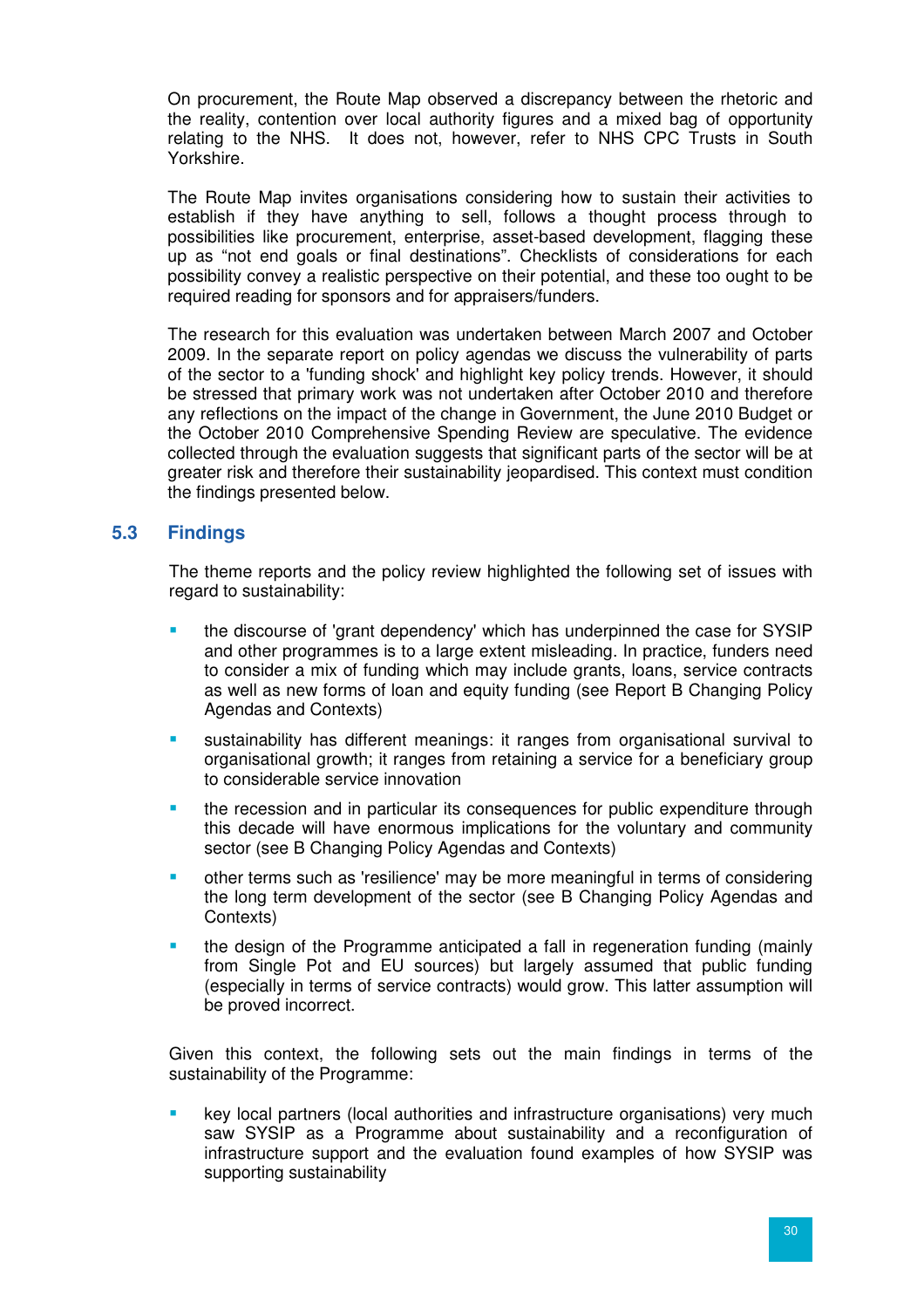- Volunteer Centres: in Barnsley, Rotherham and Doncaster the funding had sought to improve and reconfigure services (around the national standards for modern volunteer centres). In Rotherham in particular, with the establishment of a new volunteer centre, there had been the opportunity to more easily align volunteer support with public service agendas (for example with Condition Management Programmes)
- Assets: the evaluation found that the construction and configuration of the new buildings at VAR and VAB had been well managed. Critically there was a clear business case which had the support of local partners, notably the local authority. The management of existing assets, particularly the cases of Zest and SOAR was found to be very strong, and again, consideration had been given to the use of these buildings to deliver neighbourhood and local services
- Core infrastructure services: the focus here had primarily been on the delivery of services to support local third sector organisations. The support was found to be well received. However, there was a note of caution: the SYSIP funding was often part of a wider portfolio of support and the SYSIP Programme had not necessarily added much beyond being a necessary funding stream. Against this context, we did find local infrastructure organisations engaing far more actively in local policy arenas and working in partnership, notably with local authorities, Jobcentre Plus and PCTs. This was at a level far greater than before SYSIP.

However, the theme reports raised concerns with regard to how sustainability was considered in other parts of the Programme

- AfCL: the funding of the AfCL was well managed and outputs achieved. However, it was a project whose role primarily related to the delivery of the South Yorkshire 1 Programme. It was necessary at this time, especially in building community capacity, however support at this scale was not required as the Programme ran down. Although other activities were considered these were did not bring sustainable funding
- **Assets:** the report on assets highlights the limitations of the planned investment in the BBEMI (Multi-cultural centre) building in Barnsley. This building was not realised during the Programme, and as the evaluation highlighted it required a more developed business case and critically greater support from funders. The evaluation also highlighted how the current recession and asset-based bubble has led to some third sector organisations providing assets being undercut by commercial developers
- neighbourhood infrastructure: each South Yorkshire district approached the support of infrastructure at a neighbourhood level in different ways. In Barnsley this was through BACP and in Sheffield through the CAPs Programme. In Doncaster, the Council with the CVS sought to develop a small number of area focused development trusts which could lead public service delivery. In Rotherham, which had invested less previously in neighbourhood infrastructure, the approach was largely to provide support through VAR, and recognise that neighbourhood organisations were continuing as volunteer-led organisations. The Sheffield CAP Programme in part put off a decision on neighbourhood infrastructure, something considered in the 2009 VCF Review commissioned by Sheffield City Council.

SYSIP should be considered in the context of Yorkshire Forward's wider array of programmes. For example, the RDA has also supported social investment through the funding of Charity Bank and also invested in projects to assist social enterprises. These will also have a bearing on the sustainability of the sector. Finally,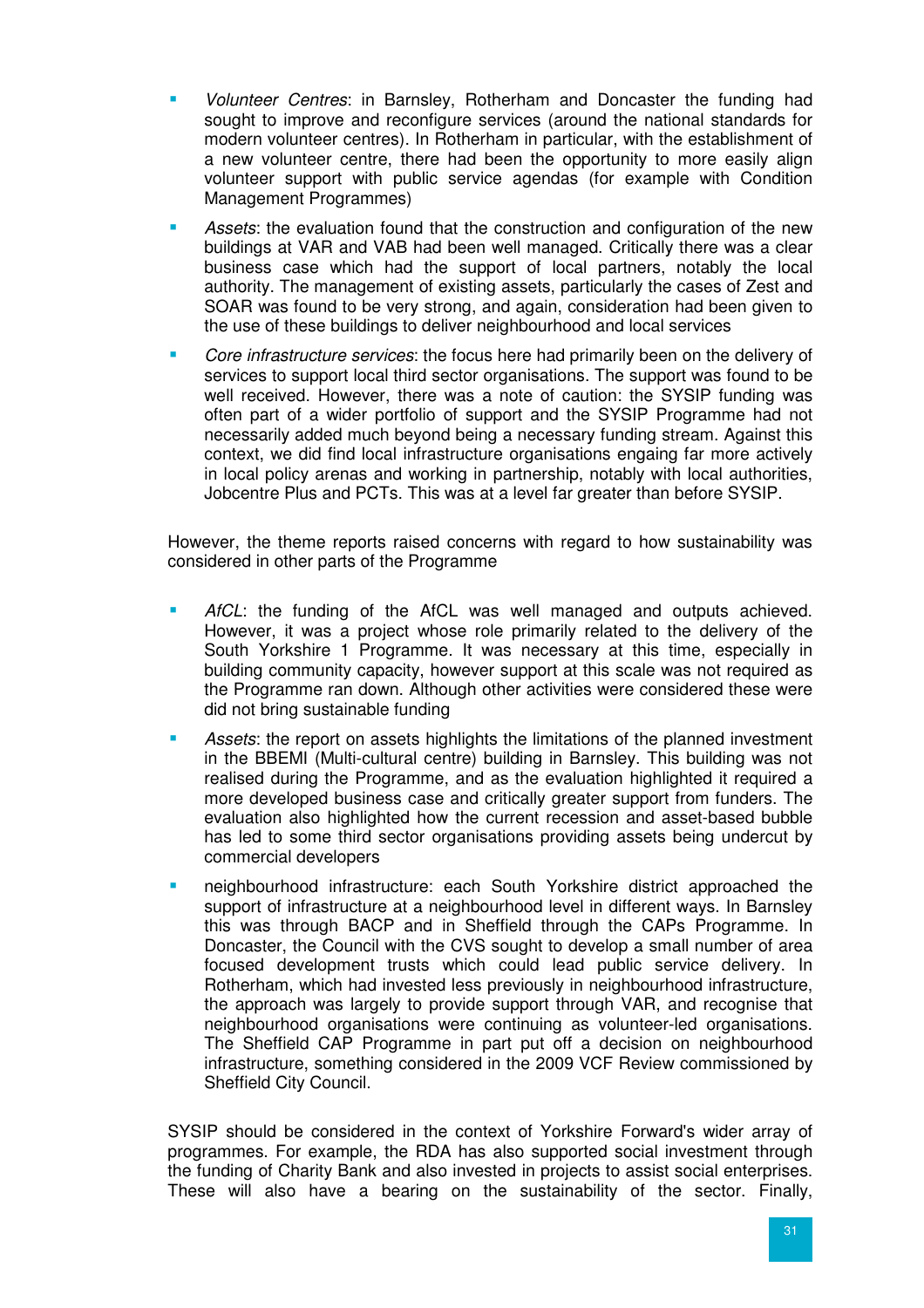sustainability is a contested term. It many guises it was taken to consider the sustainability of the sector, but this can be easily confused with the sustainability of individual organisations, whereas perhaps the focus should be on sustaining outcomes for beneficiaries.

### **5.4 Conclusion**

The evaluation finds that SYSIP has had mixed success in achieving its aim of increasing the sustainability of the VCS in South Yorkshire. This is for a series of contextual changes (notably the recession and prospects of public funding cuts) but also because it the Programme lacked a strategic focus from the outset. This is not to suggest that local districts had clear and well argued plans for funding, just that it was unclear what strategic benefits Yorkshire Forward would secure from the Programme. Where the Programme worked well and organisations become more sustainable and resilient resources were focused on a small number of strategic projects which were supported by a group of partners (notably including the local authority and CVS/Voluntary Action). However, it is also the case that local partners did not anticipate the shift in regional priorities towards a greater enterprise focus and the attainment of high levels of gross value added' (regional economic activity).

This leads to the second objective for SYSIP - its added value to local and regional objectives. The positive findings above highlight areas where the Programme added value and created capacity for the achievement of local policy objectives. Some in the case of asset development should have a lasting and sustained impact.

It is less clear how SYSIP contributes to current regional objectives. It is unlikely whether a Programme of SYSIP's nature would be funded again. Moreover, the increasing economic focus of regional programmes suggests that large parts of SYSIP appear now to be unaligned. However, it should be stressed that a concern of local Programme partners was to highlight how the VCS could contribute to economic agendas. The evaluation found extensive examples which include:

- volunteering: although 'general' volunteer support was funded, there was a growing recognition and evidence of volunteering being part of a welfare through volunteering - to work approach. However there was variable practice across the sub-region
- **EXECT** assets and place making: the asset developments at district and neighbourhood levels were often an intrinsic part of wider economic programmes: whether in terms of improving the attractiveness of a place for investment or more directly through offering a range of workspace (the example of SOAR, VAB and VAR are useful here)
- core infrastructure services: the evidence around the 'reach' of the Programme suggested that organisations with an economic remit were more likely to be accessing and benefiting from the Programme.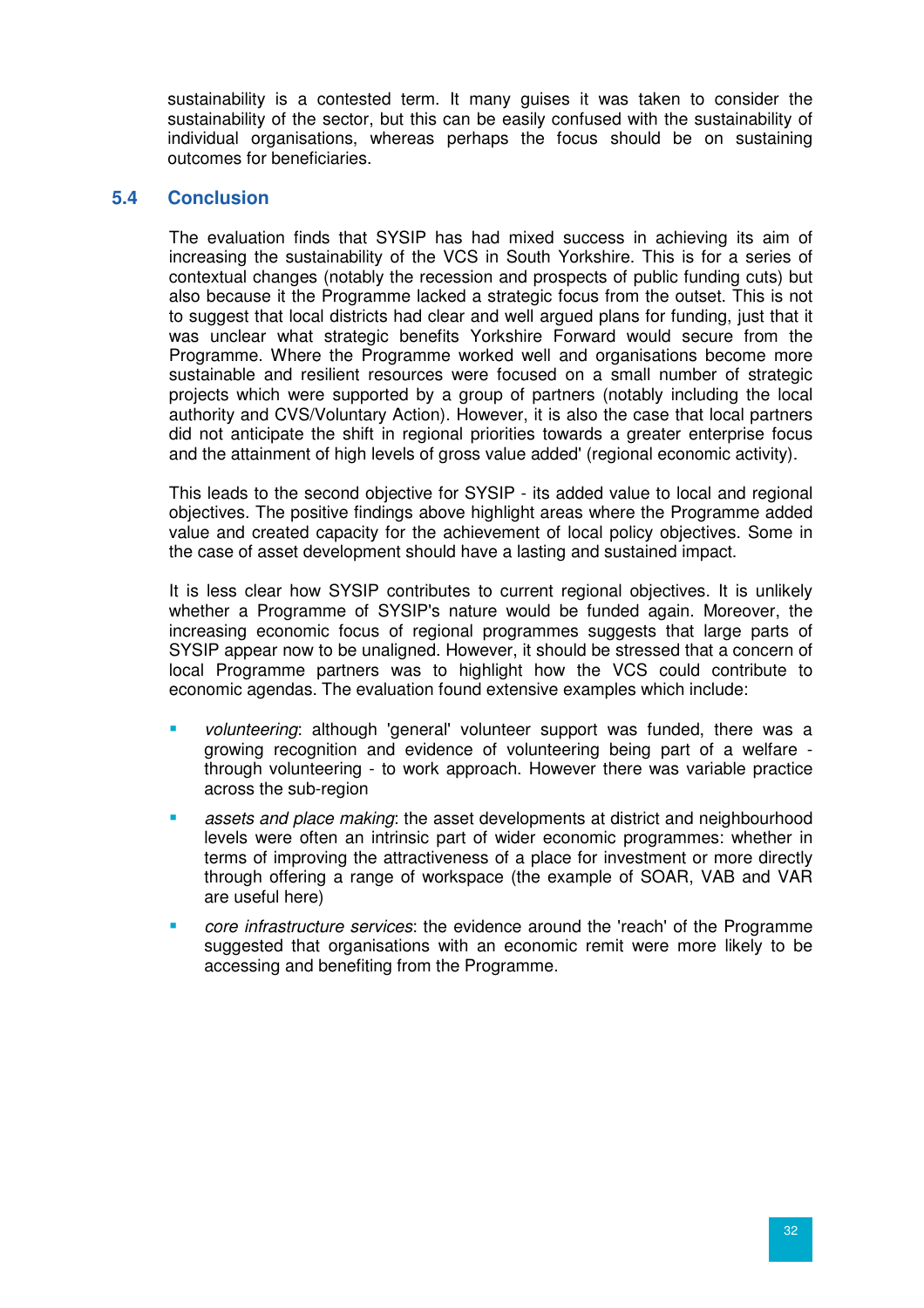

# **6. Strategic Added Value**

# **6.1 Ad ded Value**

#### **Approach**

In contrast to the quantitative assessment of sustainability, we have sought to base our assessment of the added value of SYSIP to local policy agendas on qualitative research involving extensive stakeholder interviews with third sector organisations, local authorities and other agencies.

In these interviews we have reviewed the role of the VCS and infrastructure organisations in each district, what are seen as the prominent drivers for local policy (e.g. enterprise and employment, commissioning and public services), and how and where SYSIP assisted organisations have made a contribution.

#### **6.2. Strategic Added Value**

The table on the following pages summarises the four assessments of Strategic Added Value contained in this report. The following summarises the main findings.

- Strategic Leadership and Catalyst: evidence of strategic leadership and acting as a catalyst is modest. Substantial parts of SYSIP funding were continuation funding. Where this was not the case, as in Barnsley, Rotherham and Doncaster, its effect has been greater. Through SYSIP Yorkshire Forward made a substantial commitment to the South Yorkshire voluntary and community sector with a stipulation that infrastructure organisations needed to become more sustainable – both financially but also in terms of the quality of the services they offered and partnerships they engaged in
- **Strategic influence: evidence of this is largely through the stipulation that SYSIP** funding is to enable organisations to change. However, its primary benefit has been as a funding source. Opportunities appear to have been missed here in terms of exploring a wider mix of funding options for the sector, understanding the drivers which would affect it, and where it offered most to service delivery
- **Leverage: Yorkshire Forward, Objective 1 and the LSC contributed around £24** million to SYSIP. Data on the additional funding secured against these projects, where there is data, suggests £17.6 million has been leveraged as additional funding. Given the context of the Programme and the challenges VCS organisations face in attracting funding this is a positive finding
- Synergy: as Report B (on Policy Agendas and Contexts) discusses, the voluntary and community sector policy context is complex, with an array of national policy developments and local and regional responses. These include ChangeUp, investment in the Charity Bank, neighbourhood arrangements debates and national support for community anchor organisations. To some extent, SYSIP has anticipated and supported these developments. However, in most cases, it has been seen as a funding source rather than a strategy to drive changes. Elsewhere we argue that Yorkshire Forward and local partners should have developed a clearer investment strategy for the funding. Geographic Programmes and product ranges may help in the long term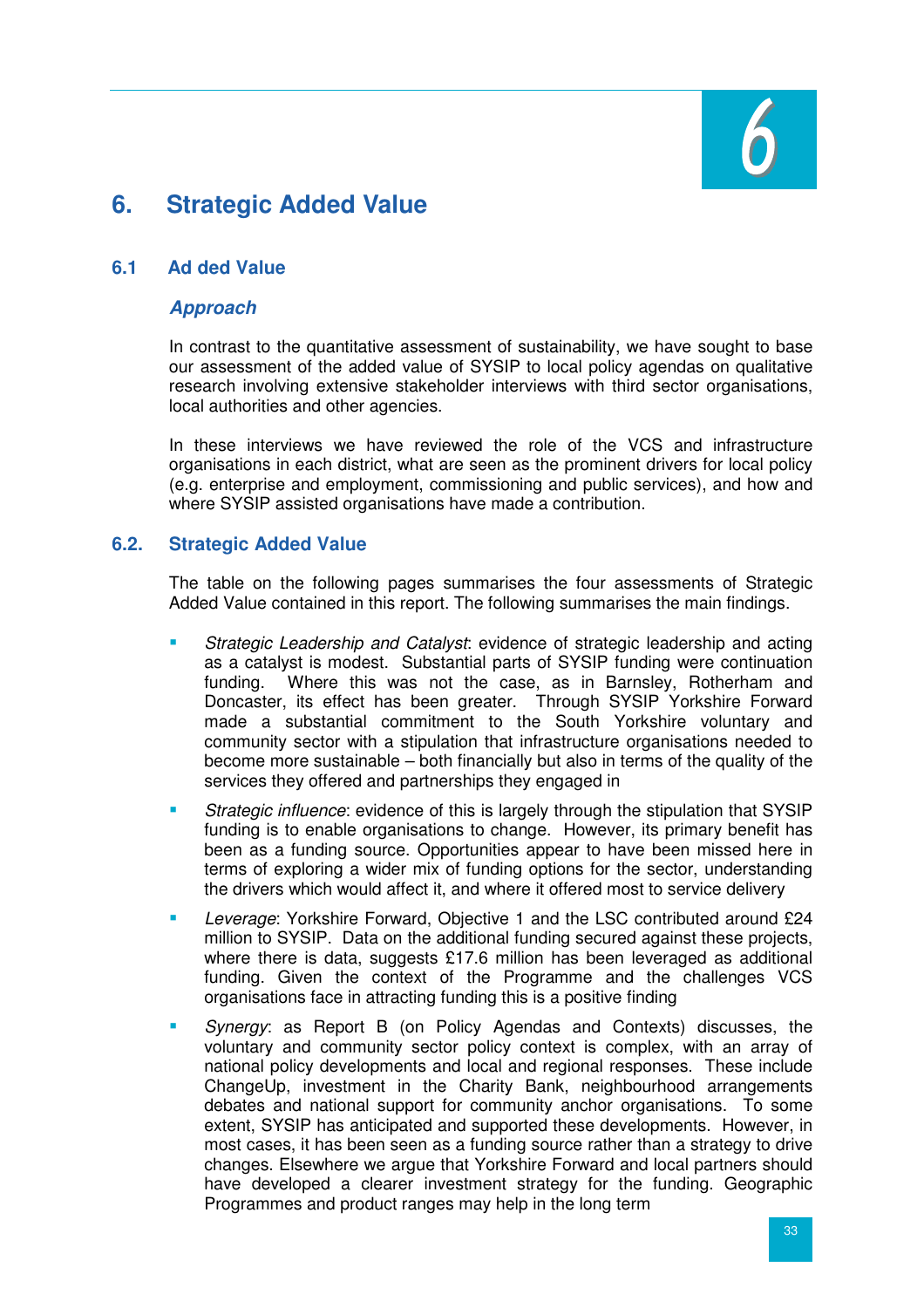**E** engagement: the area where SYSIP has probably had greatest benefits is in its promotion of citizen engagement in economic development at a neighbourhood level and through voluntary and community sector organisations. All projects were found to be committed to wider engagement and had a remit of changing previous models of development and service delivery.

Overall our findings suggest a critical assessment of Strategic Added Value, with opportunities missed and policy drivers not fully anticipated.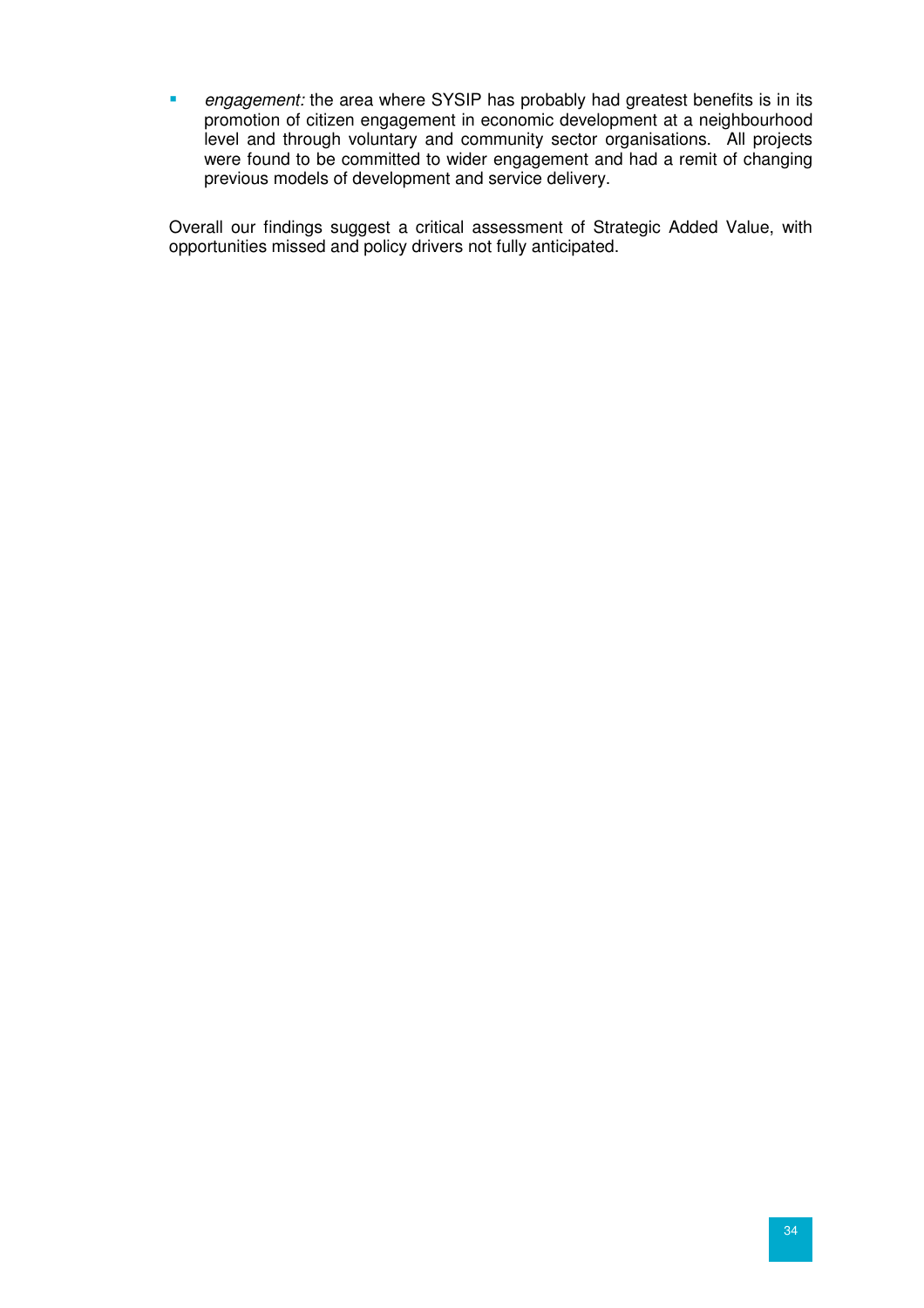| <b>SAV Function</b>                  | <b>Volunteering</b>                                                                                                                                                                                                                                                                                         | <b>Assets</b>                                                                                                     | Core<br><b>Infrastructure</b><br><b>Services</b>                                                                                                                                                                                                                                                                             | <b>AfCL</b>                                                                                                                                                                                                                                   | <b>Neighbourhood</b><br>Infrastructure                                                                                                                                                                                                                                                                                                                                                                                                                                                  |
|--------------------------------------|-------------------------------------------------------------------------------------------------------------------------------------------------------------------------------------------------------------------------------------------------------------------------------------------------------------|-------------------------------------------------------------------------------------------------------------------|------------------------------------------------------------------------------------------------------------------------------------------------------------------------------------------------------------------------------------------------------------------------------------------------------------------------------|-----------------------------------------------------------------------------------------------------------------------------------------------------------------------------------------------------------------------------------------------|-----------------------------------------------------------------------------------------------------------------------------------------------------------------------------------------------------------------------------------------------------------------------------------------------------------------------------------------------------------------------------------------------------------------------------------------------------------------------------------------|
| Strategic leadership<br>and catalyst | YF influence quite limited<br>with the exception of<br>Rotherham VC which<br>was a new project.<br><b>Volunteering England</b><br>accreditation was a<br>contractual stipulation<br>and beneficial.                                                                                                         | YF's leadership has<br>been quite good (beyond<br>PMF stage) in pursuing a<br>clearer focus to SYSIP<br>rationale | Investment in the<br><b>CVS/Voluntary Action</b><br>services varied across<br>the four districts: it was<br>unclear whether new<br>activities were needed<br>(Sheffield) or whether<br>existing activities would<br>be continued<br>(Doncaster).                                                                             | YF support for AfCL<br>followed that from O1<br>and LSC and was based<br>more on optimising the<br>use of Structural Funds<br>than on the merits of<br>further support to AfCL.<br>The YF role is (in our<br>view) modest on this<br>function | Continued funding from<br>Yorkshire Forward has<br>provided more time for<br>BACP and some of the<br>Community Forums in<br>Sheffield to adjust to new<br>funding regimes and<br>identify opportunities for<br>service income. This is<br>not necessarily the case<br>in all areas – and often<br>the poorest<br>neighbourhoods, where<br>some community forums<br>have ceased.                                                                                                         |
| Strategic influence                  | Again, the direct<br>influence of YF is quite<br>limited. However, it was<br>reported that all three<br>VCs (Rotherham and<br>Doncaster in particular)<br>are now seen much<br>more as equal partners<br>with statutory agencies.<br>It was noted that greater<br>support may be required<br>in the future. | YF's impact has been<br>moderate; other funding<br>into SYSIP (e.g.<br>Doncaster NRF) can be<br>obscure/token     | There was found to be.<br>variation between the<br>Districts. In Doncaster,<br>Rotherham and Barnsley<br>stakeholders reported<br>that SYSIP was used to<br>engineer change in<br><b>CVS/Voluntary Action</b><br>provision. In Sheffield,<br>change was already<br>underway and funding<br>form part of a wider<br>portfolio | The YF role here in<br>overall management of<br>the contract with AfCL<br>and coordination with<br>and then filling in for O1<br>enabled AfCL flexibility<br>and supported<br>innovation. In our view<br>this is a moderate<br>contribution   | The main influence YF<br>appear to have exerted<br>(beyond its funding)<br>appears to be around its<br>requirement that<br>programmes such as<br>SYSIP would not be<br>funded again $-$<br>prompting responses<br>from infrastructure<br>organisations and<br>statutory partners to<br>seek alternative<br>approaches. It is<br>arguable however the<br>extent of this influence:<br>many of these agendas<br>were already being set<br>nationally and taken up<br>by local government. |

**Table 6.1: Contribution of SYSIP to Strategic Added Value of Yorkshire Forward (summary table)**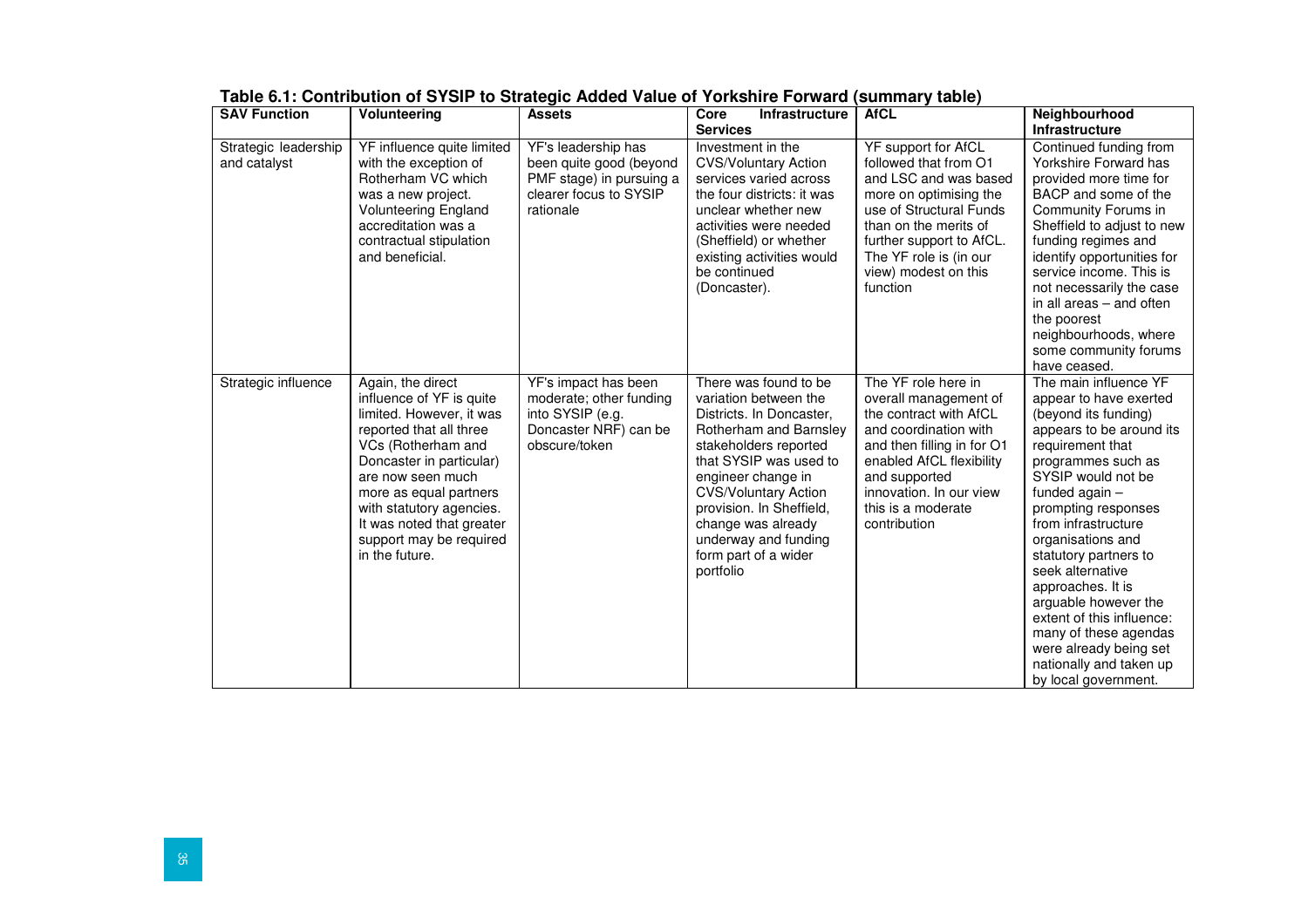| <b>SAV Function</b> | Volunteering                                                                                                                                                                                                                                         | <b>Assets</b>                                                                                                  | <b>Core Infrastructure</b><br><b>Services</b>                                                                                                                                                                                                                                              | <b>AfCL</b>                                                                                                                                                                                                   | Neighbourhood<br><b>Infrastructure</b>                                                              |
|---------------------|------------------------------------------------------------------------------------------------------------------------------------------------------------------------------------------------------------------------------------------------------|----------------------------------------------------------------------------------------------------------------|--------------------------------------------------------------------------------------------------------------------------------------------------------------------------------------------------------------------------------------------------------------------------------------------|---------------------------------------------------------------------------------------------------------------------------------------------------------------------------------------------------------------|-----------------------------------------------------------------------------------------------------|
| Leverage            | The level of direct<br>leverage is quite limited<br>(mainly the matched<br>Objective 1 funding or<br>NRF resources). This<br>has provided subsequent<br>benefits in enabling<br>organisations to seek<br>additional funding, for<br>instance from V. | Leverage has developed<br>- at the start of the<br>Programme it was more<br>'influenced' than<br>'influencer'. | The funding operated as<br>part of the mix of funds<br><b>CVS/Voluntary Action</b><br>draw on (ChangeUp, Big<br>Lottery, other<br>prgrammes, core grants<br>from local authorities).<br>SYSIP was timely<br>because it enabled<br>capacity to be built and<br>new areas to be<br>accessed. | Without the YF funding,<br>at least £1m ESF would<br>not have been available.<br>While financially<br>significant, it is more<br>funding-led than<br>strategy-led, so a<br>moderate contribution is<br>judged | Further research is<br>required to ascertain the<br>full leverage effects of<br>the YF investments. |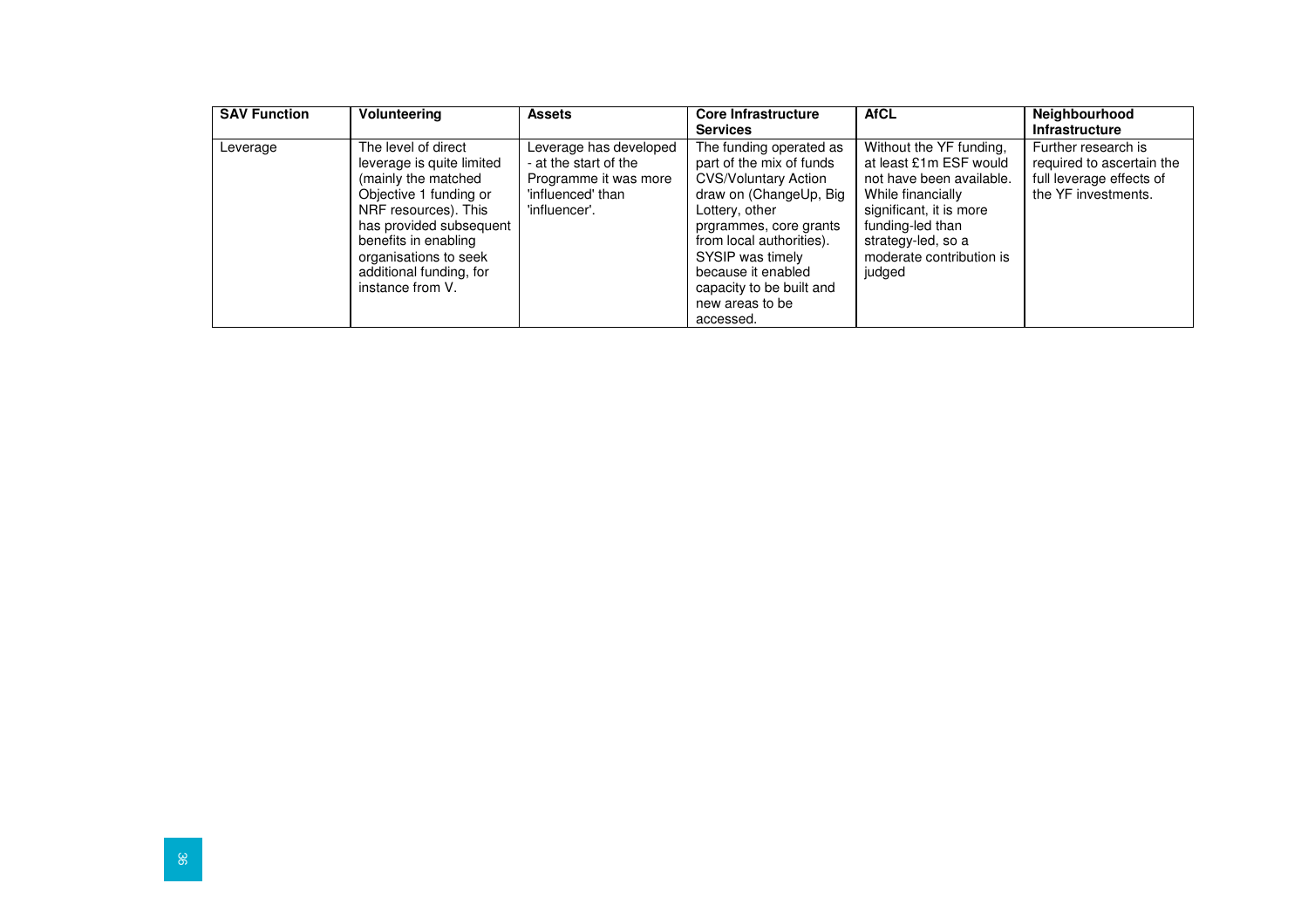| <b>SAV</b>      | <b>Volunteering</b>                                                                                                                                                                                                                                                                                                                                                                                                                                                                                                                                                                                                                             | <b>Sustainability</b>                                                                                                                                                                                                                                                                   | <b>Core Infrastructure Services</b>                                                                                                                                                                                                                                                                                                                                                                                                                                                                                                                                                                                                                                                                                                                                     | <b>AfCL</b>                                                                                                                                                                                                                                                                                                                                                                                          | <b>Neighbourhood</b>                                                                                                                                                                                                                                                                                                                                                                      |
|-----------------|-------------------------------------------------------------------------------------------------------------------------------------------------------------------------------------------------------------------------------------------------------------------------------------------------------------------------------------------------------------------------------------------------------------------------------------------------------------------------------------------------------------------------------------------------------------------------------------------------------------------------------------------------|-----------------------------------------------------------------------------------------------------------------------------------------------------------------------------------------------------------------------------------------------------------------------------------------|-------------------------------------------------------------------------------------------------------------------------------------------------------------------------------------------------------------------------------------------------------------------------------------------------------------------------------------------------------------------------------------------------------------------------------------------------------------------------------------------------------------------------------------------------------------------------------------------------------------------------------------------------------------------------------------------------------------------------------------------------------------------------|------------------------------------------------------------------------------------------------------------------------------------------------------------------------------------------------------------------------------------------------------------------------------------------------------------------------------------------------------------------------------------------------------|-------------------------------------------------------------------------------------------------------------------------------------------------------------------------------------------------------------------------------------------------------------------------------------------------------------------------------------------------------------------------------------------|
| <b>Function</b> |                                                                                                                                                                                                                                                                                                                                                                                                                                                                                                                                                                                                                                                 |                                                                                                                                                                                                                                                                                         |                                                                                                                                                                                                                                                                                                                                                                                                                                                                                                                                                                                                                                                                                                                                                                         |                                                                                                                                                                                                                                                                                                                                                                                                      | Infrastructure                                                                                                                                                                                                                                                                                                                                                                            |
| Synergy         | The three volunteer centres<br>operate in different ways:<br>Doncaster VC is highly<br>integrated into the CVS and<br>draws in other support<br>functions (as to Rotherham<br>to some extent); Rotherham<br>VC was established using<br>the SYSIP funding and a<br>key aim has been to<br>develop the VC as the<br>coordinating centre in the<br>district; and in Barnsley, the<br>VC is part of VAB but<br>appears to largely operate<br>on a stand alone basis.<br>Both Rotherham and<br>Barnsley reported potential<br>benefits in the future from<br>being based in new<br>buildings - and improve<br>internal coordination and<br>synergy. | There is a mixed<br>picture here: energy of<br>all involved was<br>exhausted at the<br>development stage.<br>The sector is naturally<br>inclined to knowledge<br>exchange. However,<br>the BBEMI project<br>exemplifies (for<br>BBEMI, BMBC and<br>YF) a synergy<br>shortcoming so far. | We found that synergy varied<br>between the districts. This is<br>largely discussed above under<br>strategic influence. The<br>rationalisation of the sector was<br>further progressed in Barnsley,<br>Doncaster and Rotherham and<br>there was a clearer case for<br>focusing resources on the core<br>infrastructure body along with a<br>small number of other strategic<br>organisations. In Sheffield the<br>situation was more complex and<br>funds came at a time when levels<br>of infrastructure support were<br>being sustained and new models<br>for reconfiguring support being<br>sought (including community<br>anchor organisations and<br>neighbourhood development<br>organisations). This probably<br>hindered the greatest benefits<br>from synergy. | As with strategic influence,<br>YF made an appropriate and<br>moderate contribution on<br>this factor                                                                                                                                                                                                                                                                                                | YF funding<br>sustained a model<br>and to a large extent<br>a scale of<br>infrastructure<br>beyond previous<br>Objective 1 funding.<br>To some extent this<br>scale of<br>infrastructure may<br>have been<br>$in\text{approx}$<br>particular around the<br>multiple levels of<br>administration and<br>partnership required<br>to coordinate a<br>relatively small<br>number of projects. |
| Engagement      | Rotherham VC was found<br>to have greatest emphasis<br>on targeting disadvantaged<br>communities - this was also<br>a condition of its NRF<br>funding. The other centres<br>tended to have a more<br>general volunteer<br>coordination remit.                                                                                                                                                                                                                                                                                                                                                                                                   | Acceptable; initial (pre<br>SYSIP) YF and<br>Objective 1<br>development work on<br>good practice was<br>drawn upon. There are<br>different stages of<br>development reached,<br>for historic and cultural<br>reasons, where more<br>engagement to<br>accelerate progress<br>would help. | There was quite strong evidence<br>that core infrastructure<br>organisations became a stronger<br>focus for engagement during this<br>period - through Local Strategic<br>Partnerships and in working<br>closely with empowerment<br>partnerships where they existed.<br>However, there was also<br>recognition that this new role for<br>infrastructure made a call upon it<br>both for greater accountability to<br>the sector but also to consider<br>how it exercised its voice /<br>leadership role more fully.                                                                                                                                                                                                                                                    | Previous YF developmental<br>work on community<br>participation, with O1 on<br>community economic<br>development and with<br>SYSIP partners helped<br>create resources and<br>frameworks for progress.<br>But the complexities of<br>SYSIP mean the full sub-<br>regional value is hard to<br>orchestrate. On balance, the<br>YF role here is moderate<br>and had the potential to be<br>significant | Central to the<br>Sheffield CAPs and<br><b>BACP</b> has been<br>engagement of<br>residents in<br>regeneration. The<br>funding has enabled<br>this.                                                                                                                                                                                                                                        |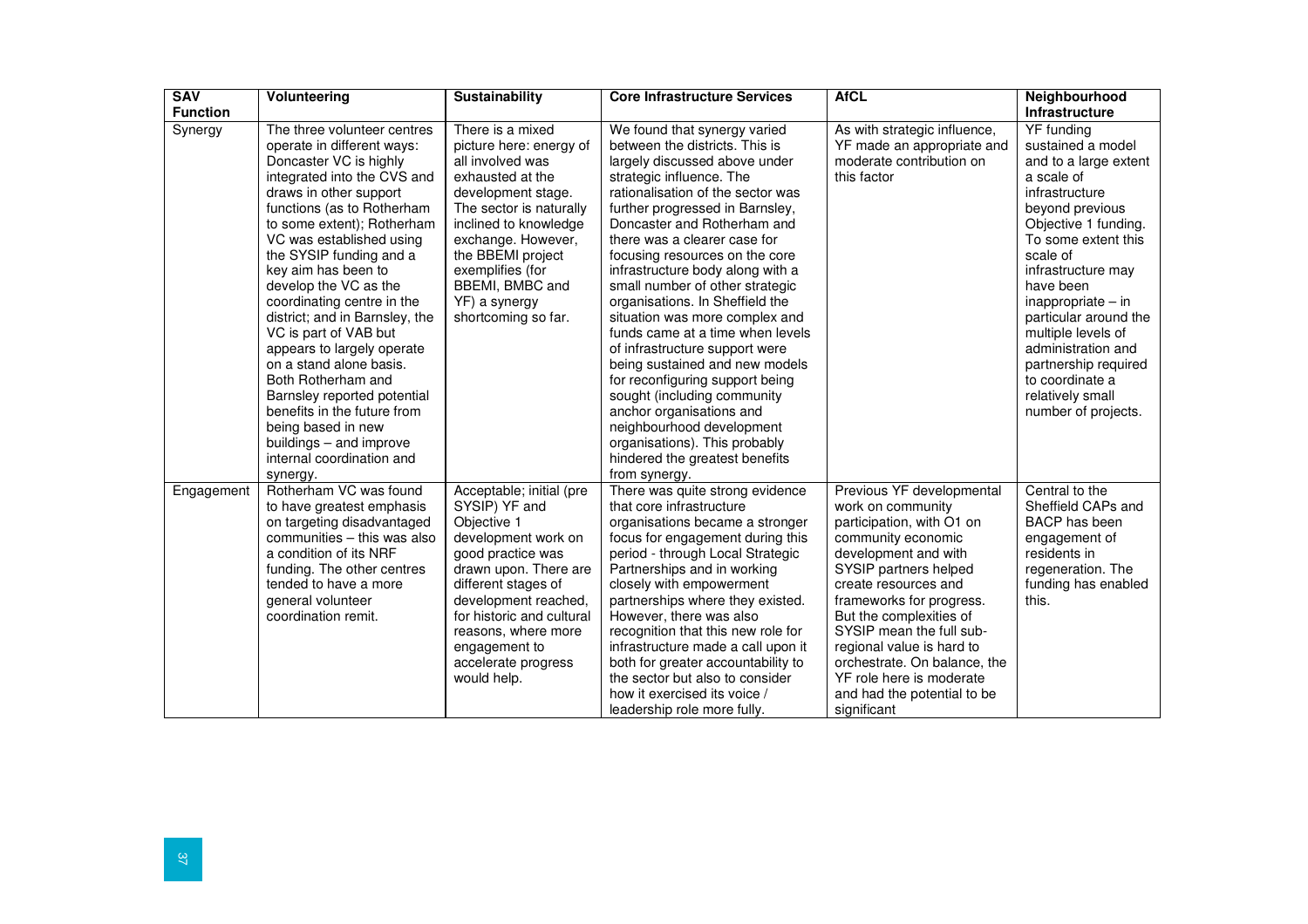

# **7. District Reports**

### **7.1. Introduction**

District Reports and Actions are a requirement of the final draft of the Interim/Annual Report of the SYSIP evaluation. The findings from the evaluation point to different delivery models for VCS infrastructure being used across the four districts. This section provides a recap of the different delivery models, outlines the main district level findings and a series of actions for discussion.

#### **7.2. Different Delivery Models – a recap**

An earlier paper (Review of Delivery Models 2007) summarised these different arrangements as follows.

- **different Models of Social Infrastructure** include **community anchor organisations** supporting a range of neighbourhood infrastructure (e.g. SOAR and NUCA in Sheffield), the provision of **general VCS infrastructure support** at a borough and sub-regional level (e.g. around funding advice, quality systems, HR and legal support, but also areas such as procurement commissioning advice); support for **communities of interest** (e.g. BBEMI) as well as geographic communities (e.g. through anchor organisations or community action plans). However, the focus is primarily on the role of infrastructure organisations, and not on community economic development. Cutting across this support is the model for **skills and training** provided by the Academy for Community Leadership, and outside SYSIP, interventions which assist social enterprise (e.g. through Business Link contracts). The implication for the evaluation of this is that there are many more than four delivery models each with differing aims and objectives. Organisations involved in each form of infrastructure saw that they had both a delivery and a **strategic influencing role**
- both **Capital and Revenue** projects have also been supported through SYSIP. For instance SYSIP in Rotherham and Barnsley has funded major capital projects (new buildings) for VAR and VAB. The implication of this for the evaluation is that capital projects are typically appraised and evaluated by looking at their longer term streams of benefits (e.g. over the life of the building). In addition to this division of funding, some of the revenue projects are seeking to attract other funding to develop **community owned and controlled assets**
- **a range of different legal forms and partnership governance arrangements** are being used across the SYSIP Programme and appear to be an intrinsic part of different delivery models. The main two legal forms used are **charities** and **companies limited by guarantee**, with the possibility that some may also become **Community Interest Companies (CICs)**. The implication of these for the evaluation is whether some appear more appropriate to their respective tasks than others. **Partnership arrangements** for the implementation of SYSIP projects also appear critical with a Programme rationale that greater levels of joint working at sub-regional and borough levels be developed between infrastructure organisations and with public sector agencies. In terms of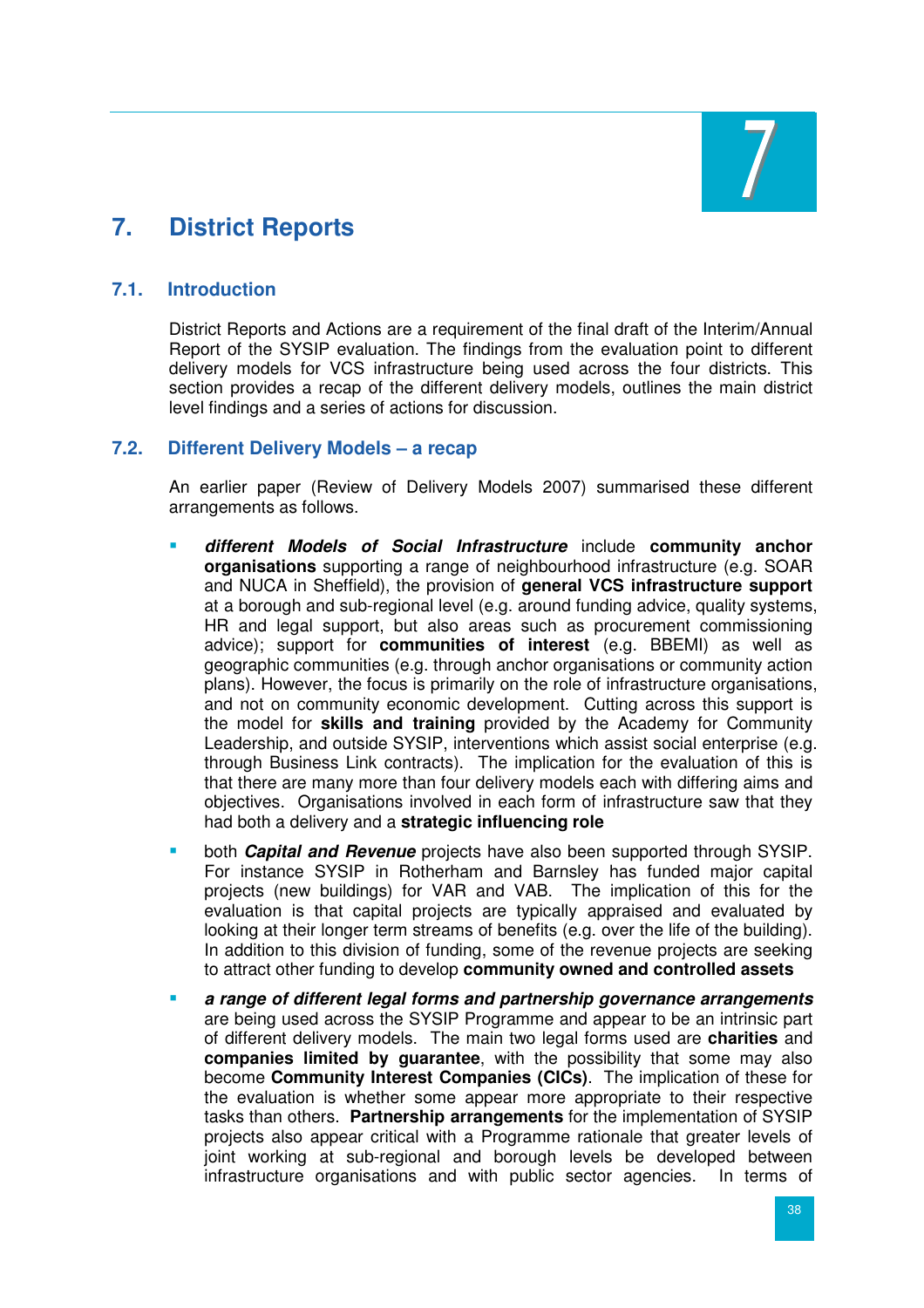partnership and governance arrangements at a **neighbourhood level**, something of a change can be detected, with possibly tighter, more focused arrangements emerging (akin to Development Trusts) away from wider, community based partnerships established to coordinate previous grant funding (SRB and Objective 1). Instead, community partnership activities fall to a greater extent under the auspices of LSPs, area arrangements (e.g. Area Panels and Community Assemblies) and neighbourhood management

- **contextual (local) factors** also appear to have a considerable bearing on the delivery of SYSIP and vary across South Yorkshire. Relevant contextual factors include: opportunities from other funding programmes (e.g**. LEGI in Doncaster and Sheffield**); the inter-relationship between infrastructure and local governance arrangements for neighbourhoods (e.g. neighbourhood governance arrangements for neighbourhoods (e.g. neighbourhood management and area panels); the development of opportunities to engage parts of the VCS in **procurement and commissioning of service delivery** to deliver LAA objectives; and the **role of public agencies** in engaging the sector (e.g. local authorities, Police, PCTs, LSC and Jobcentre Plus). These factors appear quite crucial to the evaluation
- **contractual, Sub-contractual and Partnership relationships** across the four boroughs and with the Academy vary. The relationships include: direct contracting with Yorkshire Forward by the VCS (e.g. VAR and AfCL), an Accountable Body (Sheffield) which then sub-contracts to infrastructure organisations, sub-contracting to a single organisation (DMBC to DCVS) and a partnership of projects led by a local authority (BMBC). The delivery of SYSIP funding varies further across the partners: for instance AfCL, VAR, DCVS and Community Anchor Organisations (e.g. SOAR) have further levels of subcontracting (either through procurement processes or partnership arrangements).

# **7.5. District Level Findings**

The main findings for each of the districts are as follows:

#### **Barnsley**

Research in Barnsley has focused on the VAB capital project, volunteer support provided by VAB, the intended BBEMI Multi-Cultural Centre and the Barnsley Association of Community Partnerships. These make up the main part of the Barnsley Social Infrastructure Project. Key findings for Barnsley are as follows:

- expenditure: £3.2 million of £4.9 million originally profiled was spent. The main difference is explained by the Multi Cultural Centre not being completed
- outputs: key outputs achieved included jobs safeguarded, businesses with improved business performance, improved and additional public and private funding secured. Of the targets missed: the targets for jobs created and new businesses created were not reported on and the target for people assisted to get a job missed by 10 per cent
- project delivery: research on the Core (VAB's new building), the volunteer centre in VAB and BACP were largely positive. The Core was found to be a high quality building which complemented Barnsley council's wider plans for the regeneration of the town centre. It was noted that the more central location for the building meant that it was far more accessible to people. This was a particular benefit to the Volunteer Centre but also helped in attracting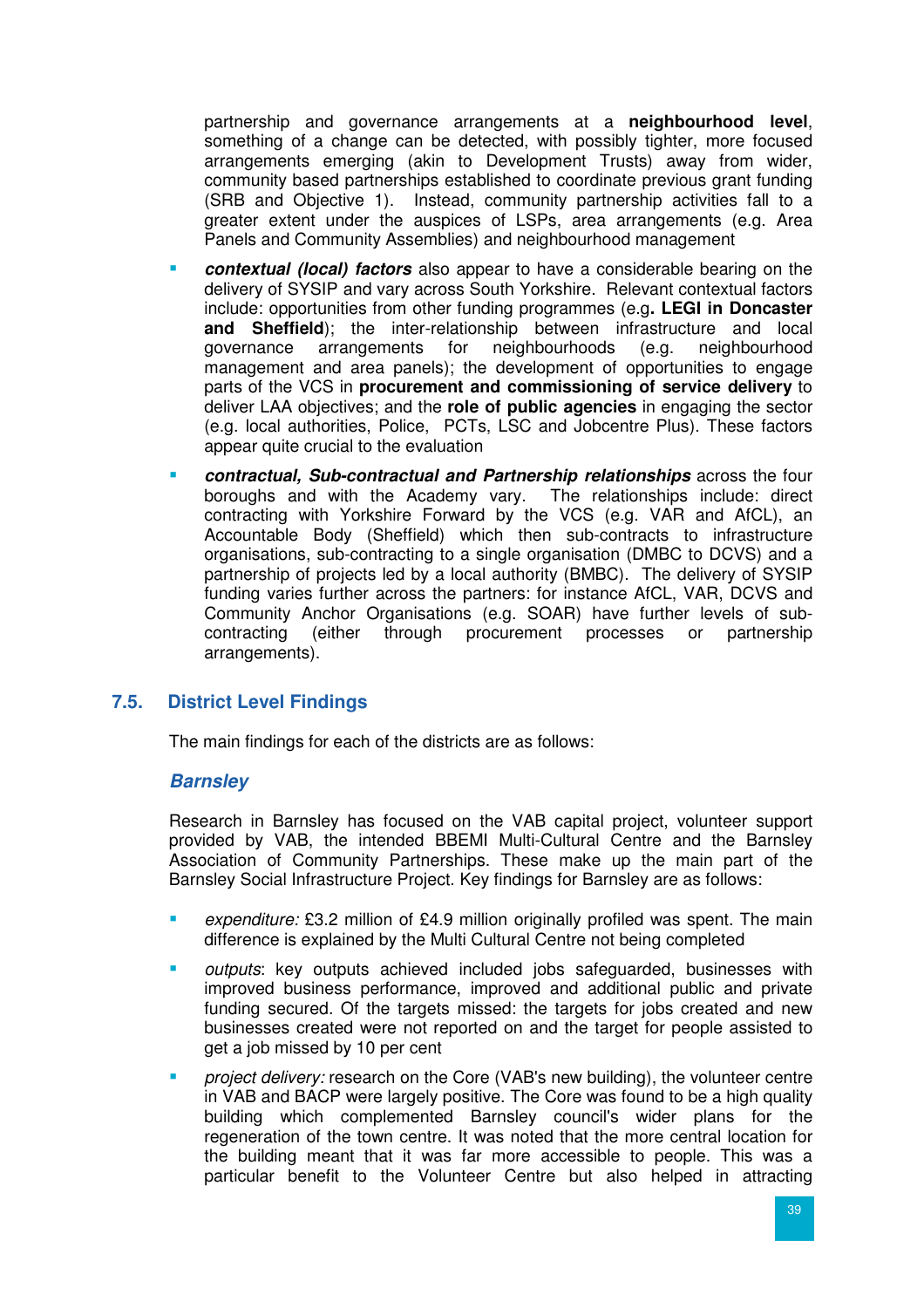organisations to rent space in the Core. The co-location of all VAB's services was also seen to be bringing benefits. The work of BACP was found to be making a significant contribution to the transition from grant funded community partnerships to a mix of partnerships - some with assets and staff, and others now operating as volunteer led bodies.

#### **Doncaster**

DMBC holds the contract for the SYSIP funding in Doncaster and funding has been delivered through a core contract with DCVS together with a series of commissioned projects, for instance around funding advice which SYFAB deliver. It provides a distinct model and counterpoint to the approaches used elsewhere to secure VCS infrastructure support. Key findings from the research highlighted that:

- expenditure: the original budget was £3.3 million and of this £3.1 million was spent
- outputs: All output targets were exceeded by a considerable margin, notably for numbers assisted to get a job (exceeded by 722 per cent), number of businesses assisted to improve performance (by 664 per cent), number of people assisted with skills development (by 333 per cent) and number of volunteers supported (by 355 per cent). This is a very positive achievement but also reflected that the targets set were probably too low
- project Delivery: as in Barnsley the rationalisation (reduction) of neighbourhood level infrastructure had largely taken place prior to the SYSIP investment. The Council and LSP were focusing much more on area partnerships and saw a select group of area based development trusts as a key part of third sector service delivery in the district. This appeared to be a sustainable model. The SYSIP funding of DCVS was seen as contributing the modernisation of DCVS services and greater alignment with service delivery priorities.

# **Rotherham**

The focal point of VAR's project has been the construction of a new single site building close to the town centre. This building is now complete and occupied by VAR. It provides rental space for VCS organisations on one floor. Research focused on this new build, the delivery of services from it and the work of the volunteer centre. The Volunteer Centre has been operational for three years and has a strong focus on supporting volunteering in deprived communities (formerly using NRF support), working with agencies to highlight the potential of volunteering for individuals outside the labour market, and developing a V project with RMBC Youth Services.

- expenditure: £4.2 million was committed to VAR's Social Infrastructure Project and of this just over £4 million was spent
- outputs: Output targets for those assisted to get a job, new businesses created, businesses improving performance, and those assisted in skills development have been exceeded. Targets for jobs safeguarded and additional public/private sector funding have been missed. Target levels were largely appropriate and key targets exceeded
- project Delivery: VAR's new building was well conceived and delivered to time and on budget (of around £2 million). The building is appropriate to VAR's needs and is fully occupied. It has also brought the co-location of all VAR's activities. In the medium term there are plans to develop further capital projects, notably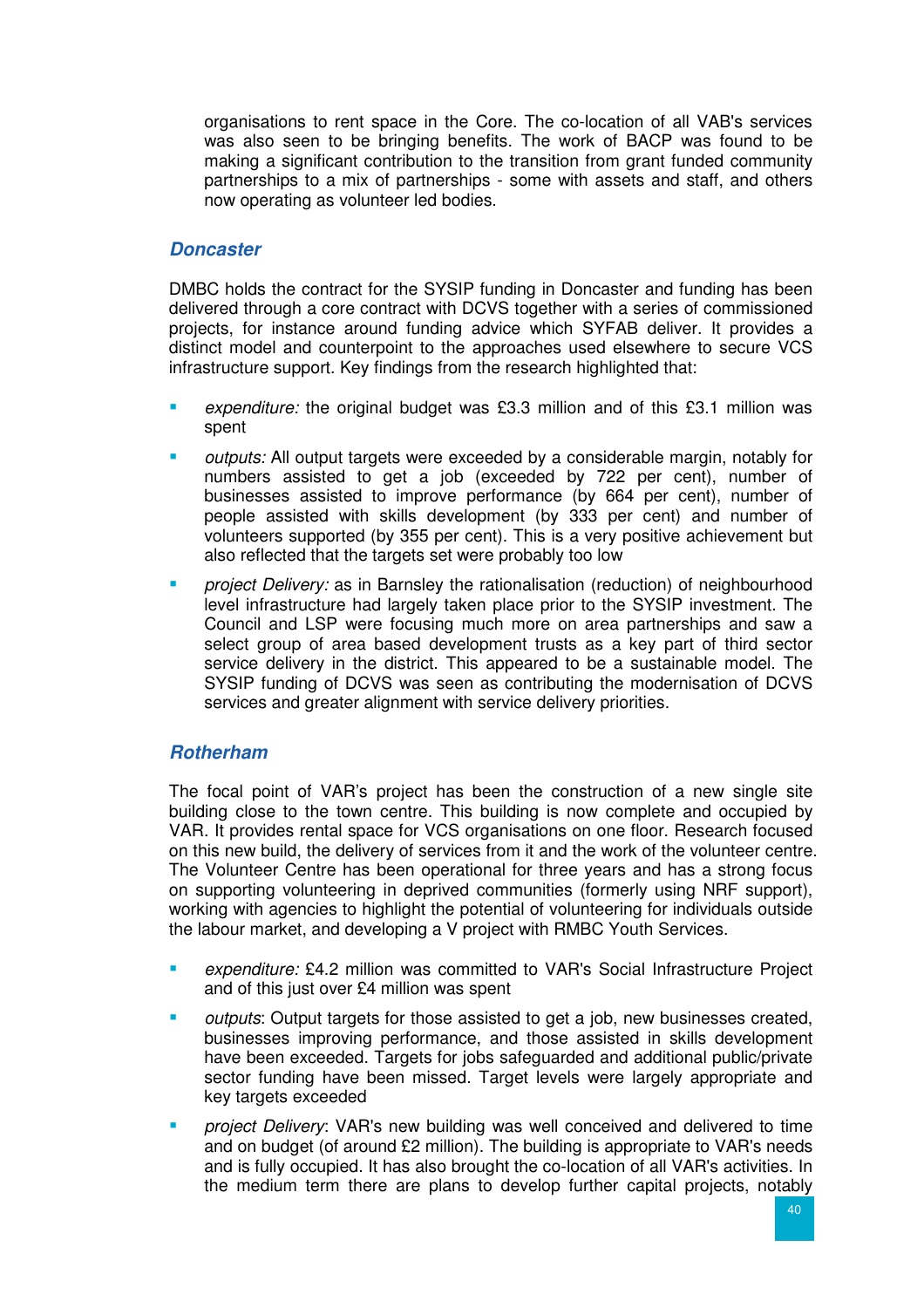around a social enterprise incubator. Of the four South Yorkshire districts, the approach to infrastructure development in Rotherham is the most aligned to local policy agendas. In part the new build and the setting up of many new services has made it more straight forward to achieve such alignment.

### **Sheffield**

The main projects operating in Sheffield are the CAPs and Community Infrastructure projects, including funding for SOAR and NUCA/ZEST. The period of the evaluation has coincided with substantial changes in the development of **neighbourhood infrastructure** in the city. This has included the demise of at least two neighbourhood forums, the completion of most projects, the development of the role of **community anchor organisations** and the emergence of ideas for **neighbourhood economic development agencies**. More recently change in political control of the city council may signal changes to area arrangements with the establishment of **community assemblies** and the demise of area panels. Moreover, there may be moves to delegated budgets and the possibility of participatory budgeting.

The main findings from the evaluation of the CAPs was to understand the role of infrastructure at different levels – from neighbourhoods to larger areas to a city-level – alongside changes to sectoral or community of interest infrastructure. The 'funding cliff edge' is most severe for the lowest level of infrastructure organisations. Neighbourhood forums and community action plans were funded under Objective 1 and where these successfully built capacity there now appear greater possibilities under the new policy developments. However, where this was not achieved, forums and associated projects are more vulnerable. Moreover the definition of neighbourhood infrastructure (its capacity, function and purpose) is purposefully fuzzy, recognising differing capacities across the city. This raises issues for sustainability but more critically about continuing to support areas with weaker infrastructure.

Sheffield City Council is the accountable body for the Sheffield Community Infrastructure project and since 2006 has taken on this role for all CAPs projects – the MCDT formerly performed this function for the South Sheffield Partnership projects. A concern raised in many project interviews was that the administrative costs involved in monitoring and managing the SYSIP funding had become disproportionate to the level of on the ground delivery.

In terms of the Sheffield Community Infrastructure project the key findings are as follows:

- expenditure: the original £6.1 million budget was increased to £9.6 million and of this £9.4 million was spent. Most additional resources were vired from the Sheffield CAPs project
- outputs: all key output targets (around businesses supported, skills development, community organisations supported and additional volunteers) were achieved. The target for jobs safeguarded was missed but only by 2.6 jobs
- project Delivery: this project supported VAS, SYFAB, Zest and SOAR. The project had a clear rationale and was similar to the infrastructure projects supported in the other districts, albeit on a much larger scale. The SOAR and Zest projects assisted these organisations at critical stages in their development and were distinctive: SOAR with a greater focus on the HMR and Place Making agenda, and Zest on service delivery within Upperthorpe and Netherthorpe but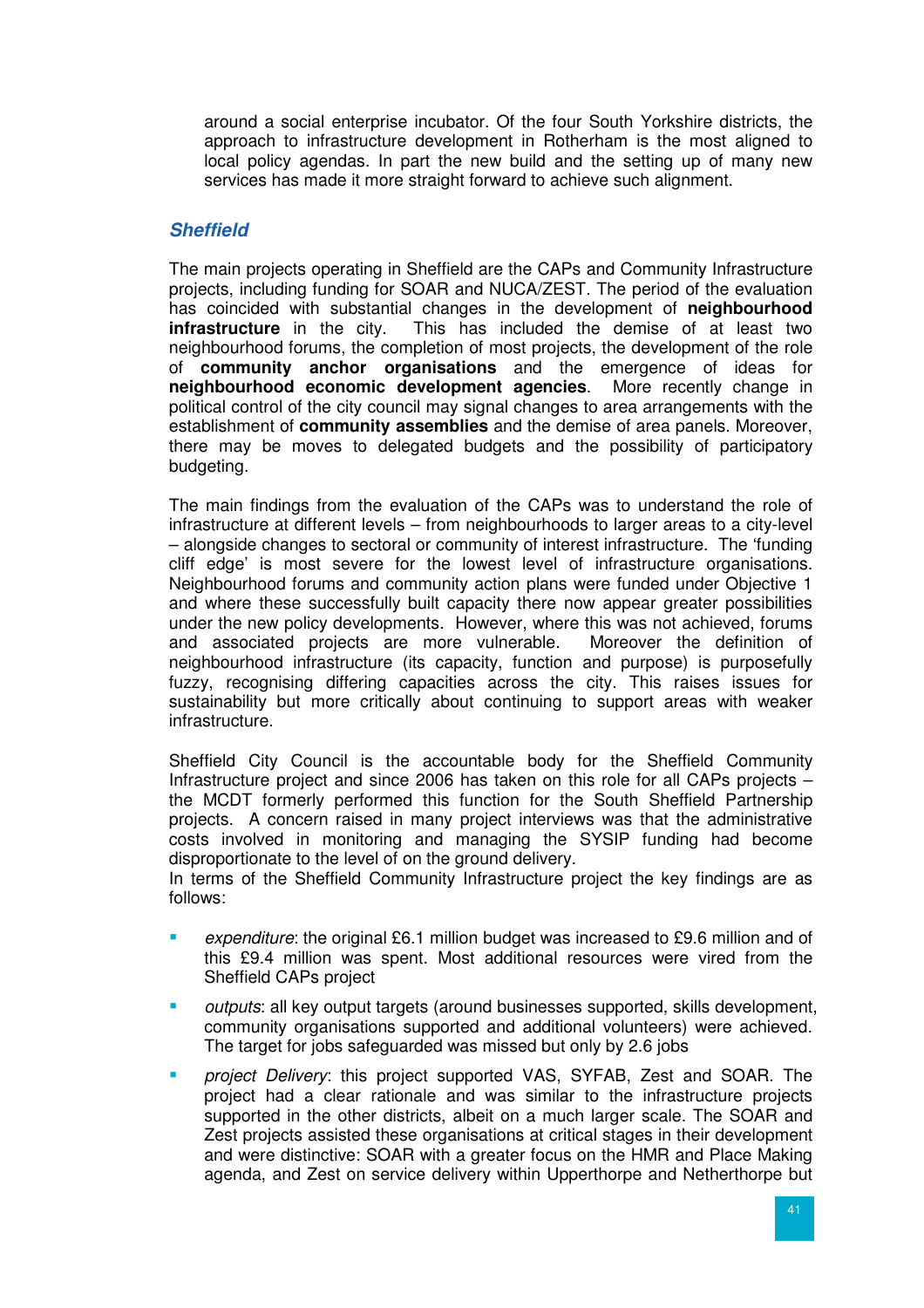also across the city. The delivery of services by SYFAB and VAS were timely and were found, again, to meet needs, primarily for smaller staffed organisations. It was noted that medium sized organisations (for instance with turnover of £500,000) often need to look further afield for support. Nonetheless, core infrastructure services and the provision of what may seem quite simple functions (governance, legal advice, accountancy and payroll) were incredibly important to small organisations which would incur far greater costs if they had to secure the services commercially. This type of support was seen as an important area for grant funding and could not readily be provided through other types of contract.

In terms of the Sheffield Community Action Plan project the key findings are as follows:

- expenditure: of £12.8 million originally committed to this project, £3.9 million was spent against a revised budget of £4.1 million
- outputs: Sheffield CAP had 26 different output targets, reflecting many from previous rounds of ERDF funding. Of these 16 were exceeded, five missed and five not reported on. Key targets around jobs, capacity building, education and training, employment and volunteering were largely met
- project Delivery: the project was intended to sustain neighbourhood infrastructure, through continuing the delivery of Action Plans agreed as a key part of Priority 4 in the South Yorkshire Objective 1 Programme. It was delivered during a period of change and reconfiguration of infrastructure in Sheffield with approaches varying across the city. The Sheffield CAP project covered the South Sheffield Partnership (including over 10 neighbourhoods) and the North East of the city. Other areas were funded through the Sheffield Community Infrastructure project (notably SOAR and Zest) and some areas did not receive funding under SYSIP (notably parts of east Sheffield). The evaluation (see separate report on neighbourhood infrastructure) found that uncertainties of funding in the long term beset delivery with problems - partnership structures in some areas were found difficult to sustain and the main focus was on delivery of outputs.

# **7.4. Conclusion**

The evaluation found that SYSIP has operated very differently across the four South Yorkshire districts. This has probably aided delivery and enabled local partners to shape the funding to local needs. The assessment of SYSIP in Barnsley, Doncaster and Rotherham is probably most straight forward. Decisions around the appropriate level of third sector infrastructure, particularly at a neighbourhood level, had already been taken. The focus in each was very much on the modernisation of core, district level infrastructure services. These objectives were largely fulfilled, although it was recognised that sustained local partner support, primarily from local authorities, was essential in this process - and it will continue to be so.

The position in Sheffield was found to be more complex, primarily because of the decision to continue funding for neighbourhood infrastructure through the Programme. This decision was understandable at the time, but with hindsight certain changes should have been anticipated - notably that the level of neighbourhood infrastructure was not sustainable with the major sources of regeneration funding. The Sheffield Community Infrastructure project in contrast demonstrated the alternative approach of focusing on district-wide services and in supporting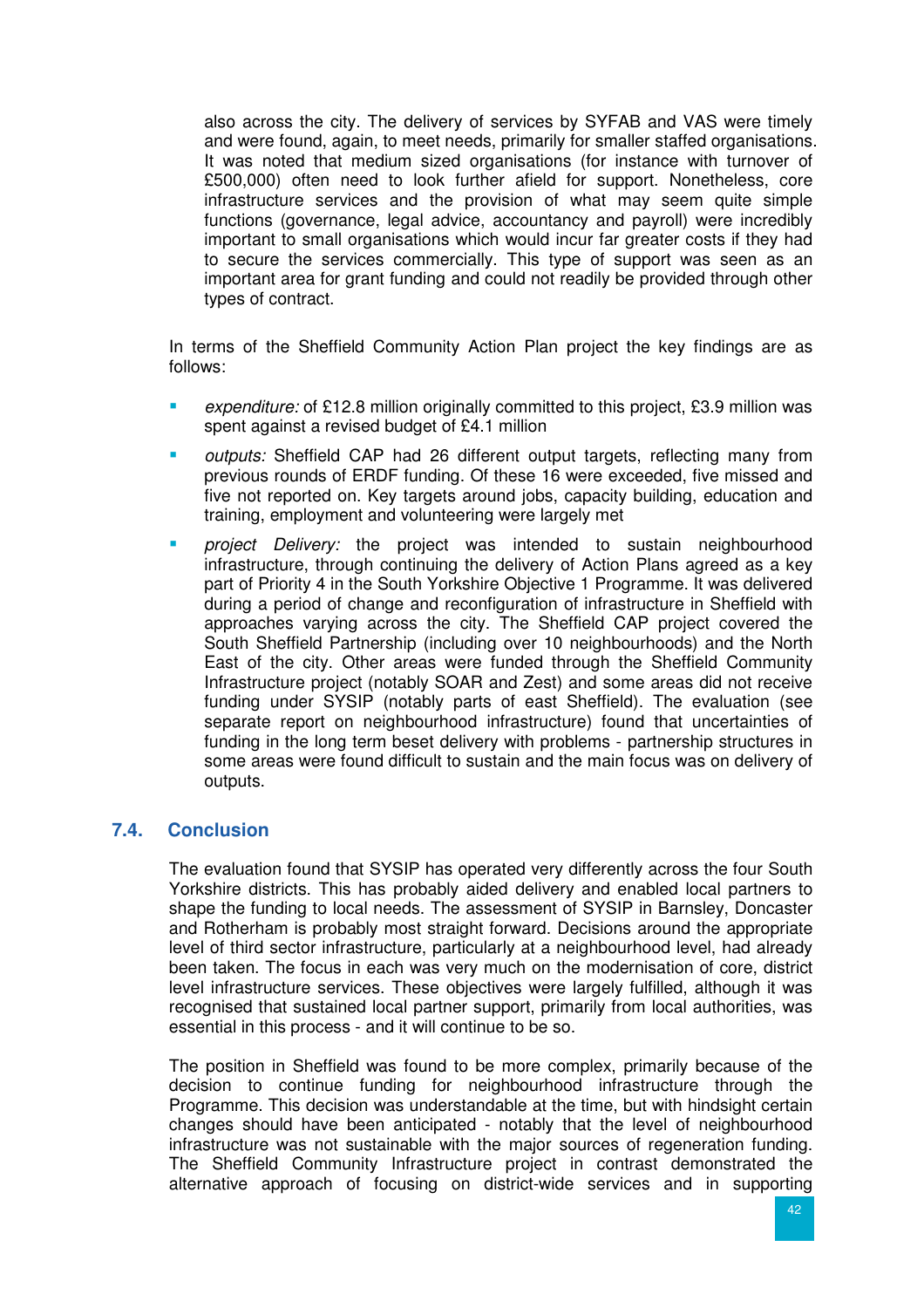neighbourhood level activities which were deemed sustainable and were part of longer term agendas.

A final note should be made on innovation in the Programme. SYSIP did not test new models of funding and was a grant programme. However, these grants were found to be important in enabling the reconfiguration of infrastructure - for instance the new VAR and VAB buildings and providing capacity to develop new approaches to service delivery. Indeed, many of the larger organisations supported were using a mix of funding - combining grant, loan and service delivery funds. Without SYSIP, some of the activities supported would not have occurred or would have been on a smaller scale.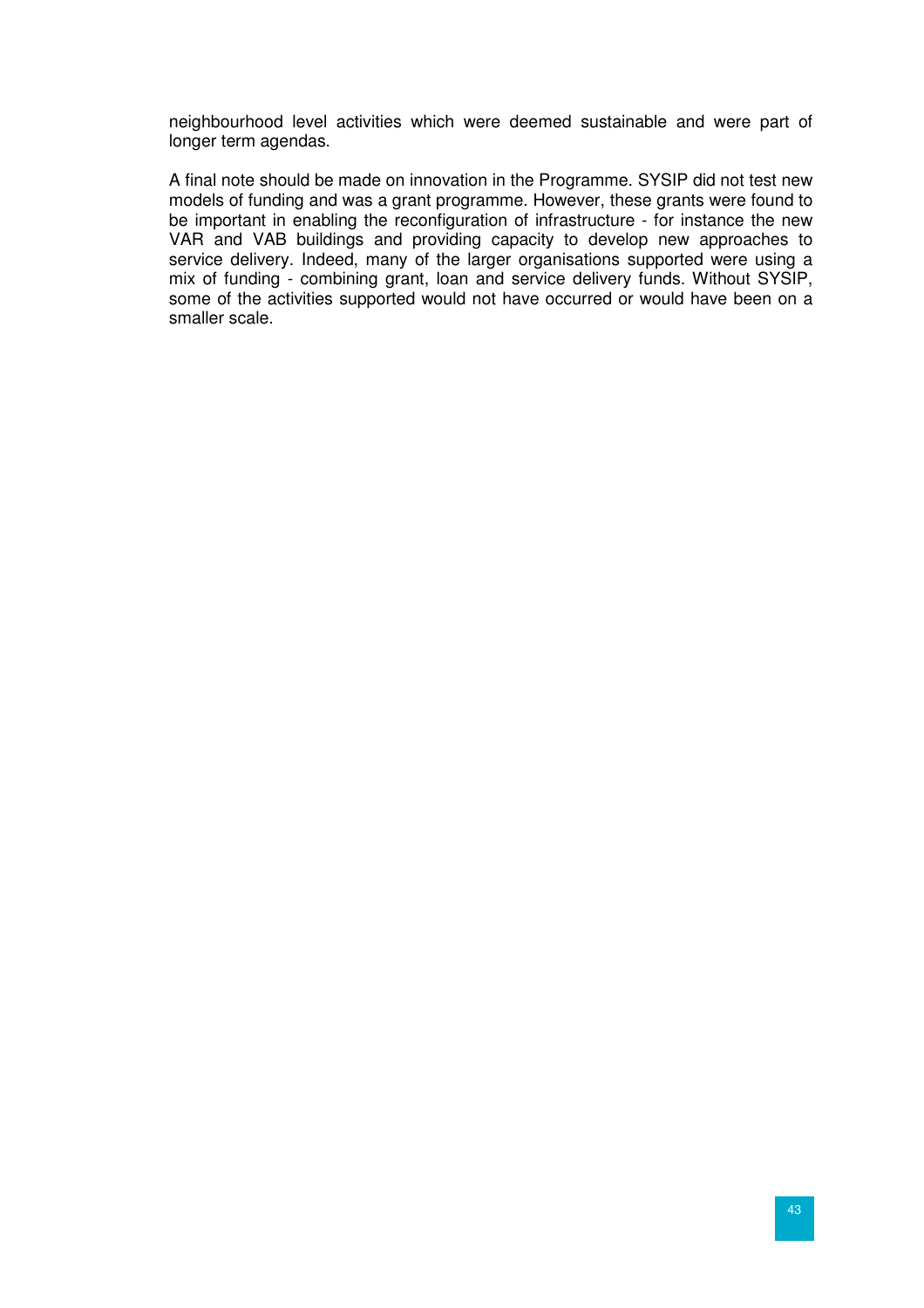

# **8. Conclusion: Programme Wide Assessment**

# **8.1. Introduction**

This is the Final Report of the SYSIP Evaluation. In addition to a series of core evaluation questions outlined in the evaluation specification (considered in the theme sections), it was also agreed that the following two issues would be addressed:

- to assess the contribution of SYSIP to the sustainability of the VCS in South Yorkshire
- to estimate the added value of SYSIP, to local and regional objectives.

The next section considers these issues in turn before outlining our approach to the estimation of the net impact of SYSIP. The final section draws a series of conclusions.

It must be stressed that this section of the report relates to research undertaken up to October 2009. It does not consider the change of government or public spending cuts. Some discussion of these issues is contained in the Summary Report (A) and Policy Review (B).

#### **8.2. Sub-regional Programme Wide Assessment**

#### **Sustainability of the VCS**

The funding 'cliff edge' brought by the end of South Yorkshire's Objective 1 Programme, the end of SRB and the shift from NRF to WNF provided the impetus for SYSIP. Indeed prior to SYSIP, local decisions in Barnsley, Rotherham and Doncaster had been taken to reduce overall funding to VCS infrastructure – notably at the community or neighbourhood level – and to seek to enhance core support. An example of this is the support of BACP in Barnsley. Furthermore, the 2006 Part of the Picture study highlighted how funding concerns were identified as the primary concern of the majority of VCS organisations.

The evaluation of SYSIP is largely positive and highlights a 'direction of travel' by many projects to address issues of sustainability. This is occurring in different ways:

- Volunteering: greater integration of three volunteer centres into their respective LIOs, bringing some scope for economies of scale and shared systems (e.g. monitoring) and coordinated support to VCS organisations (including volunteer involving organisations)
- Sustainability: the identification of new opportunities from public procurement and in service delivery
- Core Infrastructure Services: greater integration of service delivery, the confirmation of LIOs as lead infrastructure organisations (at least in Rotherham,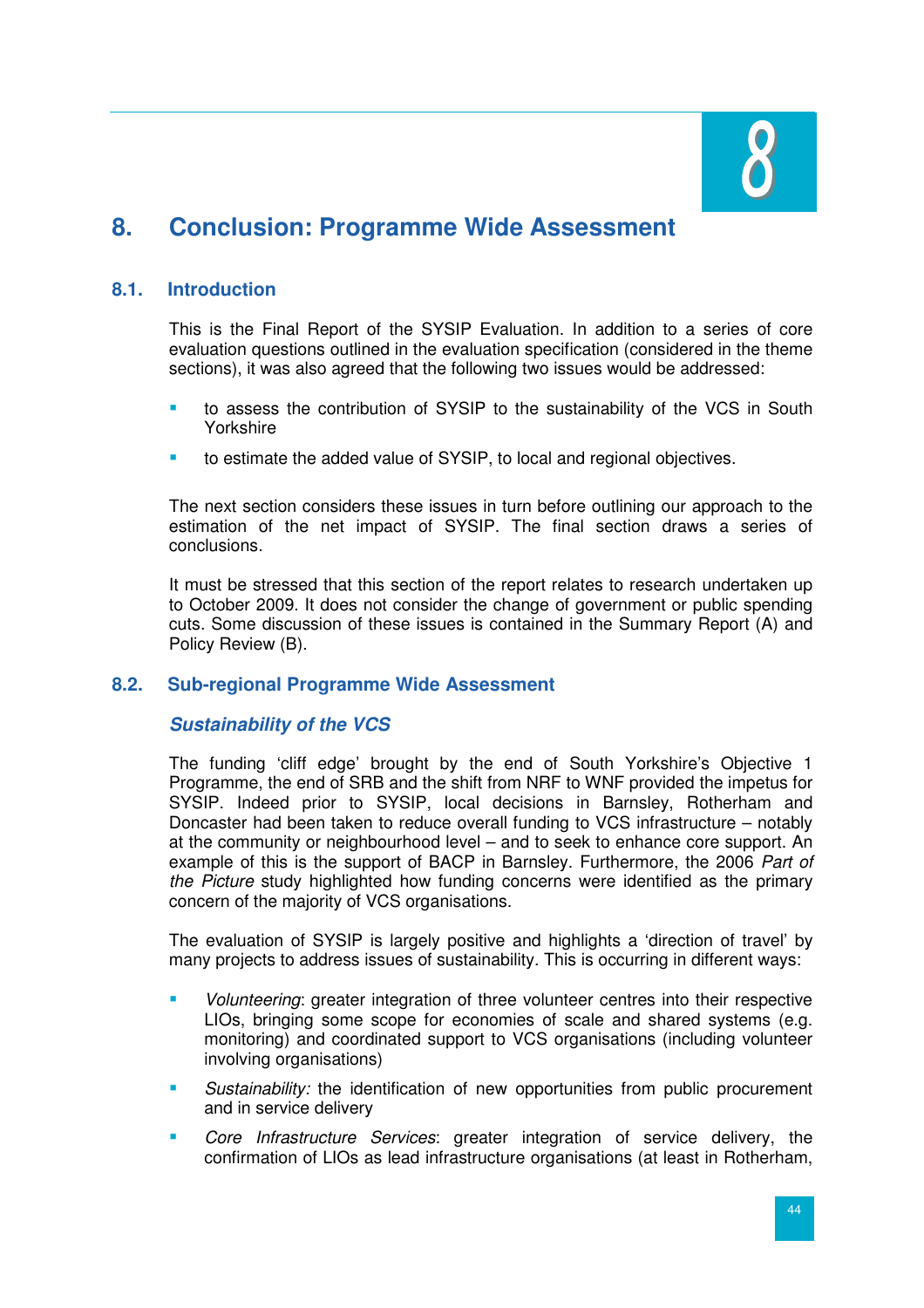Doncaster and Barnsley) and a focus on delivering services to meet the needs of VCS organisations

- Neighbourhood Infrastructure: continued change and reconfiguration of neighbourhood support, through strengthening the role of BACP in Barnsley (and its BASIS project) and the growing focus in Sheffield on community anchor organisations and the possibility of neighbourhood economic development agencies
- Partnership and engagement: the rationalisation and refocusing of infrastructure organisations has perhaps given it greater focus for joint working with service providers.

Despite these largely positive conclusions, some concerns must also be raised:

- infrastructure at a neighbourhood level is more uneven now than at the outset of the Programme. Neighbourhood forums in Barnsley, Doncaster and Rotherham have been rationalised and in places are falling back on purely voluntary activity, albeit support by core support provided centrally
- within Sheffield, neighbourhood infrastructure has been strengthened in some areas (for example the six areas covered by SOAR and the area covered by ZEST/NUCA). However, elsewhere in the city concerns were raised that neighbourhood organisations were closing. More generally, concerns were raised over the level of resident support – this varied markedly from area to area
- BME infrastructure, with notable exceptions (REMA in Rotherham), has not received the support of neighbourhood or core infrastructure. Plans for the BBEMI building appear stalled and support in Sheffield has been rationalised
- despite the efforts of voluntary and community sector infrastructure, the sustainability of the VCS also depends on the response of statutory agencies. Overall, this was found to be positive. However, this commitment needs to be sustained and funding promises forthcoming.

Although different ingredients are necessary for successful infrastructure organisations (from organisational and individual capacity to partnership working at an effective scale), sustainability beyond the vagaries of individual funding programmes, also depends on the capacity to attract and manage an array of funding. This has been the experience of Zest and SOAR at a neighbourhood level and LIOs at a district level. Where this is not in place, infrastructure can quickly decline and in some cases some of the poorest neighbourhoods left with limited support for voluntary and community activity.

# **Added Value to Local and Regional Objectives**

The Partnership (see Report I) theme of the evaluation explores this issue in more detail. Interviews conducted across all themes suggest that there is an active dialogue between infrastructure organisations and statutory agencies as to how its contribution can develop. Notable contributions here were found around:

- discussions within Sheffield of CAOs and NEDAs holding service contracts (from employment and skills to older people's services)
- the development of procurement strategies to more effectively engage the third sector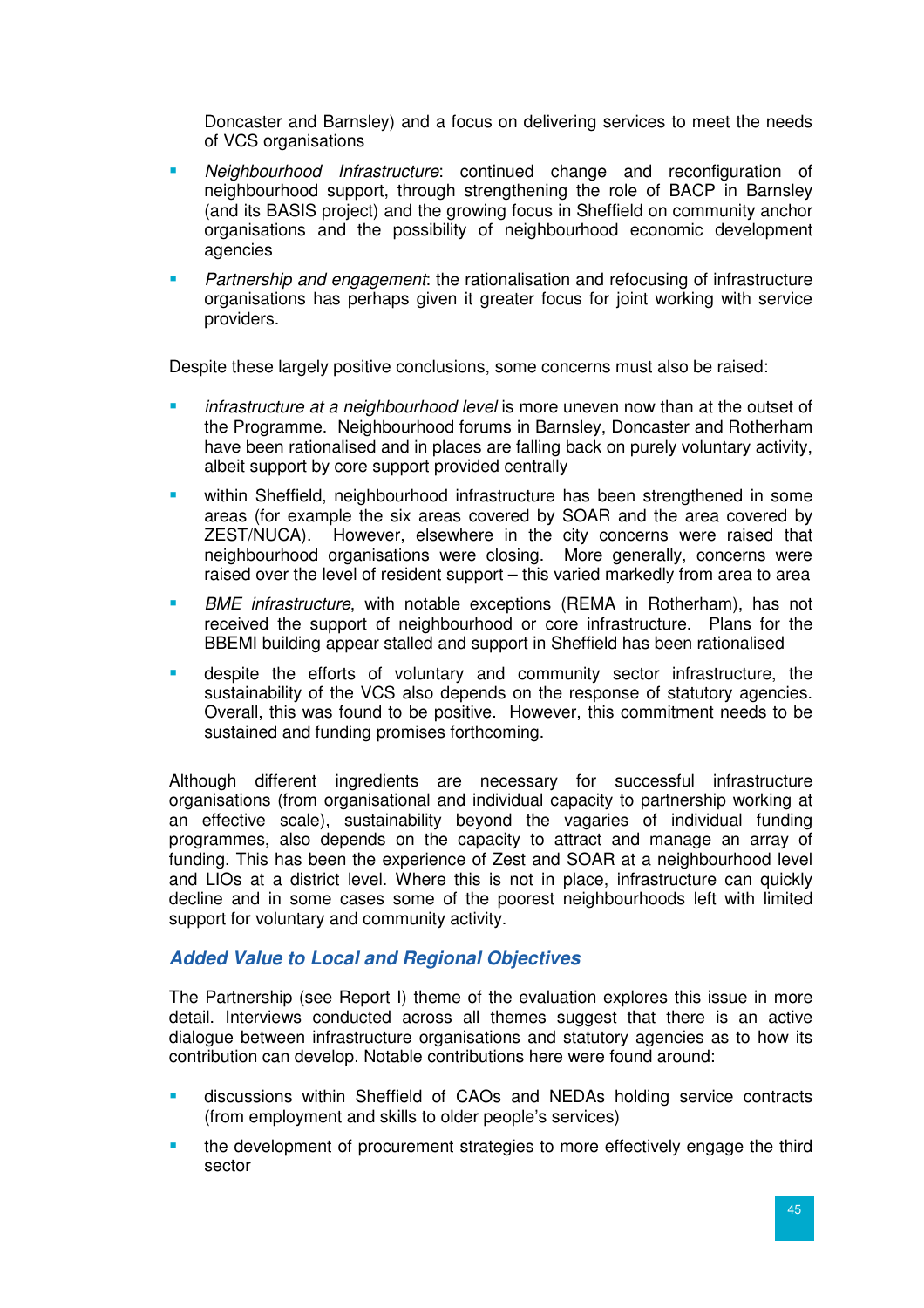- the rationalisation of infrastructure support in Barnsley around key core areas, and forming the case for bids for additional funding
- joint working in both Rotherham and Barnsley between DCVS/VAR and public sector agencies.

This assessment largely reflects current debates and discussions. It does not provide quantitative evidence of the contribution of the voluntary and community sector. Indeed, stakeholder interviews raised concerns that commitment to procuring services from the VCS would only be sustainable if the public sector acknowledged the principles of full cost recovery and allowed the sector to price for services accordingly – as it would private sector providers.

### **8.3 Programme-Wide Outputs and Impact**

The following table provides an overview of output achievement at a Programmewide level. It draws on the data presented in section 4. SYSIP is funded through Objective 1 Programme, Yorkshire Forward and LSC resources – hence an array of different targets is used. This is mainly the case for the Sheffield CAP (SCAP) projects, which include targets around ICT, Childcare places and Capacity Building. These reflect Programme and Measure-level priorities of this Programme.

However, our focus here is simply in exploring the main outputs and impacts which can attributed to Single Pot funding.

|                                                                              | Targets | <b>Actual</b> | % Achieved |
|------------------------------------------------------------------------------|---------|---------------|------------|
| Jobs created/safeguarded                                                     | 209.5   | 224           | 107%       |
| Assisted to get a job<br>businesses<br>assisted<br>of<br>to<br>N٥<br>improve | 3884    | 4596          | 118%       |
| performance                                                                  | 1289    | 1950          | 151%       |
| No of new businesses created                                                 |         |               | 100%       |
| No of people assisted in their skills development                            | 5323    | 6961          | 131%       |

#### **Table 8.1: Summary of Main Output Target Performance (YF Single Pot)**

Source: Yorkshire Forward Artemis Database (May 2010)

We have not included the following targets in the above table: hectares of land reclaimed (3 ha in Barnsley) or additional private sector investment levered in.

However, the programme as a whole supported 3,517 volunteers - this was not an output target required by Yorkshire Forward and recorded on its Artemis Database but was a key output reported under Objective 1. Nonetheless a proportion of these outputs we argue (see below) should be attributed to Yorkshire Forward and has led to GVA outcomes. This is discussed below.

In the latest BIS guidance on the estimation of impact<sup>5</sup> there is relatively little comment on the evaluation of third sector or VCS interventions. Those that exist focus on reductions in crime, social return on investment and reductions in those not in education, employment or training (NEETs). The primary outputs (from the list) above are around job creation, business advice, skills development and volunteering.

 5 BIS (2009), RDA Evaluation: Practical Guidance on Implementing the Impact Evaluation Framework, (London: BIS)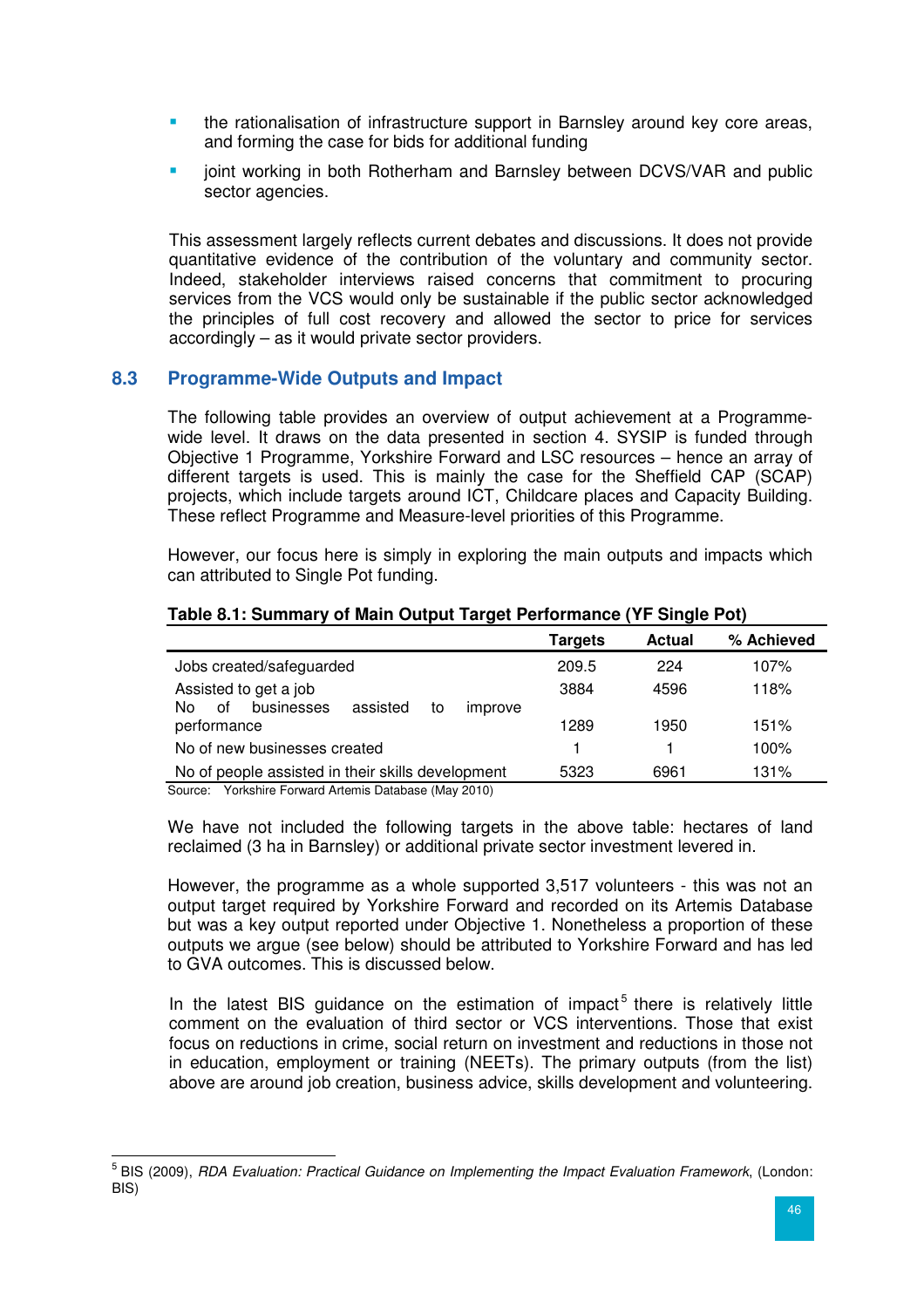Taking each in turn it is possible to use the 'look-up tables' in the BIS Additionality Study<sup>6</sup> to explore what may have been plausible impacts of the Programme. **Assistance to Find Employment** 

The Programme was not designed to create jobs. This output was largely achieved through VCS infrastructure organisations providing advisory services, part of which may have been around employment opportunities in the sector.

The following table outline our estimates and assumptions.

|                      |             | <b>Additionality Estimate</b> | Number into Employment |      |  |  |  |  |
|----------------------|-------------|-------------------------------|------------------------|------|--|--|--|--|
| <b>Gross Outputs</b> | High<br>Low |                               | Low                    | High |  |  |  |  |
|                      | 41%         | 61%                           | 41%                    | 61%  |  |  |  |  |
| 4596                 | 1884        | 2804                          | 283                    | 421  |  |  |  |  |

#### **Table 8.2 Numbers Supported into Employment**

The gross output achieved was 4,596 individuals supported. Using the BIS/CEA Lookup tables we have applied high (61 per cent) and low (41 per cent) additionality coefficients. We have then assumed using the AfCL estimates on numbers entering employment (see below for a discussion) that 15 per cent enter employment. This suggests a low net additional jobs estimate of between 283 and 421.

### Estimating Additional GVA

The following table outlines the basis for our estimates of additional GVA.

|                                             |            | <b>Estimated Additional</b><br>Employees |      | <b>Additional GVA</b><br>(3 Year Persistence Effect) |            |  |
|---------------------------------------------|------------|------------------------------------------|------|------------------------------------------------------|------------|--|
|                                             | Assumption | Low                                      | High | Low<br>£                                             | High<br>£  |  |
| <b>Full Time</b><br>Employment<br>Part Time | 0.5        | 141                                      | 210  | 8,818,805                                            | 13,120,661 |  |
| Employment                                  | 0.5        | 141                                      | 210  | 3,527,522                                            | 5,248,264  |  |
| Total<br>Additional<br><b>GVA</b>           |            |                                          |      | 12,346,327                                           | 18,368,925 |  |

### **Table 8.3: Estimates of Additional GVA**

We have made an assumption for the purposes here that half the jobs are full time (40 hours per week) and half the jobs are part time (16 hours per week). We have then assumed an hourly wage rate of £10 per hour (just below UK median hourly wages) and that the job lasts for three years. This gives a low estimate of additional GVA of £12.4 million and a high estimate of additional GVA of £18.4 million.

# **Businesses Assisted to Improve Performance**

1,950 VCS organisations were assisted by the Programme. What evidence exists on the characteristics of these organisations is that:

 6 BIS (2009), BIS Occasional Paper No. 1: Research to improve the assessment of additionality, (London: BIS).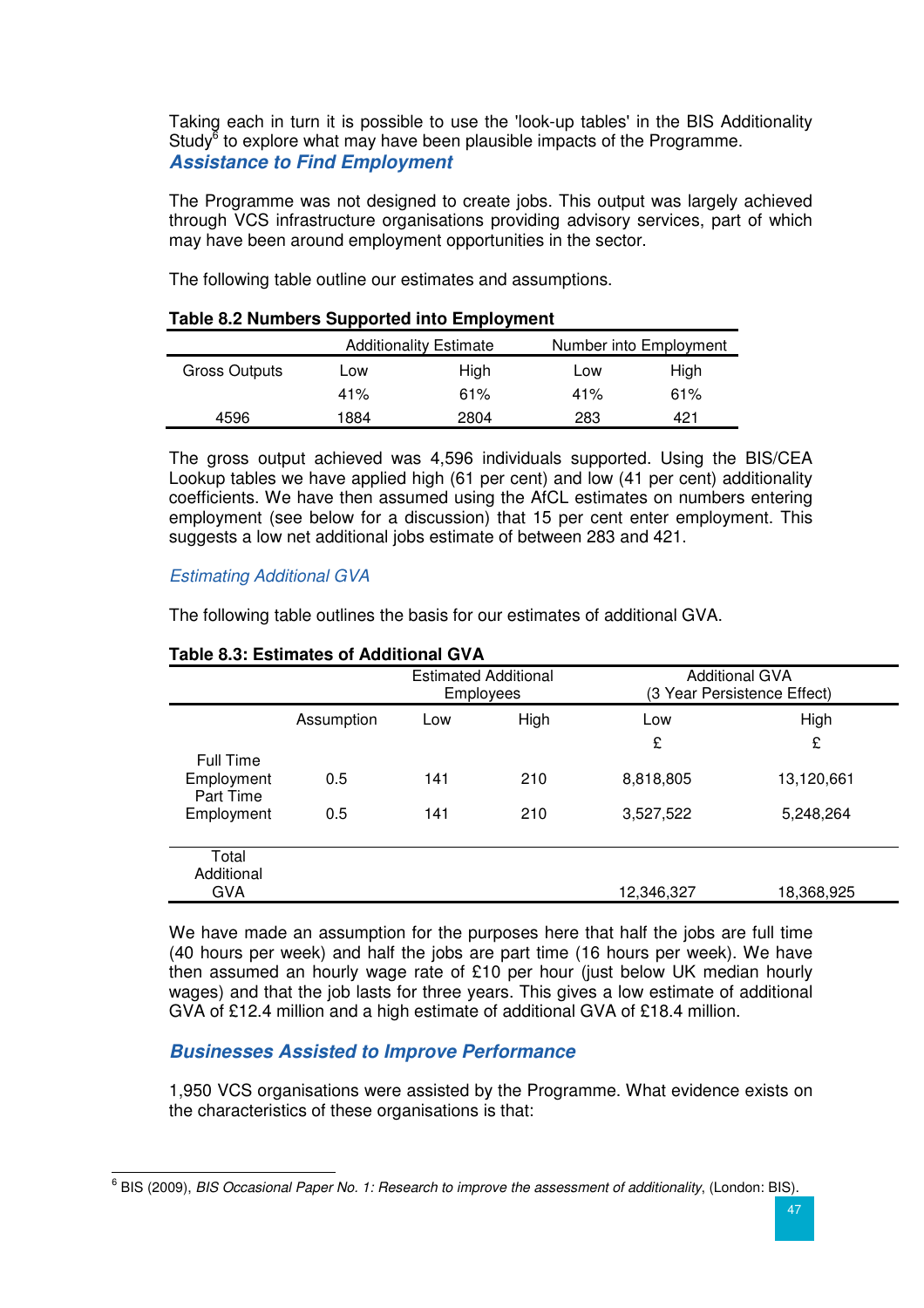- they were more likely to medium or large organisations (compared to the South Yorkshire average) although all types of organisation (by charitable purpose and by beneficiary group) were represented
- and they were far more likely to be working in the fields of employment, economic development and community development.

Although the Programme did not target a specific group of organisations, this is to some extent a positive finding.

Our comparison between the beneficiary group and the wider sector suggests that SYSIP beneficiaries were more likely to experience a decline in income between 2003/04 and 2005/06, and were perhaps more financially vulnerable at the point when assistance was received. This is reflected in an analysis of operating margins: they were found to be far tighter for SYSIP beneficiaries than for the sector as a whole. Beneficiary organisations from this analysis appear to have been under far greater pressure during the period of the Programme.

In comparison to the analysis of job creation (above) the study has been able to determine a comparison group for the beneficiaries – namely organisations in the wider sector. Two main considerations need to be drawn:

- deadweight: the findings suggest the performance (measured by income) has declined in real terms and in relation to the comparison group. The question around additionality is therefore, what would have happened without SYSIP. The evaluation of core infrastructure services suggests that although it was not intensive support, it was nonetheless important to the work of these organisations. A counter-factual position of between 10-15 per cent appears reasonable – put another way, SYSIP contributed to the safeguarding of between 10-15 per cent of the income of these organisations, but in a context of overall declining incomes
- displacement: we have assumed that displacement between voluntary and community sector organisations is zero for the purposes of this study. They are typically working with beneficiary groups who would not otherwise access the services provided.

However, perhaps a more critical consideration in estimating the net impact of the SYSIP of VCS organisations is in terms of the source of their income. This is considered below in the estimation of economic impact the relationship between the development of economic units within an area (including the VCS) and overall levels of Gross Value Added).

Applying the versatile power of economic impact analysis to the VCS is useful - it is frequently held that the VCS can significantly increase the size of local multipliers (a process known in economic input-output analysis as internal blocking of the multiplier). Different types of VCS organisation seek to exploit the local multiplier process or else to act in a manner which systematically increases the size of the multiplier. This is by attempting to increase the marginal propensity to consume locally produced goods and services (i.e. replace imports with local production).

In most cases, VCS organisations are operated by the local community and trade on its behalf. Such organisations clearly have potential for raising the local multiplier, by retaining surplueses there, hiring (and paying wages to) local residents, and engaging in activities which retain spending power within local monetary flows. Data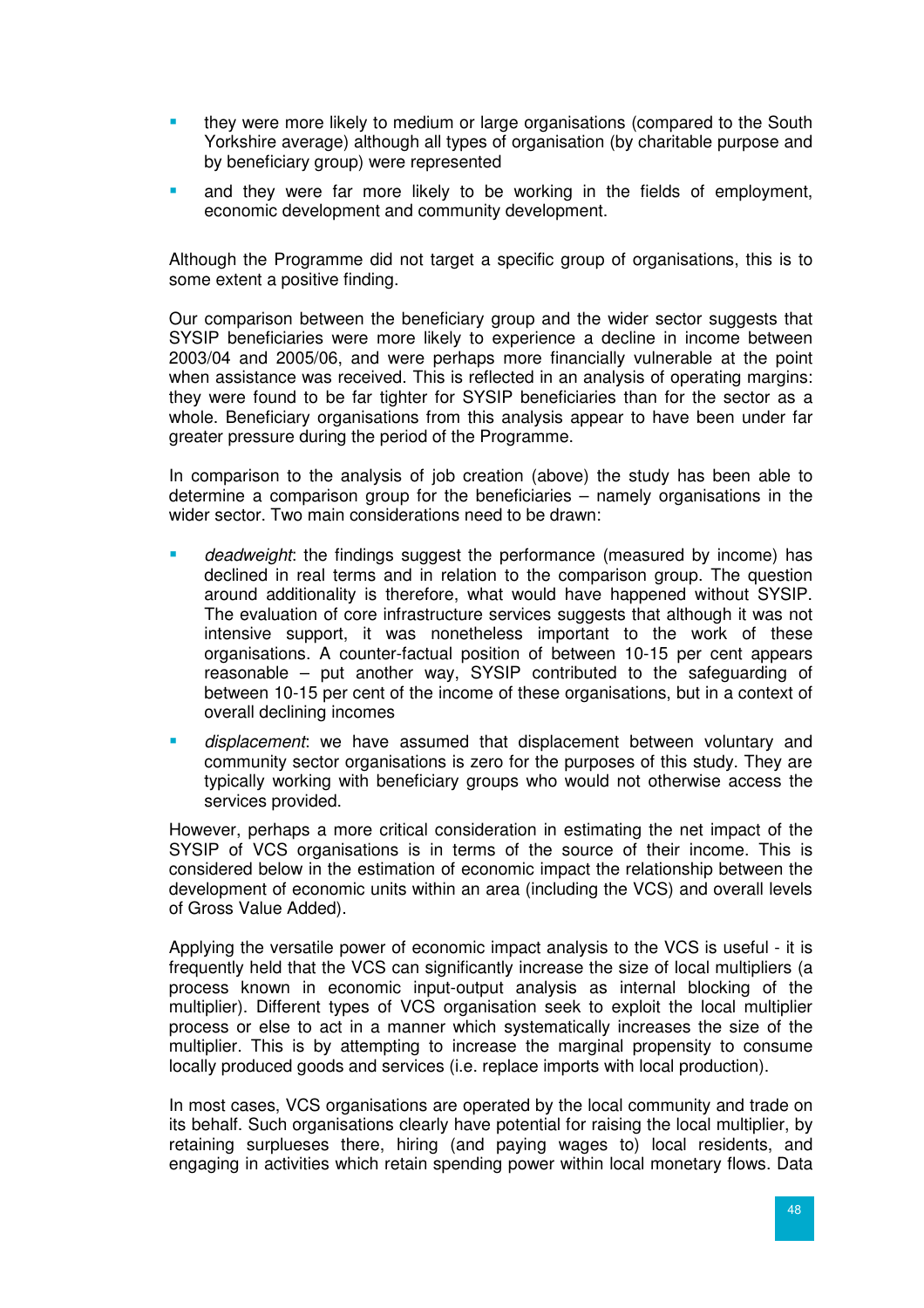from the Yorkshire and the Humber Northern Rock Foundation Third Sector Trends study can be utilised to illuminate the likely local economic impact of the VCS.

The methodology used here considers, in turn, the components of a local Keynesian multiplier model. It should be stressed that this has been used primarily for the purposes to illustrate the extent to which the VCS may be an effective means of stimulating local economic development. Due to the limitations in our available data it has not been possible to run a full local Keynesian multiplier analysis. Equally, other approaches have needed to be discounted: our research is drawing on a relatively small sample of VCS organisations which are negligible in terms of national and regional economic accounts. There would therefore be limited use in using inputoutput table based approaches which seek to analyse differences and change in sectoral composition at a regional level. For this reason, more modern economic base multipliers and sophisticated approaches contained in computable general equilibrium models have been rejected in favour of the more traditional Keynesian local multiplier approach.

This section therefore sets out the component parts of the local Keynesian multiplier for the VCS organisations.<sup>7</sup>

Armstrong and Wells (2001) highlight that "genuine multiplier effects can only arise where money is *injected* into the local economy from outside. Orthodox economic theory identifies three main injections into the circular flow of income – exports, investment (from outside investment or autonomous investment) and government spending" (p.263). Strictly speaking, the multiplier formula should only be applied to that part of the multiplicand which is a genuine injection into the local area's circular flow of money.

What is the implication of this for the estimation of the impact SYSIP? The Northern Rock Third Sector Trends study suggests that the income sources of VCS organisations in South Yorkshire are as follows. This is important for estimating what may be the additional money entering a locality.

| <b>Income of General</b><br>Charities (%)   |                    |                                    |                                   |                                 |                                |
|---------------------------------------------|--------------------|------------------------------------|-----------------------------------|---------------------------------|--------------------------------|
|                                             | <b>Individuals</b> | <b>Statutory</b><br><b>Sources</b> | <b>Voluntary</b><br><b>Sector</b> | <b>Private</b><br><b>Sector</b> | <b>Internally</b><br>Generated |
| UK                                          | 37.9               | 36.3                               | 9.2                               | 5.1                             | 11.5                           |
| <b>Yorkshire and Humber</b>                 | 29.6               | 49.7                               | 8.2                               | 6.2                             | 6.2                            |
| <b>Sheffield</b>                            | 19.0               | 65.8                               | 3.9                               | 6.7                             | 4.6                            |
| Barnsley, Doncaster and<br><b>Rotherham</b> | 20.7               | 58.3                               | 12.2                              | 4.8                             | 4.0                            |

#### **Table 8.4 Proportion of Income from Different Sources**

The data highlight the importance of the Statutory Sector in supporting the VCS, both nationally but especially in South Yorkshire. Although grant income is important

where

 $t =$  marginal tax rate

 7 Armstrong and Taylor (2000) show the typical multiplier model for a regional or local area would comprise:  $Y = (C_0 + I_0 + G_0 + X_0 - M_0) * (1/1-(c-m)(1-t)+g)$ 

 $C_0$  +  $I_0$  +  $G_0$  +  $X_0$  -  $M_0$  = *multiplicand* (autonomous consumption, investment, government expenditure, exports and imports respectively)

c = marginal propensity to consume

 $m =$  marginal propensity to import (from other regions as well as overseas)

c-m = marginal propensity to consume locally produced goods and services

 $g =$  proportion of government expenditure induced by changes in regional income (e.g. welfare payments)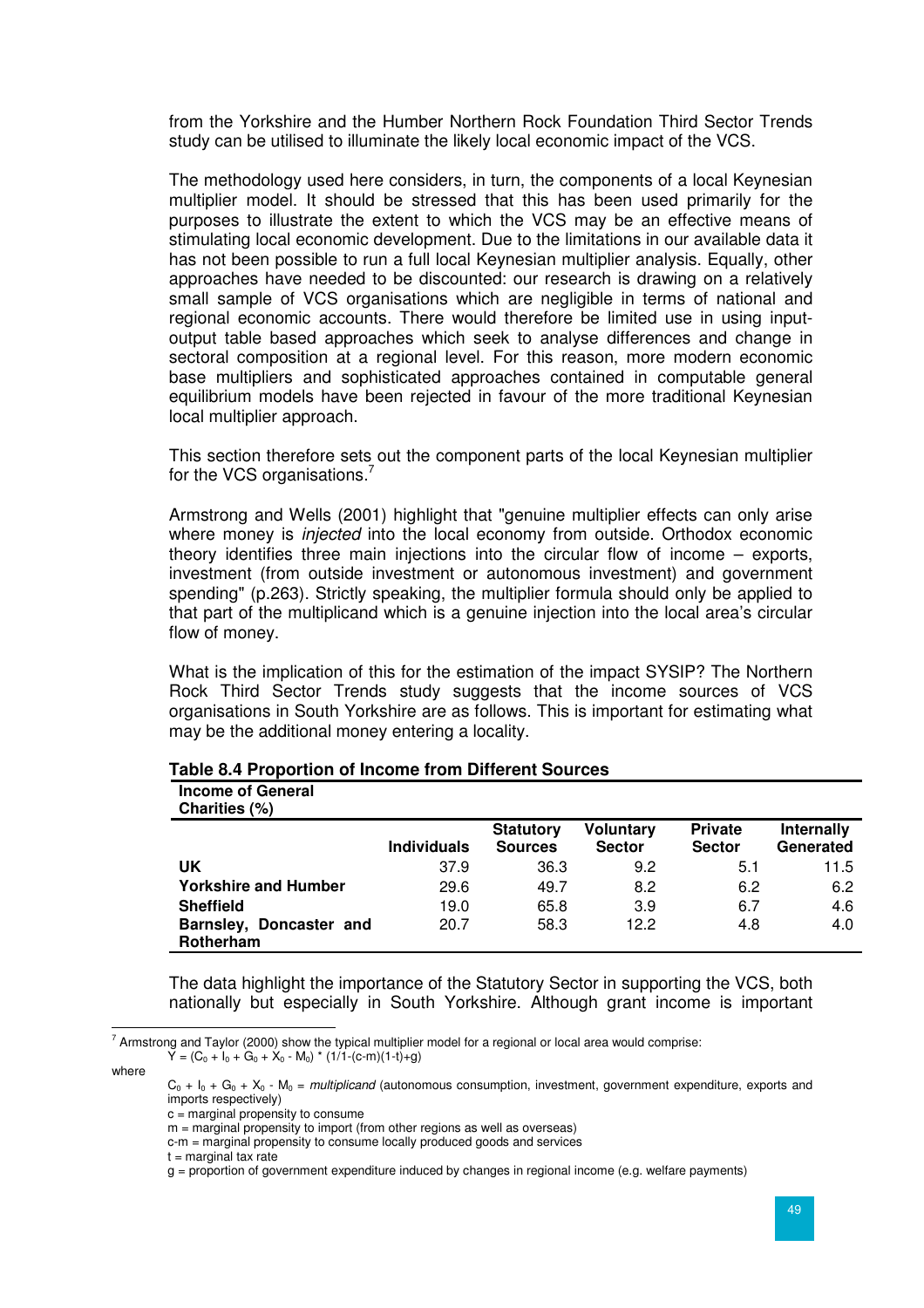within these statutory sources, contract income has been a growing source. Each main source can be considered in turn:

- individuals (i.e. donations): we do not have evidence from the study to suggest that income is locally (South Yorkshire) generated. For the purposes here we assume that half of the income is from local sources
- statutory Sources (contracts and grants): The NSTSO suggests that local statutory income to the VCS makes up between 30-40 per cent of total statutory income. This is perhaps lower than expected, but may be distorted by the operations of larger charities operating outside the sub-region. Nonetheless it appears a reasonable estimate. We therefore assume 35 per cent to local sources
- Voluntary Sector (e.g. charitable trusts): We have assumed that is overwhelmingly generated from external sources (i.e. major grant makers) and only 5 per cent from local sources
- Private Sector: We have little evidence on where such income is derived and assume that it externally generated.
- internally Generated: We have discounted this income source for obvious reasons.

Adding these together gives a proportion of income which enters the VCS from outside the sub-region. This we estimate to be between 60-65 per cent. This is higher than might be expected but shows that the sector in effect generates net additional funding for the sub-region.

In conclusion, this section considers two forms of evidence to consider the impact of SYSIP on VCS organisations. Firstly using charity account data it shows that SYSIP beneficiary organisations have been supported during a period of decline (compared to the wider VCS). SYSIP has alleviated some of this decline to some extent. Secondly, the targeting of resources on organisations in decline may have been a missed opportunity: overall the VCS can be shown using NSTSO and Northern Rock Third Sector Trends data to generate additional expenditure in South Yorkshire. The implication is that if the objectives had been to grow the sector for economic aims, then the wrong organisations were supported.

#### **Skills Development**

The evaluation of the AfCL estimated that of a total 2,730 individuals supported with learning support, 64 per cent were additional, or 1,747 additional learners. This is at the upper end of the additionality ratios for workforce and skills development contained in the CEA/BIS look up tables. However, it is plausible given the characteristics of the beneficiary group (i.e. often hard to reach and less likely to access training).

We estimate that around 6,9611 people have been supported to gain skills and which can be attributed to SYSIP Programme expenditure: many from the AfCL but also through community learning initiatives delivered in the Sheffield CAPs project. To move from this gross output to net outputs and then to impact measurable in additional GVA we have made assumptions set out in the following table.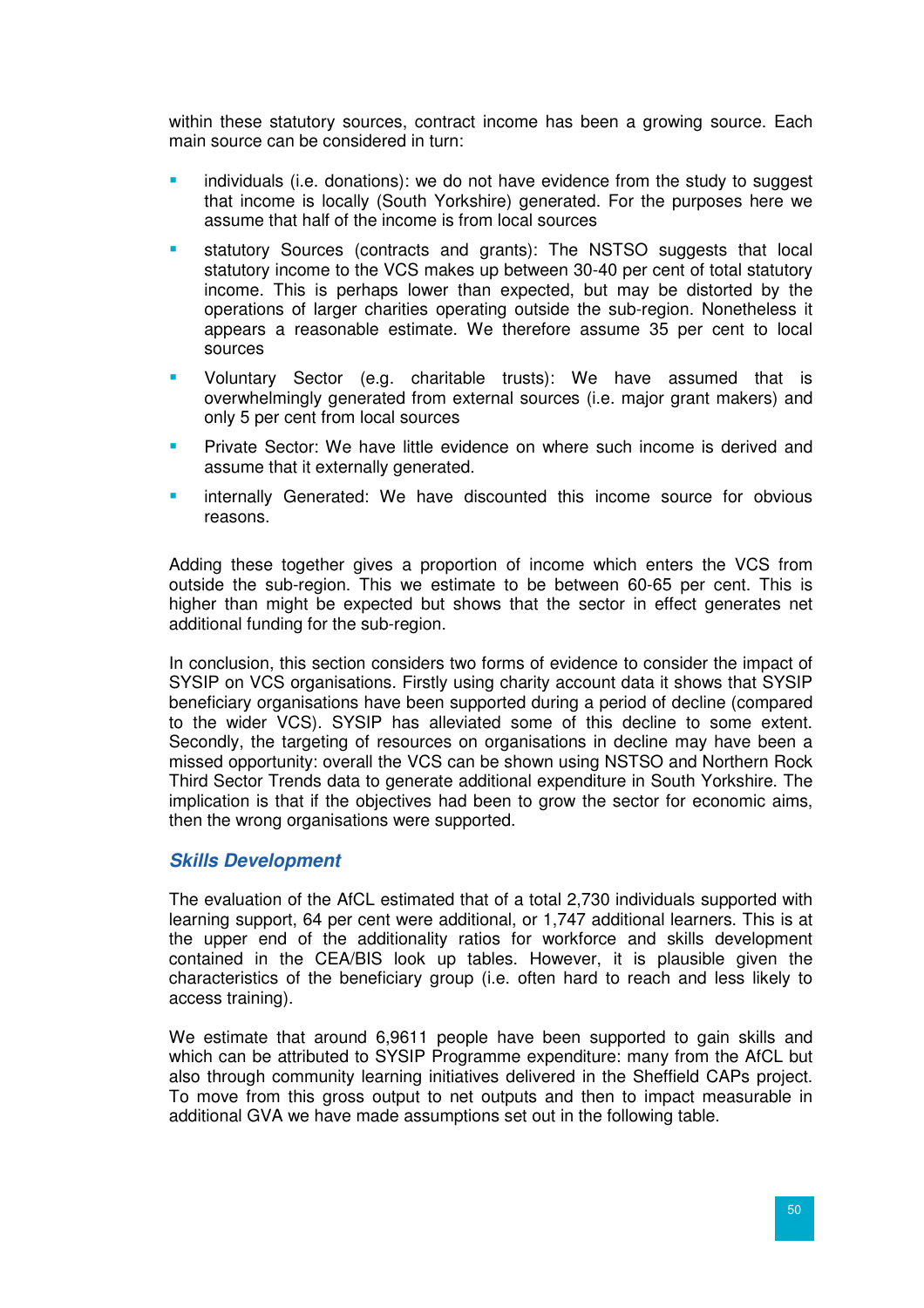| Leavers<br>intention           | <b>Proportion</b> | <b>Number</b> | Additionality<br><b>Estimate</b> | <b>Additional</b><br><b>Attributable</b><br>Job<br><b>Outcomes</b> | <b>Attributable</b><br><b>Additional</b><br><b>Salaries (Yr</b><br>1) | 3 Yr<br>(low) | 5 Yr (high) |
|--------------------------------|-------------------|---------------|----------------------------------|--------------------------------------------------------------------|-----------------------------------------------------------------------|---------------|-------------|
|                                |                   |               |                                  |                                                                    | £                                                                     | £             | £           |
| <b>Full time</b><br>employment | 17%               | 757           | 0.05                             | 38                                                                 | 946,696                                                               | 2,840,088     | 4,733,480   |
| Part time                      |                   | 757           |                                  | 38                                                                 |                                                                       |               |             |
| employment<br><b>Self</b>      | 17%               | 0             | 0.05                             | 0                                                                  | 757,357                                                               | 2,272,070     | 3,786,784   |
| employed                       | 19%               | 846           | 0.05                             | 42                                                                 | 1,058,072                                                             | 3,174,216     | 5,290,360   |
| Change Job                     |                   | 134           |                                  | $\overline{7}$                                                     |                                                                       |               |             |
| within the<br><b>VCS</b>       | 3%                | $\mathbf 0$   | 0.05                             | 0                                                                  | 16,706                                                                | 50,119        | 83,532      |
| <b>Volunteer</b>               | 17%               | 757           |                                  | 0                                                                  |                                                                       |               |             |
| <b>FE Course</b>               | 27%               | 1203          |                                  | 0                                                                  |                                                                       |               |             |
| <b>Additional GVA</b>          |                   |               |                                  |                                                                    |                                                                       | 8,336,494     | 13,894,156  |

#### **Table 8.6: GVA Impact of Skills Development**

Using the student monitoring forms from the AfCL (we do not have equivalent information from other projects) it is possible indicate what the intentions of student completers are and we have assumed that these apply across all training courses; they do not however indicate what the students were doing prior to the course (in particular their employment status). However, the primary rationale for the AfCL and other providers has been around supporting staff of community organisations. Key outcomes from the completed 'where next' forms indicated the intentions outlined in the right column. These are intentions and no tracking evidence was available. Firstly we therefore have only sought to estimate job outcomes for the first four output categories - and not for volunteers and those entering a FE course. We have made an assumption (again from the BIS/CEA lookup tables) of around five per cent achieving their stated goal - this provides the estimates of additional job outcomes. This is a low figure but the course delivery generally involved short courses often completed over blocks of 4 or 6 weeks at most.

The next column converts these to an estimate of additional salaries: assuming £25,000 for a full time position and £20,000 for a part time position; and £25,000 for self employment and a salary increase of 10 per cent for someone changing jobs in the VCS sector. These estimates are derived from national benchmark data for administrative positions in the VCS. We have then provided a range of estimates over a three and five year period. This gives estimates of additional GVA of between £8.3 million and £13.9 million additional GVA.

#### **Volunteering**

The monitoring data shows that 3,517 people were helped to access volunteering opportunities. This is clearly different from an estimate of new additional volunteers or what economic opportunities may have stemmed from the volunteering. From April 2006 to March 2009 the number of volunteer clients (in Barnsley, Rotherham and Doncaster) rose from 75 per month to 250 month (with a peak in January 2009 of 340 per month). Discussions with the three volunteer centre managers highlighted the following:

 supply side: the increase in volunteer clients was unprecedented. Causes for the increases were suggested to be: the increase in referrals from other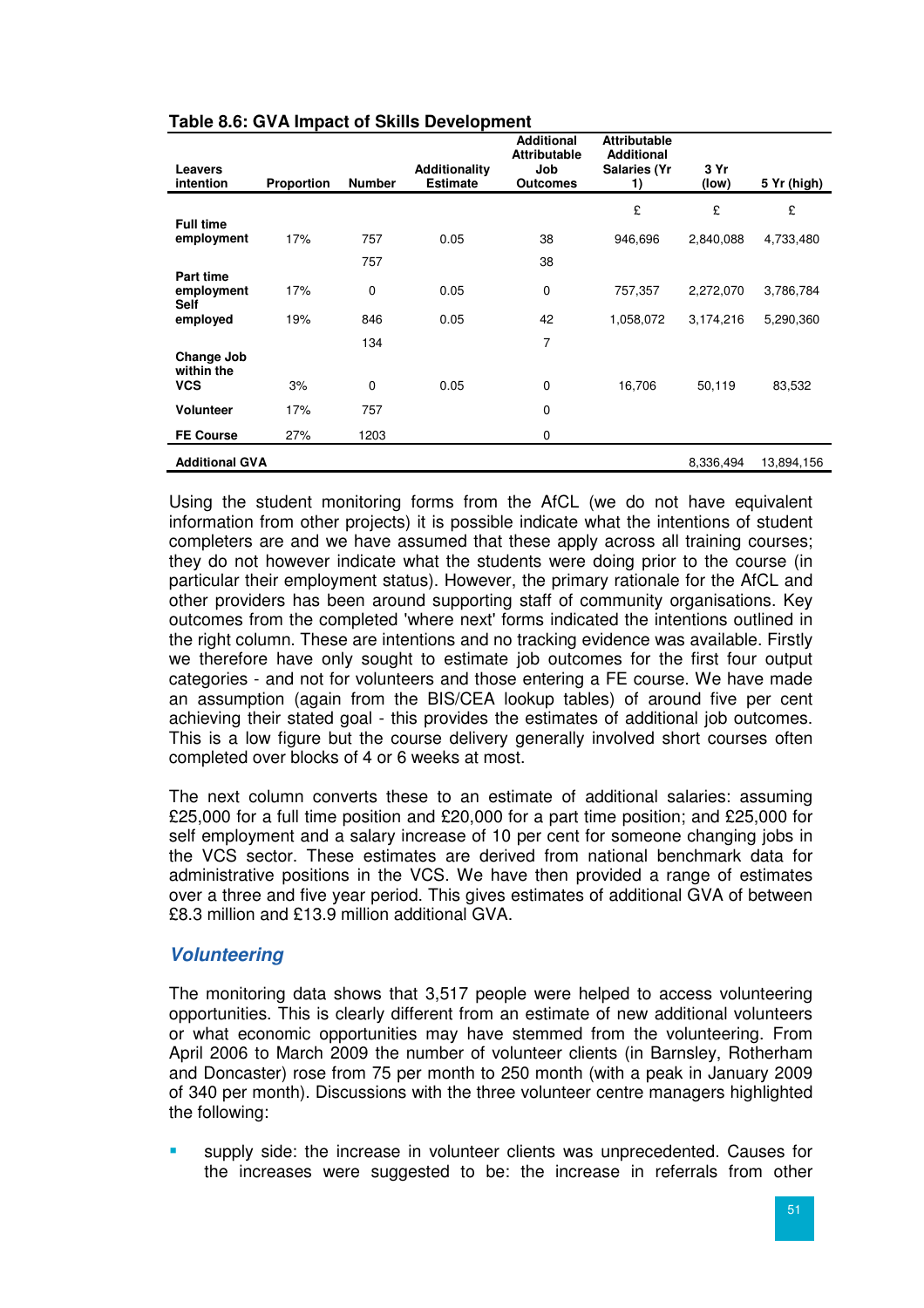agencies; the increasing prominence of volunteering as a route into employment; and tied to this the explicit focus of Jobcentre Plus and other employment bodies to signpost clients to the volunteer centres. Monitoring data suggests that some of the increase is from people who are on JSA or sickness related benefits - but that this does not account for a significant proportion of the increase. Increases appear to be across the board in terms of age, ethnicity and employment status

- volunteer centre activities: a greater engagement of volunteer centres in employment support activities, ranging from condition management to more volunteer experience providers, as well as the promotion of volunteering through community organisations working in deprived areas
- demand side: many of the traditional sites for volunteering, in hospices, hospitals and environmental projects reported that they did not need more volunteers or their requirements were for volunteers with specific skills.

Evidence at a district level from the Place Survey 2009 and Citizenship Surveys (up to 2009) suggests that volunteer levels have increased slowly over time. For example data for the three districts for NI 6 - those providing unpaid help at least once a month over the last 12 months - is around 20 per cent.

Case study evidence of the Condition Management Programme in Rotherham shows that where volunteer support is targeted at particular groups there are employment returns; but these are in the longer term and are often marginal. For instance, someone remaining on a sickness related benefit but being able to sustain some paid employment, but where the employer is supportive and flexible in terms of the health needs of the individual.

The monitoring data collected measures the total number of clients seeking volunteer opportunities supported by the volunteer centres. It is not a measure of additionality. However, the SYSIP interviews with the volunteer centres suggest at least a half would have sought a volunteer opportunity elsewhere.

The economic impact of volunteering support occurs on various levels: the value of the time spent volunteering, the additional value generated once volunteers leave arising from an uplift in earning power, the value to partner organisations and savings in welfare benefits. Economic value is generated on a cyclical basis rather than in a single year. Therefore it is best thought of as the value generated during the volunteering period plus the value generated subsequently by improved opportunities and outcomes for the volunteers of that period.

The basis of the impact estimation is the 3,517 volunteers who have passed through the Project during the period of this review. It is assumed that:

- employment Value Equivalent this represents the value when the volunteers are in 'employment' within the Voluntary Partner organisations. They are assumed to be 'paid' on the basis of the median wage for South Yorkshire of £441 (source: Annual Survey of Hours and Earnings, 2008), an annual salary equivalent of £22,932
- annualised Full Time Equivalent these volunteers will have been actively engaged in work for a period less than 12 months and therefore it has been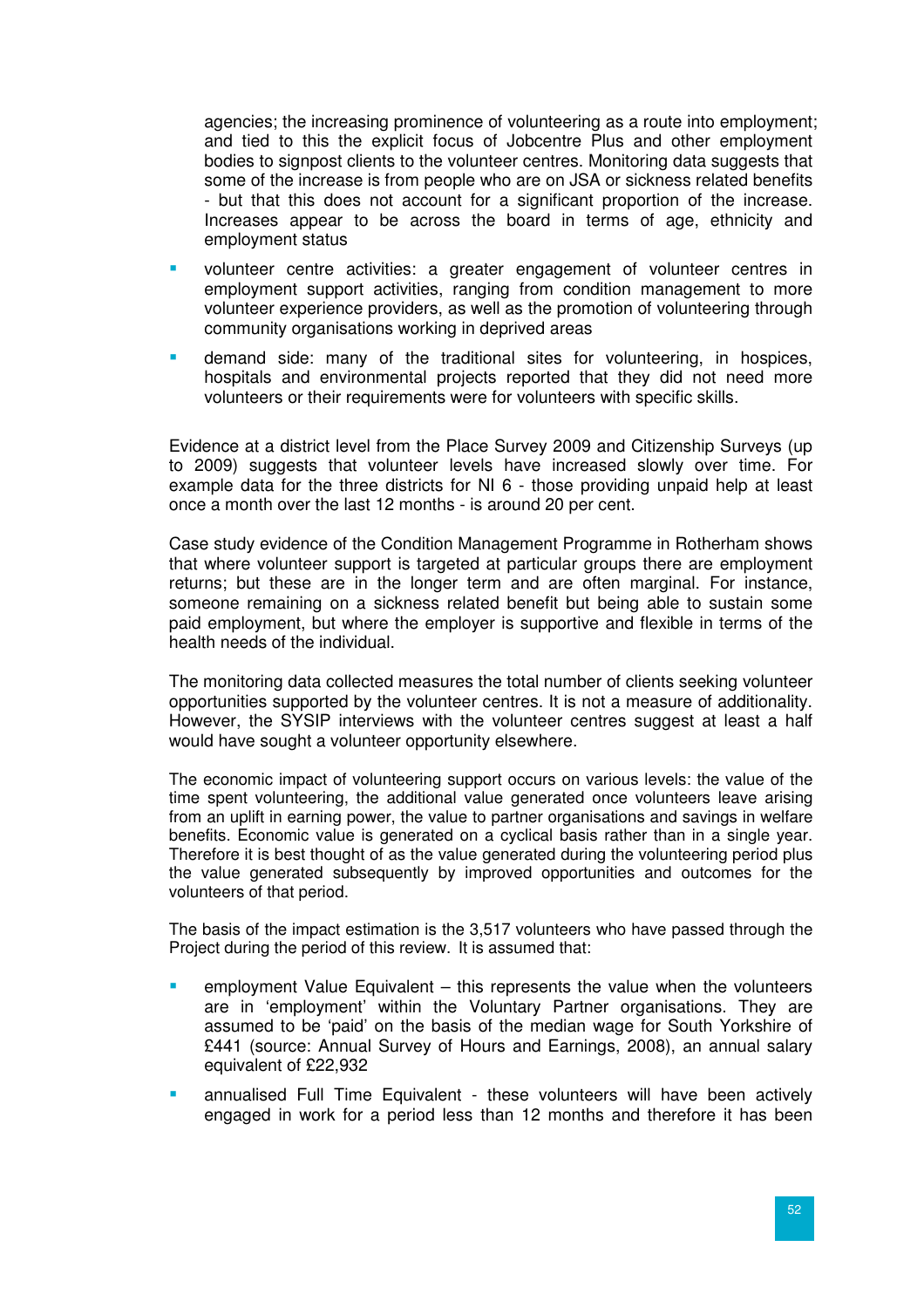assumed that the 3,517 volunteers are on average employed in volunteering activity for no more than three hours per week. $8$ 

Overall therefore the total annualised time represents  $3,517 \times £11.60 \times 3$  (hours) 48 (weeks) =  $£5.87$ million per annum. If the minimum wage is used instead, this provides a lower range estimate of £2.9 million.

Without detailed tracking information it is not possible to determine what happened to the volunteers or whether their career opportunities were enhanced. Research by Roger Tym and Partners in their economic impact evaluation of Project Scotland, suggest that 'structured' volunteering programmes may lead to the following range of outcomes:

- business Start Ups
- **EXECUTE:** employment Impact
- HE/FE Impact through skills up lift
- returners to Volunteering (those entering volunteer activities continue beyond one year)
- supporting Jobs (required to manage volunteer programmes in the volunteer centres and volunteer involving organisations)
- VCS 'bottom line' impact through volunteers contributing to the economic value of VCS organisations
- welfare benefits savings.

Unlike 'Project Scotland', the SYSIP volunteer programmes were not structured around economic activities, rather the focus was on supported volunteering with some work with particular groups and particular projects (e.g. the CMP). Primary objectives were seen as supporting and signposting volunteers to appropriate VCS opportunities. Nonetheless, the volunteer centres also participated through SYSIP in contributing to welfare to work programmes (such as Condition Management Programme). Our focus must therefore be in estimating the net economic impact of the direct volunteering activity, rather than calculating the added value of volunteering to this wider range of outcomes. We have deliberately used low estimates for the value of volunteering. However, we have assumed that:

- **E** deadweight: the proportion of volunteers who would have volunteered anyway or who could not be placed is considered to be low at 25 per cent
- displacement: It is also assumed that volunteers placements through the volunteer centres cause only some displacement, in 5 per cent of cases
- **PERT** persistence: we estimate this as being as low as 6 months.

This suggests a net additional value of volunteering of £1.0 million (lower range estimate) and £2.1 million over the SYSIP Programme. Given the relatively small sums invested in volunteering (at most one additional staff member per volunteer centre), this appears a very reasonable return on the investment. However, of assuming Yorkshire Forward contributed around 65 per cent of programme resources, this equates to £650,000 (lower range) and £1.4 million (upper range).

ender and Household survey evidence suggests that volunteers give up around 12.8 hours per month or 3<br><sup>8</sup> Citizenship and Household survey evidence suggests that volunteers give up around 12.8 hours per month or 3 hours per week. See for example: www.scotland.gov.uk/Publications/2008/01/18110338/7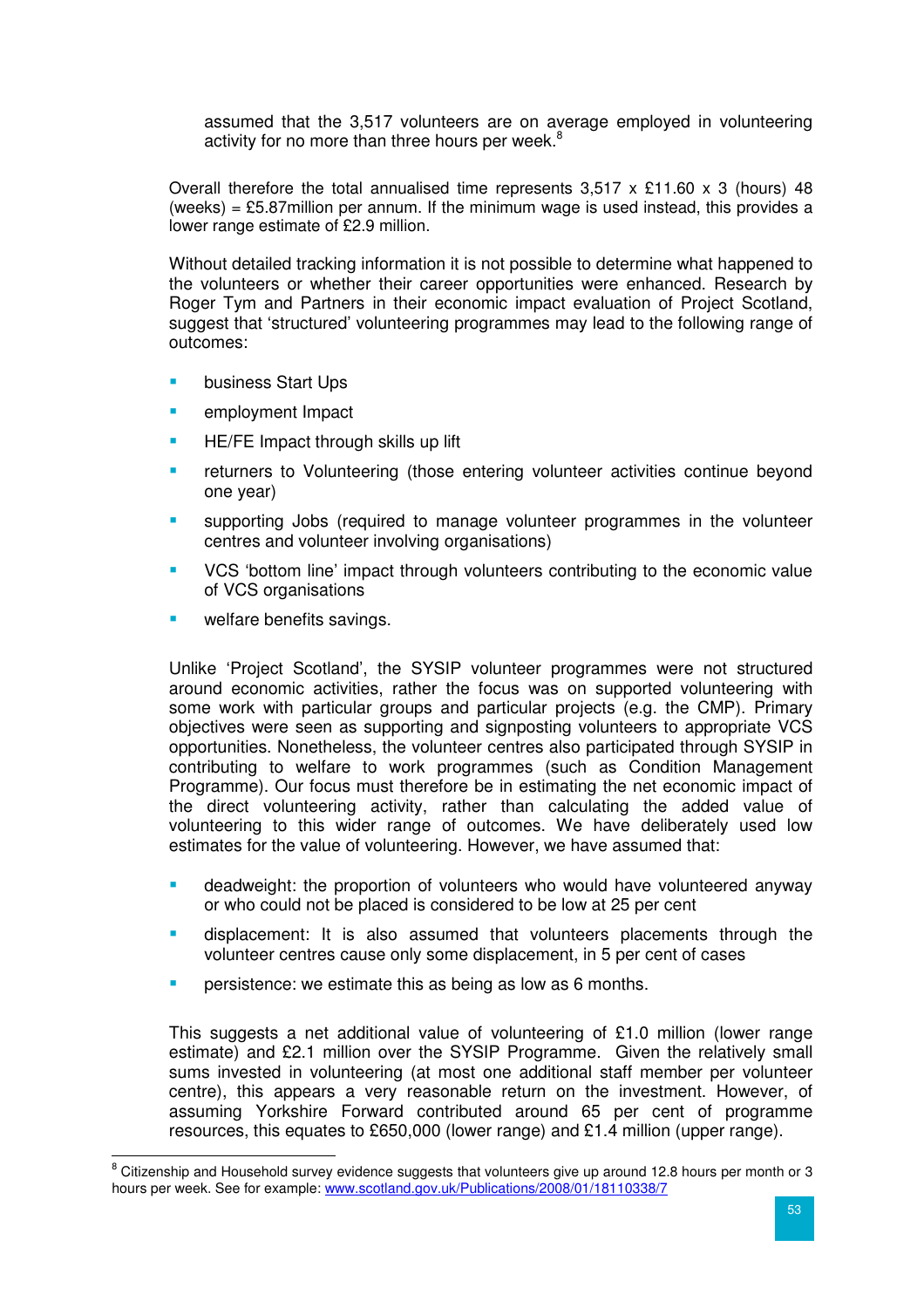There may be longer term outcomes around job creation but without the tracking of volunteers over time it has not been possible to make estimates around these benefits.

# **Adding the Impacts Up**

The following table summarises our estimates of the possible GVA achievements of SYSIP.

| Output                                   | <b>Lower Range</b><br>$GVA$ (£m) | <b>Upper Range</b><br>GVA (£m) |
|------------------------------------------|----------------------------------|--------------------------------|
| Assistance to find employment            | £12.4                            | £18.4                          |
| Business assisted to improve performance |                                  |                                |
| Skills development                       | £8.3                             | £13.9                          |
| Volunteering                             | £0.7                             | £1.4                           |
| Total                                    | f21.4                            | £33.7                          |

For the Single pot investment of £21.4 million the GVA return from SYSIP is in the range of £1 invested to between £1 and £1.6 of additional GVA achieved. These achievements probably appear relatively modest but are not dissimilar to the amounts achieved by other 'people' interventions of RDAs. As we have discussed throughout this report and the companion reports there will have be quite considerable variations across different types of projects, for instance finding what are likely to have been quite significant positive returns from investments in volunteering related support.

### **Counterfactual Arguments: what would have happended without SYSIP?**

As an impact evaluation, this study has to consider what would have happened if SYSIP had not proceeded. To some extent this is done through the estimate of impact which is discussed above. However, it is worth reflecting on the original rationale for the programme and how it sought to address what was perceived to be funding cliff edge for the sector in South Yorkshire.

The SYSIP programme included different aspects which have been considered in this report: it was primarily a large grant programme; it involved different ways of working (notably around accountable bodies); and it was about developing a sector which would be better placed to meet new agendas, for example around public service delivery. As is discussed elsewhere in this report the design of the programme through 2005-2006 and subsequent agendas, for instance the Sub-National Review in 2007, weakened the case for a strong regionally focused programme. SYSIP was therefore very much the product of an ongoing dialogue between local authorities, the third sector and Yorkshire Forward. Each party had different objectives and the imperative upon the sector and local authorities to safeguard investment for the sector should not be under estimated. Under these conditions it was unlikely that SYSIP would be a wholly innovative or catalytic programme: few strings or incentives could be added.

Nonetheless, the findings around the new additional impact of the programme are relatively positive. These programme-level findings will of course mask considerable within programme variation. For instance, where SYSIP entered new areas, for instance in the support of community anchor organisations, setting up a new volunteer centre or funding new assets for infrastructure organisations, the additionality of SYSIP funding could be seen to be high. Many of these investments would not have proceeded without SYSIP. However, weaker evidence was found on